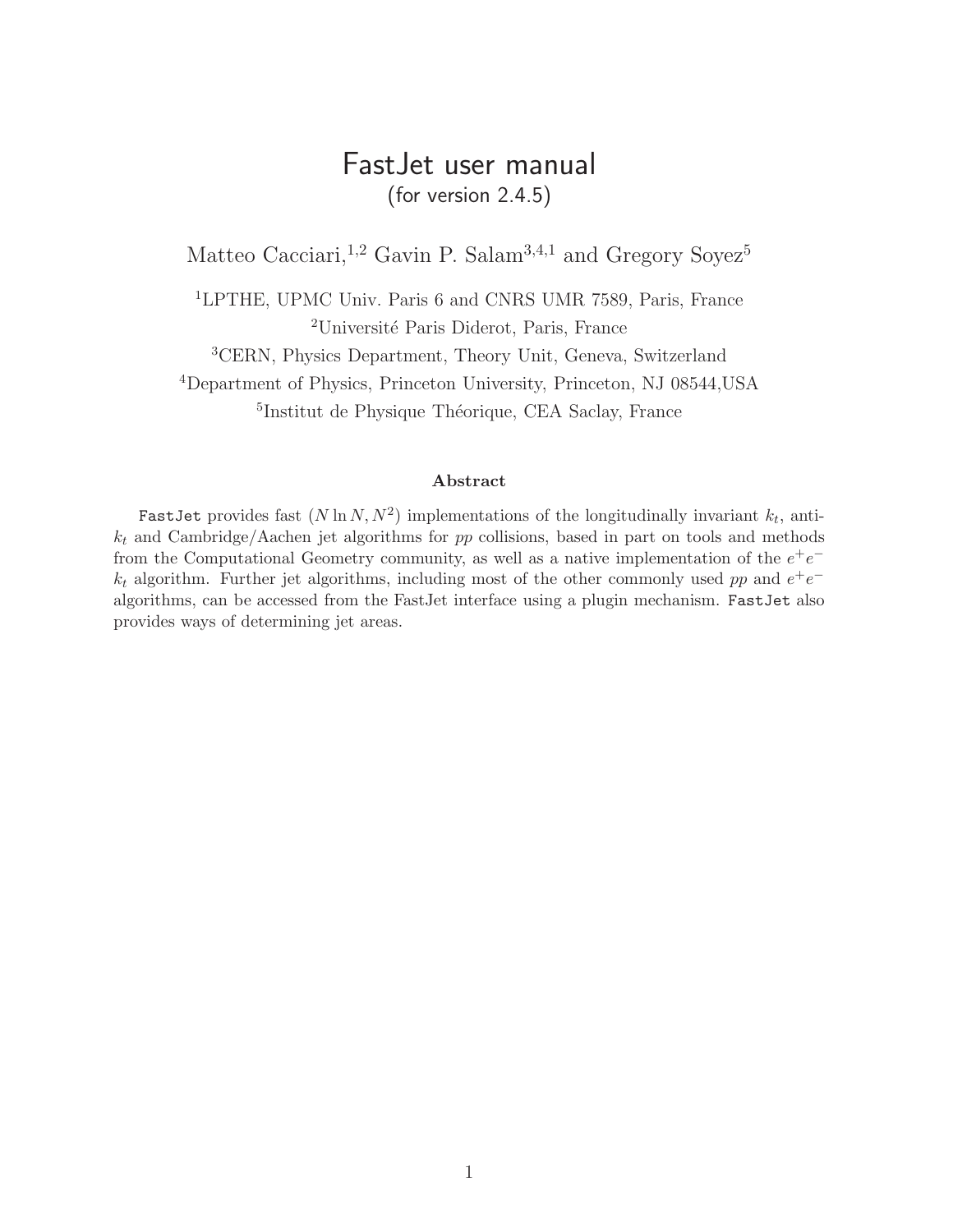# Contents

| $\mathbf{1}$   | Introduction          |                                                                                                                  |                 |  |  |  |  |
|----------------|-----------------------|------------------------------------------------------------------------------------------------------------------|-----------------|--|--|--|--|
| $\overline{2}$ | Quick-start guide     | $\overline{\mathbf{4}}$                                                                                          |                 |  |  |  |  |
| 3              | Jet-finding interface |                                                                                                                  |                 |  |  |  |  |
|                | 3.1                   |                                                                                                                  | $6\phantom{.}6$ |  |  |  |  |
|                | 3.2                   |                                                                                                                  | $\overline{7}$  |  |  |  |  |
|                | 3.3                   |                                                                                                                  | 10              |  |  |  |  |
|                | 3.4                   |                                                                                                                  | 12              |  |  |  |  |
| 4              | 12<br>Example program |                                                                                                                  |                 |  |  |  |  |
| $\overline{5}$ |                       | 14<br>FastJet native jet algorithms                                                                              |                 |  |  |  |  |
|                | 5.1                   |                                                                                                                  | 14              |  |  |  |  |
|                | 5.2                   |                                                                                                                  | 14              |  |  |  |  |
|                | 5.3                   |                                                                                                                  | 14              |  |  |  |  |
|                | 5.4                   |                                                                                                                  | 15              |  |  |  |  |
|                | 5.5                   |                                                                                                                  | 15              |  |  |  |  |
|                | 5.6                   | 15                                                                                                               |                 |  |  |  |  |
| 6              | 16<br>Jet areas       |                                                                                                                  |                 |  |  |  |  |
|                | 6.1                   |                                                                                                                  | 17              |  |  |  |  |
|                |                       | 6.1.1                                                                                                            | 18              |  |  |  |  |
|                |                       | 6.1.2                                                                                                            | 19              |  |  |  |  |
|                | 6.2                   |                                                                                                                  | 20              |  |  |  |  |
|                | 6.3                   |                                                                                                                  | 20              |  |  |  |  |
|                |                       | 6.3.1                                                                                                            | 21              |  |  |  |  |
|                |                       |                                                                                                                  | 21              |  |  |  |  |
|                |                       | 6.3.3                                                                                                            | 22              |  |  |  |  |
|                | 6.4                   | Example program with areas and subtraction $\ldots \ldots \ldots \ldots \ldots \ldots \ldots$                    | 24              |  |  |  |  |
| $\overline{7}$ |                       | Plugin jet algorithms                                                                                            | 27              |  |  |  |  |
|                | 7.1                   |                                                                                                                  | 27              |  |  |  |  |
|                | 7.2                   |                                                                                                                  | 29              |  |  |  |  |
|                | 7.3                   | Other plugins for $pp \dots \dots \dots \dots \dots \dots \dots \dots \dots \dots \dots \dots \dots \dots \dots$ | 32              |  |  |  |  |
|                |                       | 7.3.1                                                                                                            | 32              |  |  |  |  |
|                |                       | 7.3.2                                                                                                            | 33              |  |  |  |  |
|                |                       | 7.3.3                                                                                                            | 33              |  |  |  |  |
|                |                       | 7.3.4                                                                                                            | 34              |  |  |  |  |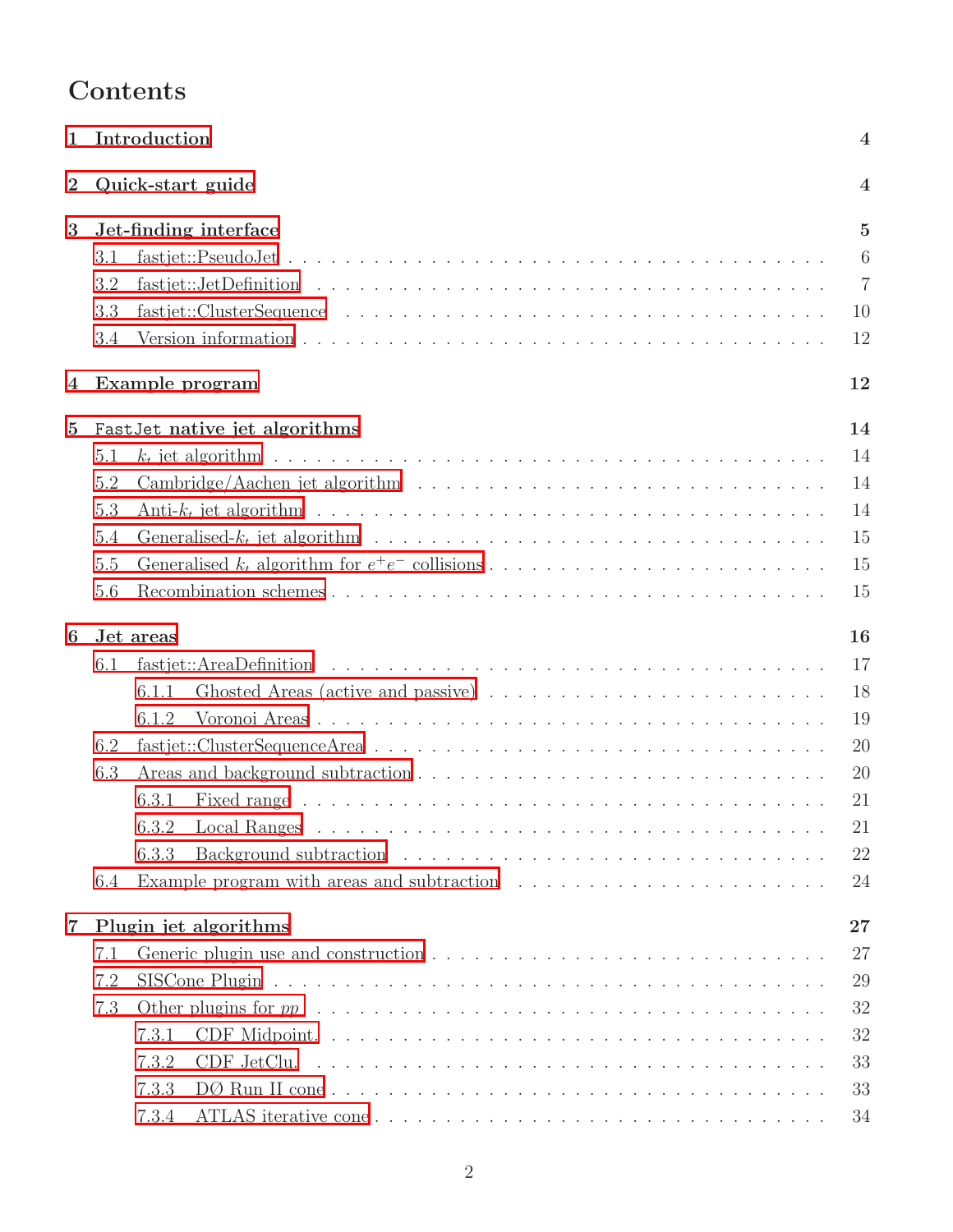|                                         | 7.3.6 |  | 34  |  |  |  |  |  |
|-----------------------------------------|-------|--|-----|--|--|--|--|--|
|                                         | 7.3.7 |  | 35  |  |  |  |  |  |
|                                         |       |  | 35  |  |  |  |  |  |
|                                         |       |  | 35  |  |  |  |  |  |
|                                         |       |  | -36 |  |  |  |  |  |
| 7.5                                     |       |  |     |  |  |  |  |  |
| 8 Compilation notes                     |       |  |     |  |  |  |  |  |
| <b>A</b> External Recombination Schemes |       |  |     |  |  |  |  |  |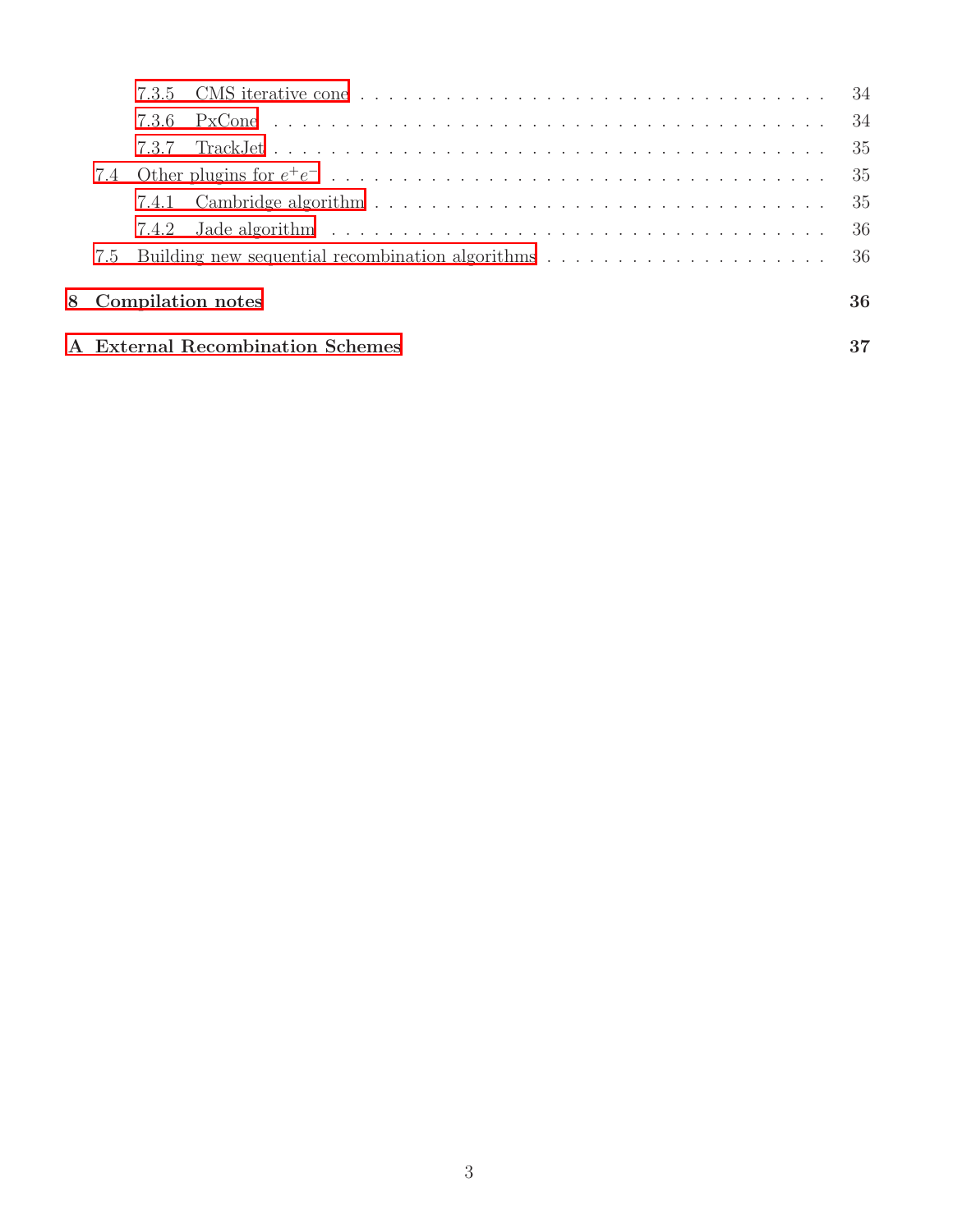# <span id="page-3-0"></span>1 Introduction

This note documents the FastJet package, which provides efficient geometrically-based implemen-tations [\[1\]](#page-37-0) for the longitudinally invariant  $k_t$  [\[2,](#page-37-1) [3\]](#page-37-2), inclusive Cambridge/Aachen [\[4,](#page-37-3) [5\]](#page-37-4) and anti- $k_t$ [\[6\]](#page-37-5) jet algorithms. It also provides access to tools that allow one to determine the areas of individual jets, which is of importance when correcting for underlying event and pileup contamination. Finally external jet algorithms can be accessed through the fastjet interface using a "plugin" facility.

The implementation of the inclusive Cambridge algorithm and of jet areas are new features of version 2 of FastJet; other changes include a new interface,<sup>[1](#page-3-2)</sup> and new algorithmic strategies that can provide a factor of two improvement in speed for events whose number N of particles  $\sim 10^4$ . Choices of recombination schemes and plugins are new features of version 2.1. Version 2.2 introduces a broader set of area measures and the anti- $k_t$  algorithm [\[6\]](#page-37-5). A plugin facility allows one to access external jet algorithms through the FastJet interface, and overlays FastJet features such as areas onto the external jet algorithms. Plugins are included for the fortran PxCone code and for the CDF  $C++$ JetClu and MidPoint cone jet algorithms (all infrared unsafe), as well as the recent Seedless Infrared-Safe Cone (SISCone) jet algorithm [\[7\]](#page-37-6). Version 2.3 introduced a new build system (GNU autotools), a broader range of areas and tools to help navigate the ClusterSequence Version 2.4 includes the new version 2.0 of SISCone, as well as plugins to the DØ Run II cone, the ATLAS cone, the CMS cone and a range of  $e^+e^-$  algorithms, and also further tools to help investigate jet substructure. There is also a wrapper to FastJet allowing one to run SISCone and iterfrom a Fortran program,

The current implementation of the pp sequential-recombination algorithms is restricted to the socalled  $\Delta R$  distance measure (recommended in [\[8\]](#page-37-7)), with a choice of recombination schemes. The  $k_t$ algorithm has both exclusive [\[2\]](#page-37-1) and inclusive modes [\[3\]](#page-37-2), the latter currently being in more widespread use, though the exclusive mode may have physical advantages in certain cases.

# <span id="page-3-1"></span>2 Quick-start guide

For the impatient, the FastJet package can be set up and run as follows.

• Download the code and the unpack it

```
wget http://www.lpthe.jussieu.fr/~salam/fastjet/repo/fastjet-X.Y.Z.tar.gz
tar zxvf fastjet-X.Y.Z.tar.gz<br>
cd fastjet-X.Y.Z/
```
• Compile and install (choose your own preferred prefix), and when you're done go back to the original directory

```
./configure --prefix='pwd'/../fastjet-install
make
make check
make install
cd ..
```
<span id="page-3-2"></span><sup>&</sup>lt;sup>1</sup>The old one though retained through v2 is deprecated and will be removed in v3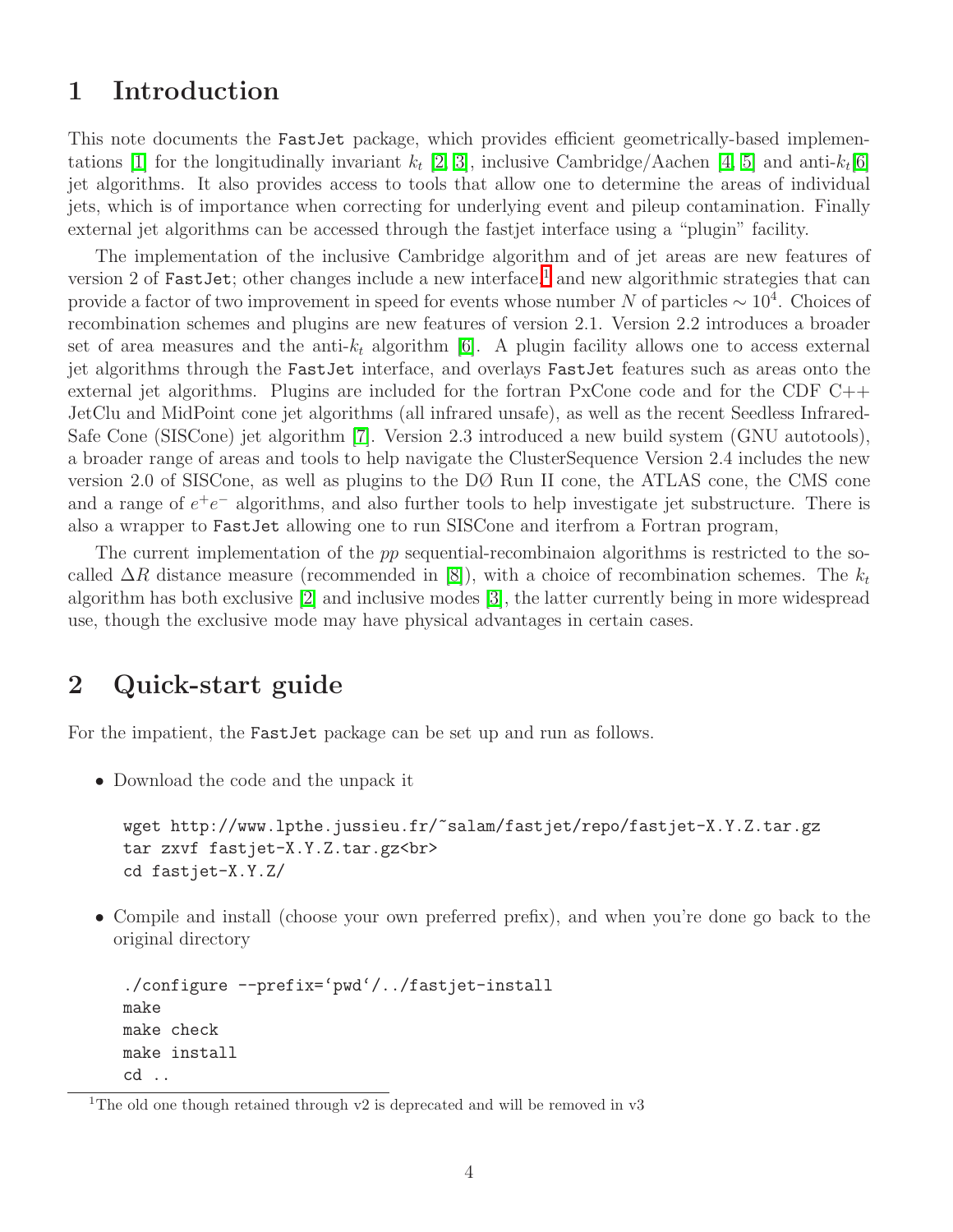• Now paste the following piece of code into a file called short-example.cc

```
#include "fastjet/ClusterSequence.hh"
 #include <iostream>
 using namespace fastjet;
 using namespace std;
 int main () {
   vector<PseudoJet> particles;
   // an event with two particles: px py pz E
   particles.push_back( PseudoJet( 100.0, 0, 0, 100.0) );
   particles.push_back( PseudoJet(-100.0, 0, 0, 100.0) );
   // choose a jet definition
   double R = 0.7;
   JetDefinition jet_def(kt_algorithm, R);
   // run the clustering, extract the jets
   ClusterSequence cs(particles, jet_def);
   vector<PseudoJet> jets = cs.inclusive_jets();
   // print the jets
   cout << " pt y phi" << endl;
   for (unsigned i = 0; i < jets.size(); i++) {
     cout << "jet " << i << ": "<< jets[i].perp() << " "
                    << jets[i].rap() << " " << jets[i].phi() << endl;
   }
 }
• Then compile and run it with
  g++ short-example.cc -o short-example \
       'fastjet-install/bin/fastjet-config --cxxflags' \
       'fastjet-install/bin/fastjet-config --libs'
```
The output will consist of a banner, followed by the lines

pt y phi jet 0: 100 0 3.14159 jet 1: 100 0 0

# <span id="page-4-0"></span>3 Jet-finding interface

The FastJet code is written in  $C_{++}$ . From the point of view of simple usage its interface has a number of similarities to that of KtJet [\[10\]](#page-37-8), fundamental differences being highlighted below.

All classes are contained in the fastjet namespace. For basic usage, the user is exposed to three main classes: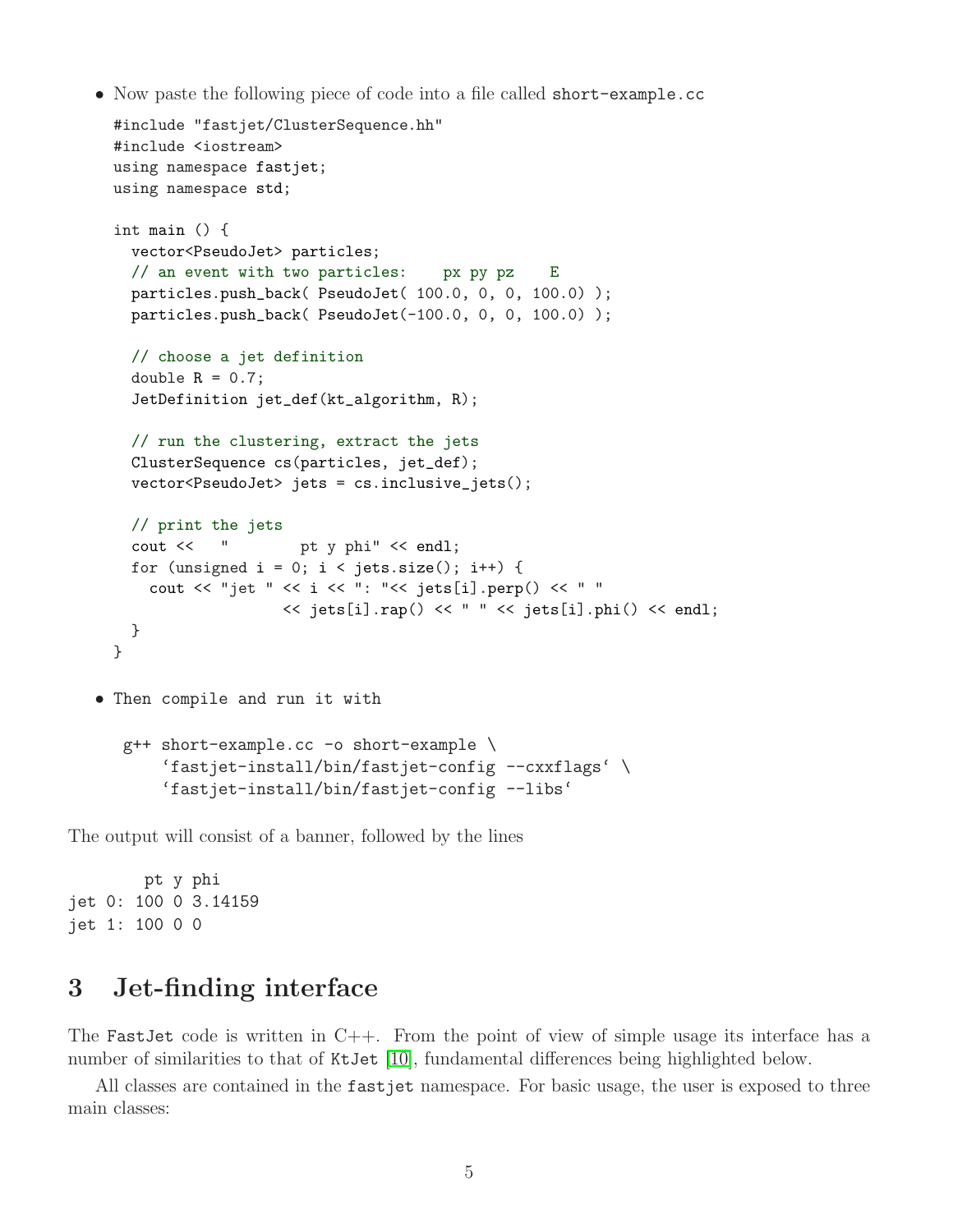```
class fastjet::PseudoJet;
class fastjet::JetDefinition;
class fastjet::ClusterSequence;
```
fastjet::PseudoJet provides a jet object with a four-momentum and some internal indices to situate it in the context of a jet-clustering sequence. fastjet::ClusterSequence is the class that carries out jet-clustering and provides access to the final jets.

The class fastjet::JetDefinition contains a specification of how jet clustering is to be performed. Such a class was not present in version 1 of FastJet (nor in KtJet), but was found to be useful to 'contain' the complexity of the interface as new features such as alternative jet algorithms and jet-area determination were introduced.

# <span id="page-5-0"></span>3.1 fastjet::PseudoJet

All jets, as well as input particles to the clustering (optionally) are fastjet::PseudoJet objects. They can be created using one of the following constructors

```
fastjet::PseudoJet (double px, double py, double pz, double E);
template<class T> fastjet::PseudoJet (const T & some_lorentz_vector);
```
where the second form allows the initialisation to be obtained from any class T that allows subscripting to return the components of the momentum (running from  $0 \dots 3$  in the order  $p_x, p_y, p_z, E$ ), for example the CLHEP HepLorentzVector class.<sup>[2](#page-5-1)</sup> It includes the following member functions for accessing the components

```
double E() const ; // returns the energy component
double e() const ; // returns the energy component
double px() const ; // returns the x momentum component
double py() const ; // returns the y momentum component
double pz() const ; // returns the z momentum component
double phi() const ; // returns the azimuthal angle in range 0...2\pidouble phi_std() const ; // returns the azimuthal angle in range -\pi \dots \pi double rap() const ; // returns the rapidity
                  const ; // returns the rapidity
double rapidity() const ; // returns the rapidity
double pseudorapidity() const ; // returns the pseudo-rapidity
double eta() const ; // returns the pseudo-rapidity
double kt2() const ; // returns the squared transverse momentum
double perp2() const ; // returns the squared transverse momentum
double perp() const ; // returns the transverse momentum
double m2() const ; // returns squared invariant mass
double m() const ; // returns invariant mass (-\sqrt{-m^2} if m^2 < 0)
double mperp2() \quad const ; // returns the squared transverse mass = k_t^2 + m^2double mperp() const ; // returns the transverse mass
double operator[] (int i) const; // returns component i
double operator() (int i) const; // returns component i
```
/// return a valarray containing the four-momentum (components 0--2

<span id="page-5-1"></span><sup>&</sup>lt;sup>2</sup> fastjet::PseudoJet is the analogue of KtJet's KtLorentzVector. A significant difference is that it is not derived from HepLorentzVector (so as to allow compilation even without CLHEP).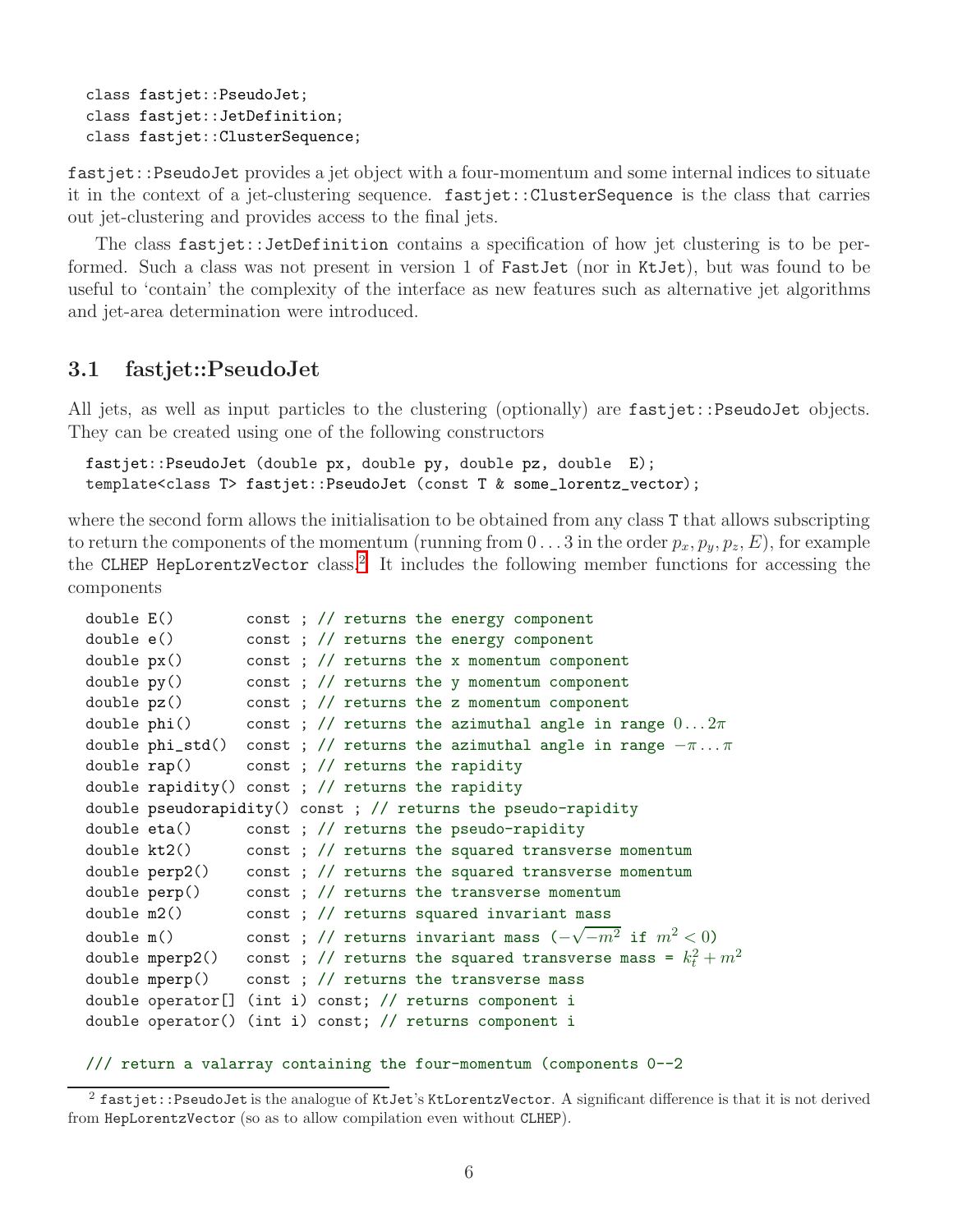```
/// are 3-momentum, component 3 is energy).
valarray<double> four_mom() const;
```
It also allows the user to set and access an index, in case the user wishes to keep track of the identity of a fastjet::PseudoJet object

/// set the user\_index, intended to allow the user to label the object void set\_user\_index(const int index);

```
/// return the user_index
int user_index() const ;
```
A PseudoJet can be reset with

/// reset the 4-momentum according to the supplied components and /// put the user and history indices back to their default values inline void reset(double px, double py, double pz, double E);

and similarly taking as argument a templated some\_lorentz\_vector or a PseudoJet (in the latter case, the user and internal indices are inherited).

Finally, the  $+$ ,  $-$ ,  $*$  and  $\prime$  operators are defined, with  $+$ ,  $-$  acting on pairs of PseudoJets and  $*$ ,  $\prime$ acting on a PseudoJet and a double coefficient. Analogous +=, etc., operators, are also defined.

We also provide routines for taking an unsorted vector of fast jet:: PseudoJets and returning a sorted vector,

```
/// return a vector of jets sorted into decreasing transverse momentum
vector<fastjet::PseudoJet> sorted_by_pt(const vector<fastjet::PseudoJet> & jets);
```
/// return a vector of jets sorted into increasing rapidity vector<fastjet::PseudoJet> sorted\_by\_rapidity(const vector<fastjet::PseudoJet> & jets);

/// return a vector of jets sorted into decreasing energy vector<fastjet::PseudoJet> sorted\_by\_E(const vector<fastjet::PseudoJet> & jets);

<span id="page-6-0"></span>These will typically be used on the jets returned by fastjet::ClusterSequence.

### 3.2 fastjet::JetDefinition

The class fastjet::JetDefinition contains a full specification of how to carry out the clustering. According to the Les Houches convention detailed in [\[11\]](#page-37-9), a 'jet definition' should include the jet algorithm name, its parameters (often the radius  $R$ ) and the recombination scheme. Its constructor  $i_S^3$  $i_S^3$ 

```
fastjet::JetDefinition(fastjet::JetAlgorithm jet_algorithm,
                       double R,
                       fastjet::RecombinationScheme recomb_scheme = E_scheme,
```

```
fastjet::Strategy strategy = Best);
```
<span id="page-6-1"></span><sup>&</sup>lt;sup>3</sup>The v. 2.0 constructor, without the recombination scheme argument, still remains valid.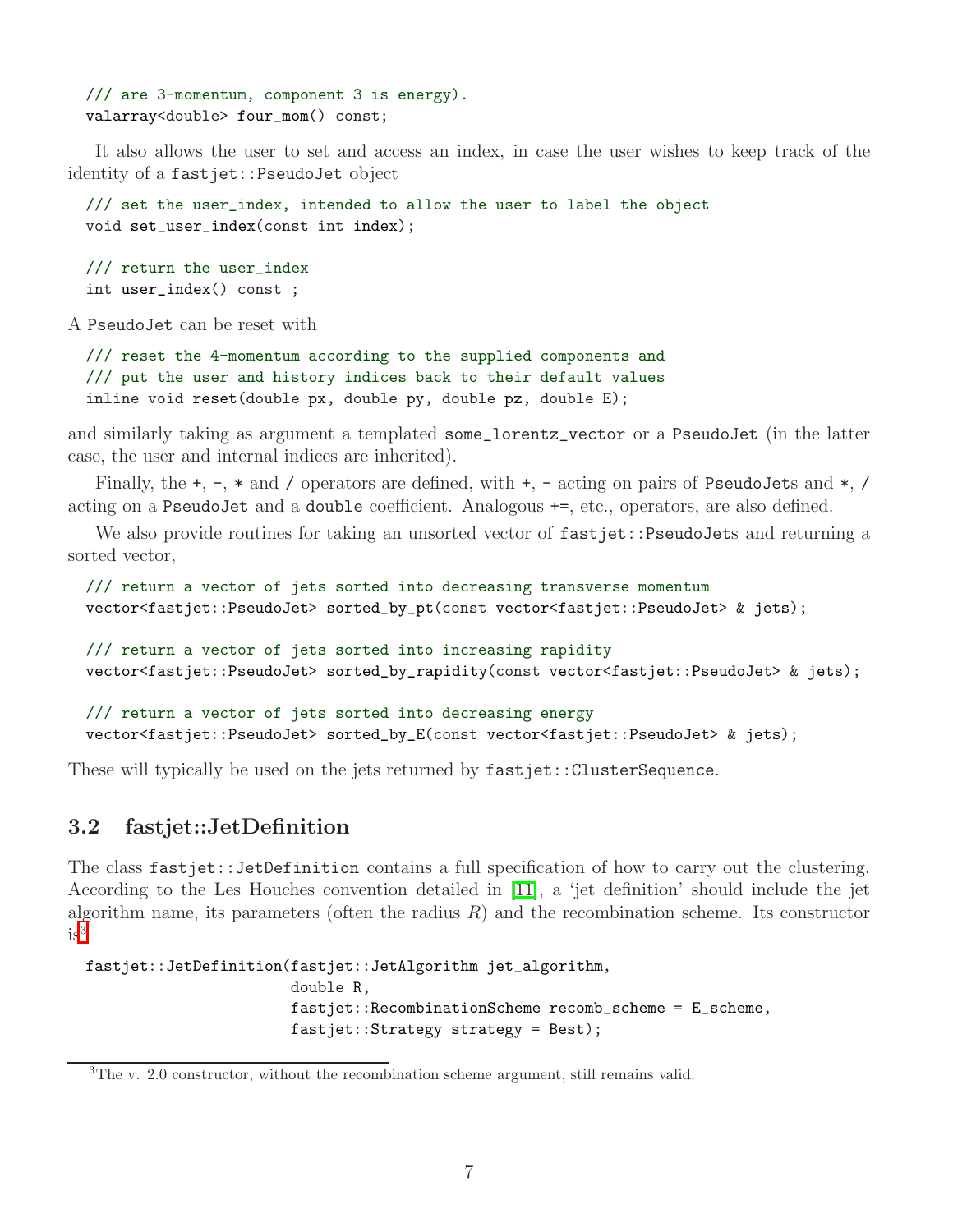| E_scheme     |  |  |  |
|--------------|--|--|--|
| pt_scheme    |  |  |  |
| pt2_scheme   |  |  |  |
| Et_scheme    |  |  |  |
| Et2_scheme   |  |  |  |
| BIpt_scheme  |  |  |  |
| BIpt2_scheme |  |  |  |

<span id="page-7-1"></span>Table 1: Members of the RecombinationScheme enum; the last two refer to boost-invariant version of the  $p_t$  and  $p_t^2$  schemes (as defined in section [5.6\)](#page-14-2).

The jet algorithm is one of the entries of the fastjet::JetAlgorithm  $enum^4$  $enum^4$ :

```
enum JetAlgorithm {kt_algorithm, cambridge_algorithm,
                   antikt_algorithm, genkt_algorithm,
                   ee_kt_algorithm, ee_genkt_algorithm, ...};
```
where the ... represent additional values that are present for internal or testing purposes. R specifies the value of R that appears in eqs.  $(1,2,3,4,5)$  $(1,2,3,4,5)$  $(1,2,3,4,5)$  $(1,2,3,4,5)$  $(1,2,3,4,5)$ . The recombination scheme should be one of those listed in table [1.](#page-7-1) If it is omitted the E-scheme is chosen.

For one algorithm,  $ee_{\text{kt\_algorithm}}$ , there is no R parameter, so the constructor is to be called without the R argument:

```
fastjet::JetDefinition(fastjet::JetAlgorithm jet_algorithm,
                       fastjet::RecombinationScheme recomb_scheme = E_scheme,
                       fastjet::Strategy strategy = Best);
```
For the generalised  $k_t$  algorithm and its  $e^+e^-$  version, one requires R and an extra parameter p, and the following constructor should then be used

fastjet::JetDefinition(fastjet::JetAlgorithm jet\_algorithm,

double R, double p, fastjet::RecombinationScheme recomb\_scheme = E\_scheme, fastjet::Strategy strategy = Best);

If the user calls a constructor with the incorrect number of arguments for the requested jet algorithm, a fastjet::Error() exception will be thrown with an explanatory message.

The default constructor for JetDefinition provides the  $k_t$  algorithm with  $R = 1$ ; the default constructor is there for programming convenience and should not be taken to constitute a default recommendation for physics analyses.

The strategy selects the algorithmic strategy to use while clustering and is an enum of type fastjet::Strategy with potentially interesting values listed in table [2.](#page-8-0) Nearly all strategies are based on the factorisation of energy and geometrical distance components of the  $d_{ij}$  measure [\[1\]](#page-37-0). In particular they involve the dynamic maintenance of a nearest-neighbour graph for the geometrical

<span id="page-7-0"></span><sup>4</sup>As of v2.3, the JetAlgorithm name replaces the old JetFinder one, in keeping with the Les Houches convention. Backward compatibility is assured at the user level by a typedef and a doubling of the methods names. Backward compatibility (with versions < 2.3) is however broken for user-written derived classes of ClusterSequence, as the protected variables default jet finder and jet finder have been replaced by default jet algorithm and jet algorithm.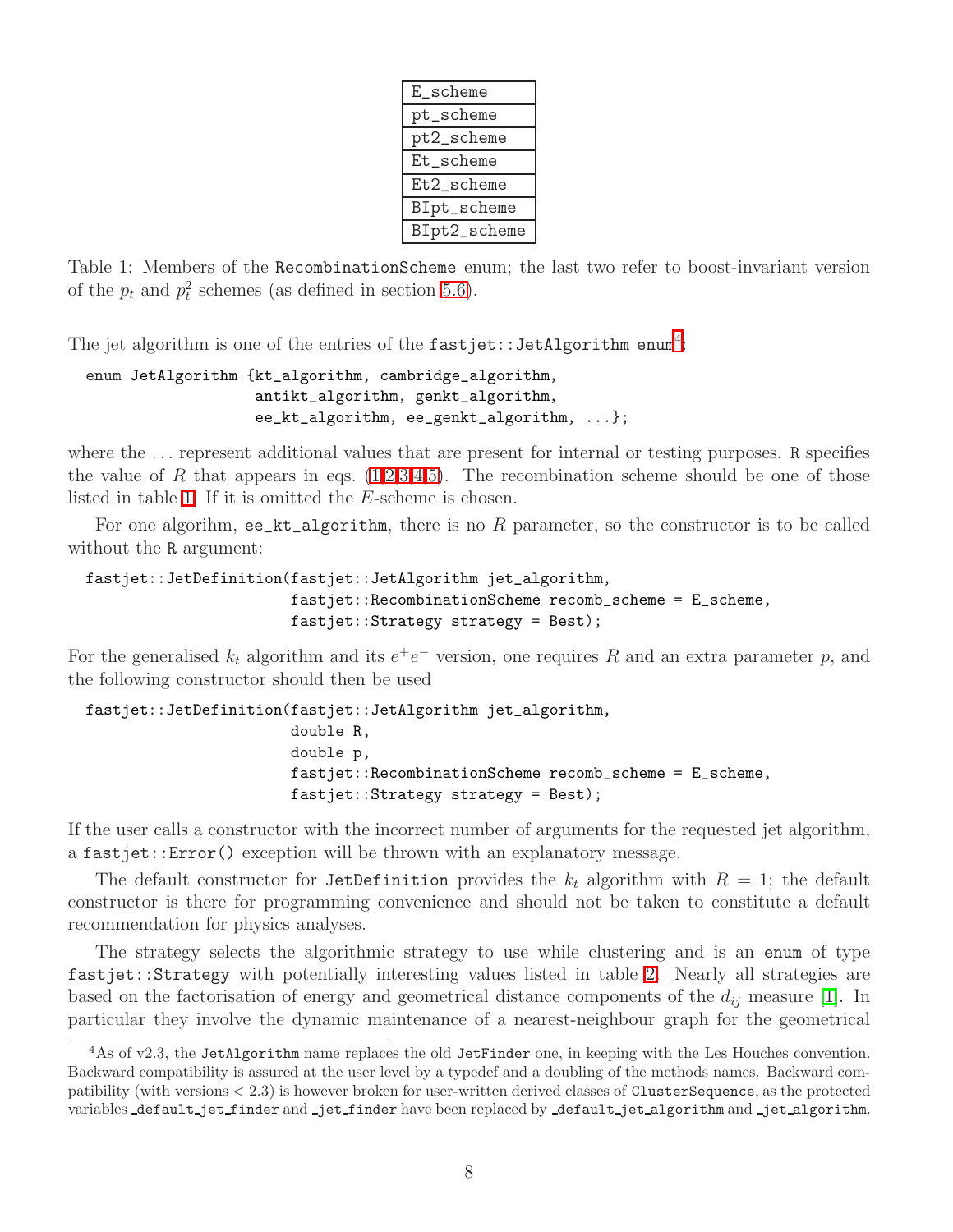| N2Plain        | a plain $N^2$ algorithm (fastest for $N \leq 50$ )              |  |  |  |
|----------------|-----------------------------------------------------------------|--|--|--|
| N2Tiled        | a tiled $N^2$ algorithm (fastest for $50 \le N \le 400$ )       |  |  |  |
| N2MinHeapTiled | a tiled $N^2$ algorithm with a heap for tracking the minimum of |  |  |  |
|                | $d_{ij}$ (fastest for $400 \leq N \leq 15000$ )                 |  |  |  |
| NlnN           | the Voronoi-based N ln N algorithm (fastest for $N \ge 15000$ ) |  |  |  |
| NlnNCam        | based on Chan's $N \ln N$ closest pairs algorithm (fastest for  |  |  |  |
|                | $N \geq 6000$ , suitable only for the Cambridge jet algorithm   |  |  |  |
| <b>Best</b>    | automatic selection of the best of these based on $N$ and $R$   |  |  |  |

<span id="page-8-0"></span>Table 2: The more interesting of the various algorithmic strategies for clustering. Other strategies are given JetDefinition.hh — note however that strategies not listed in the above table may disappear in future releases. For jet algorithms with spherical distance measures (those whose name starts with "ee\_"), only the N2Plain strategy is available.

distances. They apply equally well to any of the internally implemented jet algorithms. The one exception is NlnNCam, which is based on a computational geometry algorithm for dynamic maintenance of closest pairs [\[12\]](#page-37-10) (rather than the more involved nearest neighbour graph), and is suitable only for the Cambridge algorithm whose distance measure is purely geometrical.

The N2Plain strategy uses a "nearest-neighbour heuristic" [\[13\]](#page-37-11) approach to maintaining the geometrical nearest-neighbour graph; N2Tiled tiles the  $y - \phi$  cylinder to limit the set of points over which nearest-neighbours are searched for,<sup>[5](#page-8-1)</sup> and N2MinHeapTiled differs only in that it uses an  $N \ln N$ (rather than  $N^2$ ) data structure for maintaining in order the subset of the  $d_{ij}$  that involves nearest neighbours. The NlnN strategy uses CGAL's Delaunay Triangulation [\[15\]](#page-38-0) for the maintenance of the nearest-neighbour graph. Note that  $N \ln N$  performance of is an *expected* result, and it holds in practice for the  $k_t$  and Cambridge algorithms, while for anti- $k_t$  and generalised- $k_t$  with  $p < 0$ , huband-spoke (bicycle-wheel!) type configurations emerge dynamically during the clustering and these break the conditions needed for the expected result to hold (this however has a significant impact only for  $N \gtrsim 10^5$ ).

If strategy is omitted then the Best option is set. Note that the  $N$  ranges quoted above for which a given strategy is optimal hold for  $R = 1$ ; the general R dependence can be significant (and non-trivial), for example for the Cambridge/Aachen jet algorithm with  $R = 0.4$ , NlnNCam beats the N2MinHeapTiled strategy only for  $N \gtrsim 37000$ . While some attempt has been made to account for the R-dependence in the choice of the strategy with the "Best" option, there may exist specific regions of  $N$  and  $R$  in which a manual choice of strategy can give faster execution. Furthermore the N1nNCam strategy's timings may depend strongly on the size of the cache, and the transitions that have been adopted are based on a cache size of 2 MB. Finally for a given N and R, the optimal strategy may also depend on the event structure.

A textual description of the jet definition can be obtained by a call to the member function

std::string description();

<span id="page-8-1"></span><sup>&</sup>lt;sup>5</sup>Tiling is a textbook approach in computational geometry, where it is often referred to as bucketing. It has been used also in certain cone jet algorithms, notably at trigger level and in [\[14\]](#page-37-12).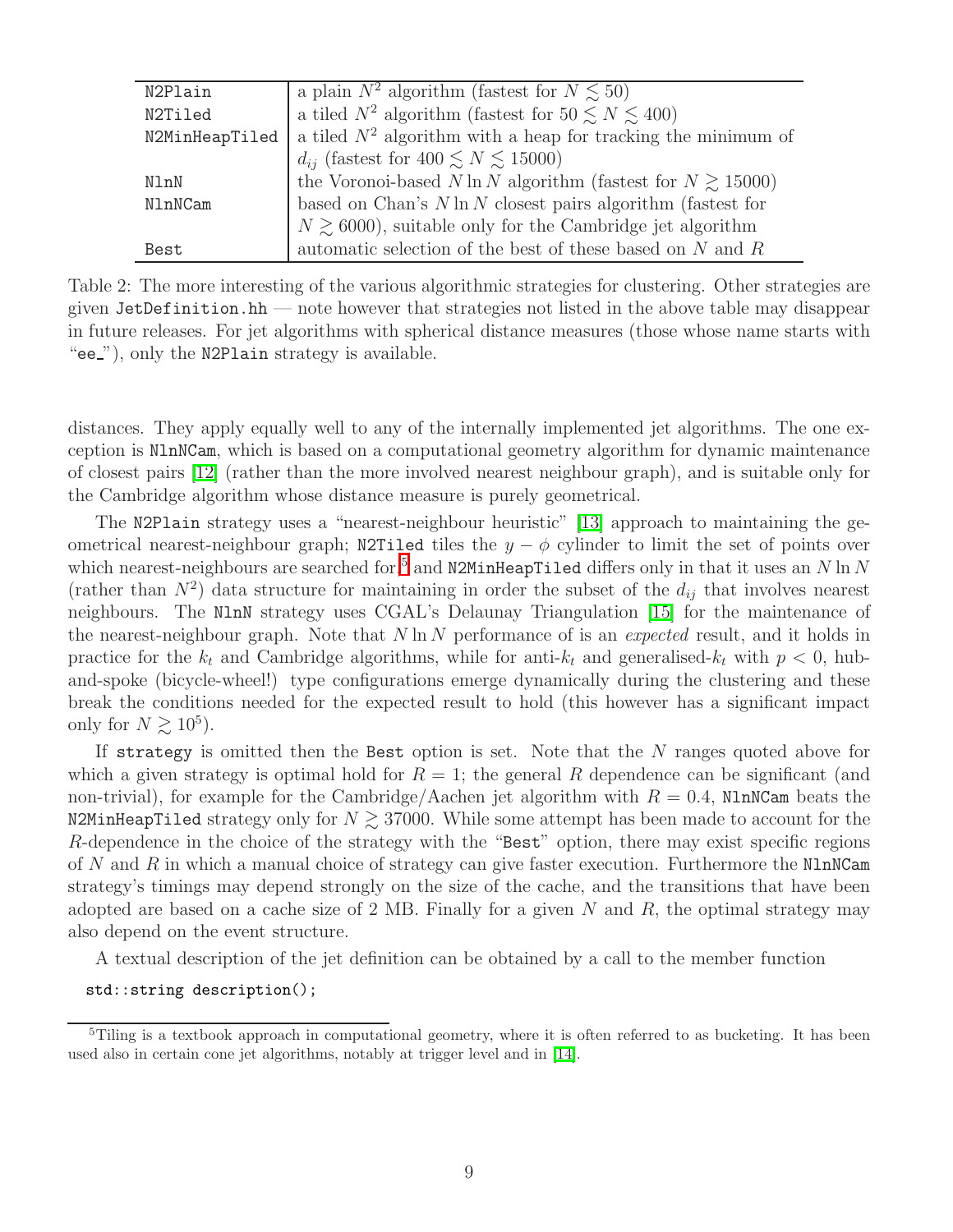### <span id="page-9-0"></span>3.3 fastjet::ClusterSequence

To run the jet clustering, create a  $\texttt{fastjet}::\texttt{ClusterSequence}$  object,  $^6$  $^6$  through the following constructor

#### template<class L> fastjet::ClusterSequence

(const std::vector<L> & input\_particles, const fastjet::JetDefinition & jet\_def);

where input particles is the vector of initial particles of any type (fast jet: : PseudoJet, HepLorentzVector, etc.) that can be used to initialise a fastjet::PseudoJet and jet def contains the full specification of the clustering (see Section [3.2\)](#page-6-0).

If the user wishes to access inclusive jets, the following member function should be used

```
/// return a vector of all jets (in the sense of the inclusive
/// algorithm) with pt >= ptmin.
vector<fastjet::PseudoJet> inclusive_jets (const double & ptmin = 0.0) const;
```
where **ptmin** may be omitted (then implicitly taking value 0).

There are two ways of accessing exclusive jets,<sup>[7](#page-9-2)</sup> one where one specifies  $d_{cut}$ , the other where one specifies that the clustering is taken to be stopped once it reaches the specified number of jets.

```
/// return a vector of all jets (in the sense of the exclusive
/// algorithm) that would be obtained when running the algorithm
/// with the given dcut.
vector<fastjet::PseudoJet> exclusive_jets (const double & dcut) const;
/// return a vector of all jets when the event is clustered (in the
/// exclusive sense) to exactly njets.
vector<fastjet::PseudoJet> exclusive_jets (const int & njets) const;
```
Note that these two member functions have the same name, and the compiler selects the correct one based on the type of the arguments, as is standard in  $C_{++}$ . The fast jet::PseudoJet vectors returned by the above routines can all be sorted with the routines described at the end of section [3.1.](#page-5-0)

The user may also wish just to obtain information about the number of jets in the exclusive algorithm:

```
/// return the number of jets (in the sense of the exclusive
/// algorithm) that would be obtained when running the algorithm
/// with the given dcut.
int n_exclusive_jets (const double & dcut) const;
```
Another common query is to establish the  $d_{\min}$  value associated with merging from  $n + 1$  to n jets. Two member functions are available for determining this:

```
/// return the dmin corresponding to the recombination that went from
/// n+1 to n jets (sometimes known as d_{n n+1}).
double exclusive_dmerge (const int & njets) const;
```
<sup>6</sup>The analogue of KtJet's KtEvent.

<span id="page-9-2"></span><span id="page-9-1"></span><sup>&</sup>lt;sup>7</sup>In contrast to KtJet the class constructor is the same for the inclusive and exclusive cases. This choice has been made because the clustering sequence is identical in the two cases.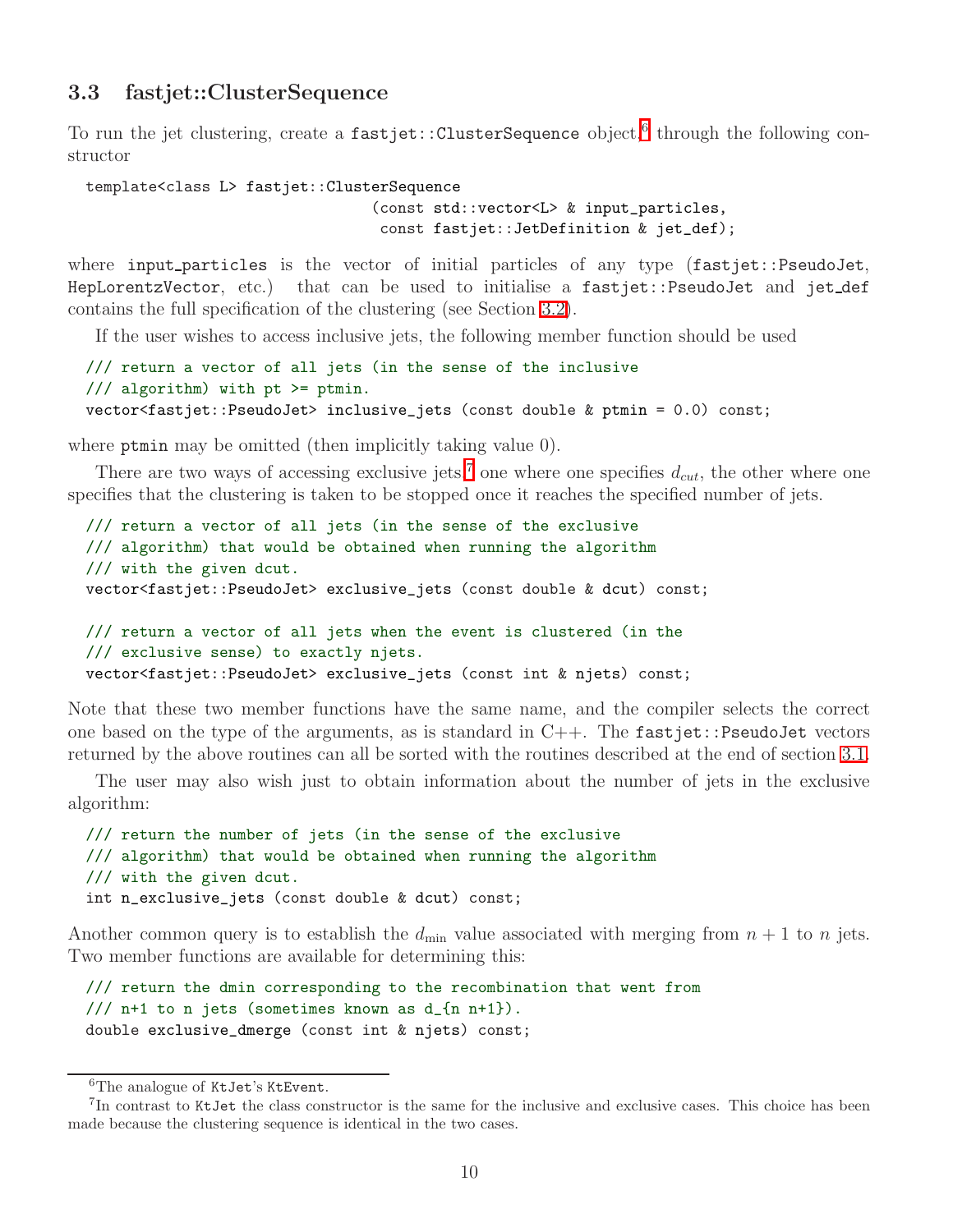```
/// return the maximum of the dmin encountered during all recombinations
/// up to the one that led to an n-jet final state; identical to
/// exclusive_dmerge, except in cases where the dmin do not increase
/// monotonically.
double exclusive_dmerge_max (const int & njets) const;
```
The first returns the  $d_{\min}$  in going from  $n + 1$  to n jets. Occasionally however the  $d_{\min}$  value does not increase monotonically during successive mergings and using a  $d_{cut}$  smaller than the return value from exclusive dmerge does not guarantee an event with more than njets jets. For this reason the second function exclusive dmerge max is provided — using a  $d_{cut}$  below its return value is guaranteed to provide a final state with more than  $n$  jets, while using a larger value will return a final state with  $n$ or fewer jets.

For  $e^+e^-$  collisions, where it is usual to refer to  $y_{ij} = d_{ij}/Q^2$  (Q is the total (visible) energy) FastJet provides the following methods:

```
double exclusive_ymerge (int njets);
double exclusive_ymerge_max (int njets);
int n_exclusive_jets_ycut (double ycut);
std::vector<PseudoJet> exclusive_jets_ycut (double ycut);
```
which are relevant for use with the  $e^+e^- k_t$  algorithm and with the Jade plugin (section [7.4.2\)](#page-35-0).

Finally the user may obtain the constituent particles of a given jet, via

```
/// return a vector of the particles that make up jet
vector<fastjet::PseudoJet> constituents (const fastjet::PseudoJet & jet);
```
Note that this is a member function of the fastjet::ClusterSequence and not of fastjet::PseudoJet, because jets are only meaningful when referred to a given fastjet::ClusterSequence.<sup>[8](#page-10-0)</sup> If the user wishes to identify the constituents with the original particles provided to fastjet::ClusterSequence she or he should have set a unique index for each of the original particles with the fastjet::PseudoJet::set user index function.

**Subjet analysis.** To obtain the set of subjets at a specific  $d_{\text{cut}}$  scale inside a given jet, one may use the following ClusterSequence member function:

```
/// return a vector of all subjets of the current jet (in the sense
/// of the exclusive algorithm) that would be obtained when running
/// the algorithm with the given dcut.
std::vector<PseudoJet> exclusive_subjets (const PseudoJet & jet,
                                          const double & dcut) const;
```
If m jets are found, this takes a time  $\mathcal{O}(m \ln m)$  (owing to the internal use of a priority queue). Alternatively one may obtain the jet's constituents, cluster them separately and then carry out an exclusive jets analysis on the resulting ClusterSequence. The results should be identical. This second method is mandatory if one wishes to identify subjets with an algorithm that differs from the one used to find the original jets.

One can also make use of the following methods, which allow one to follow the merging sequence (and walk back through it):

<span id="page-10-0"></span><sup>8</sup>This is a further respect in which the interface differs from that of KtJet.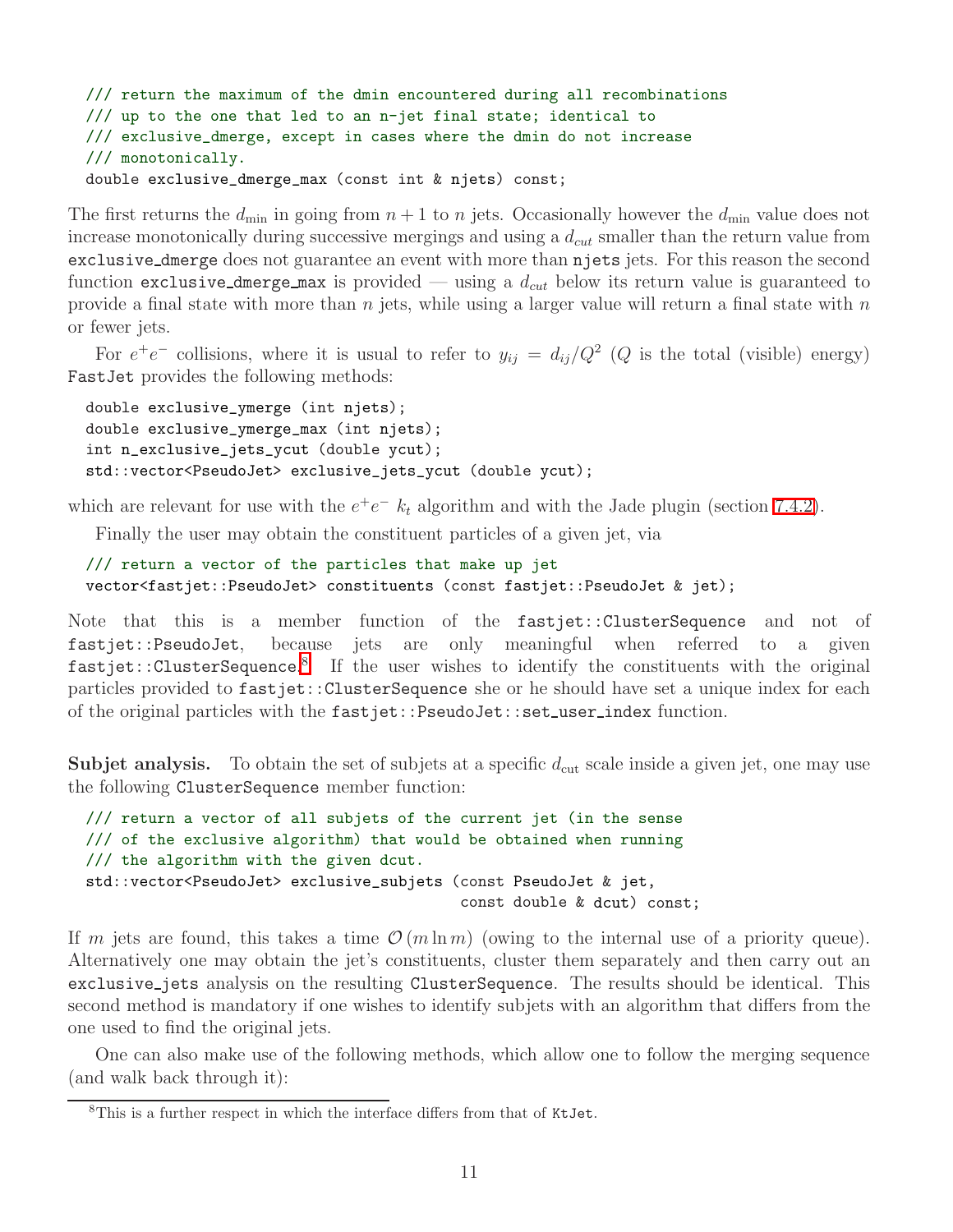```
/// if the jet has parents in the clustering, it returns true
/// and sets parent1 and parent2 equal to them.
///
/// if it has no parents it returns false and sets parent1 and
/// parent2 to zero
bool has_parents(const PseudoJet & jet, PseudoJet & parent1,
                 PseudoJet & parent2) const;
/// if the jet has a child then return true and give the child jet
/// otherwise return false and set the child to zero
bool has_child(const PseudoJet & jet, PseudoJet & child) const;
/// if this jet has a child (and so a partner) return true
/// and give the partner, otherwise return false and set the
/// partner to zero
bool has_partner(const PseudoJet & jet, PseudoJet & partner) const;
```
Unclustered particles. User-supplied plugin jet algorithms (see section [7\)](#page-26-0) may have the property that not all particles are clustered into jets. In such a case it can be useful to obtain the list of unclustered particles. This can be done as follows:

```
vector<fastjet::PseudoJet> unclustered = clust_seq.unclustered_particles();
```
## <span id="page-11-0"></span>3.4 Version information

Information on the version of FastJet that is being run can be obtained by making a call to

```
std::string fastjet::fastjet_version_string();
```
(defined in fastjet/JetDefinition.hh). In line with recommendations for other programs in highenergy physics, the user may wish to include this information in publications and plots so as to facilitate reproducibility of the jet-finding.<sup>[9](#page-11-2)</sup> We recommend also that the main elements of the jet def. description() be provided, together with citations to the original article that defines the algorithm, as well as to the FastJet paper [\[1\]](#page-37-0).

# <span id="page-11-1"></span>4 Example program

For full details see the example program example/fast jet\_example.cc that is distributed with the FastJet code. For the reader who is familiar with KtJet [\[10\]](#page-37-8), the example program is also given as it would be written for KtJet, in the file example/ktjet\_example.cc.

A simplified version of the FastJet example program is given below.

#include "fastjet/PseudoJet.hh" #include "fastjet/ClusterSequence.hh" using namespace std;

<span id="page-11-2"></span><sup>9</sup>While we devote significant effort to ensuring that all versions of FastJet give identical, correct results, we are obviously not able to completely guarantee the absence of bugs that might have an effect on the jet finding.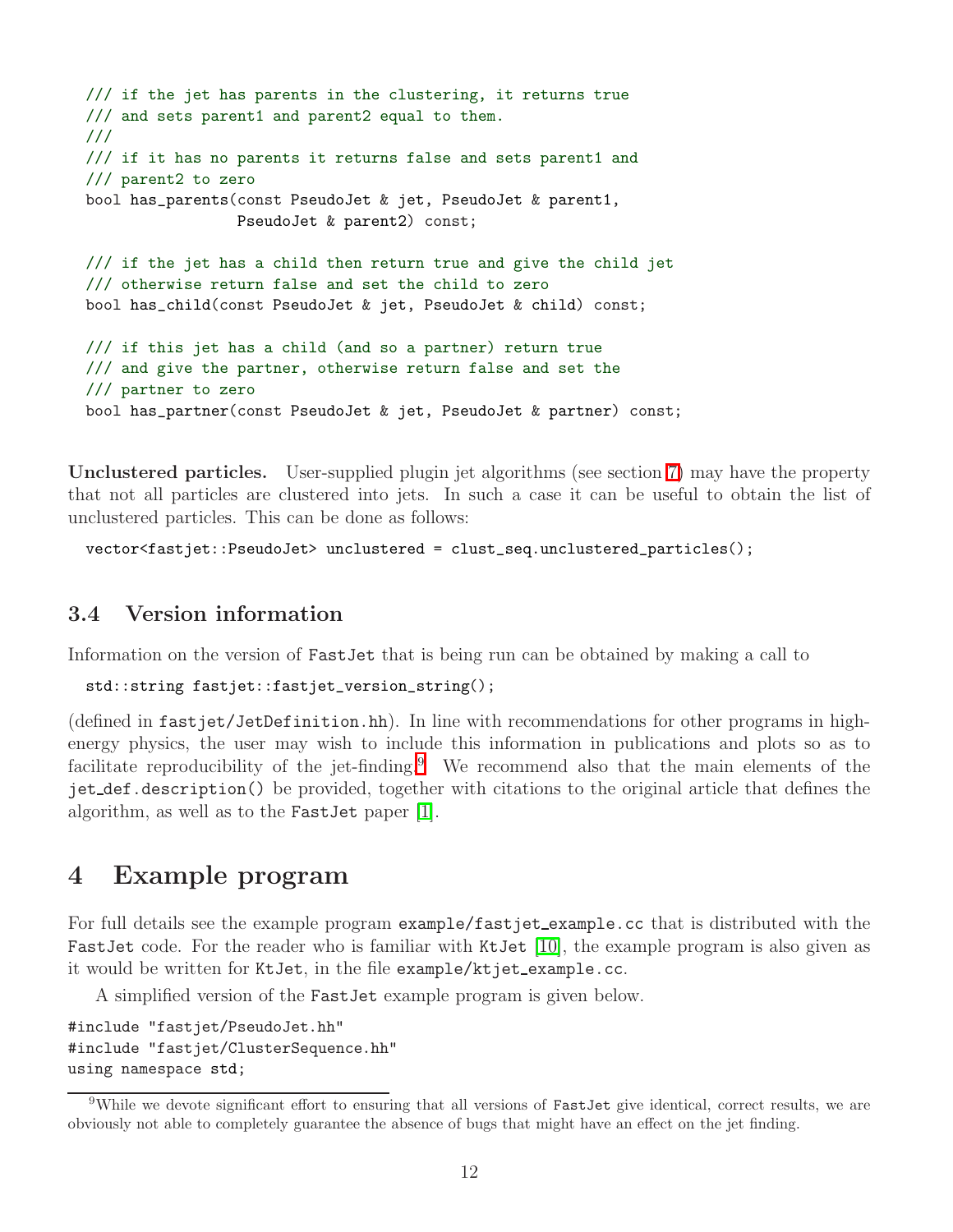```
int main (int argc, char ** argv) {
 vector<fastjet::PseudoJet> input_particles;
 // read in input particles
  double px, py , pz, E;
  while (cin >> px >> py >> pz >> E) {
   // push fastjet::PseudoJet of (px,py,pz,E) on back of input_particles
    input_particles.push_back(fastjet::PseudoJet(px,py,pz,E));
  }
  // create an object that represents your choice of jet algorithm and
  // its associated parameters
  double Rparam = 1.0;
  fastjet::Strategy strategy = fastjet::Best;
  fastjet::JetDefinition jet_def(fastjet::kt_algorithm, Rparam, strategy);
  // run the jet clustering with the above jet definition
  fastjet::ClusterSequence clust_seq(input_particles, jet_def);
  // extract the inclusive jets with pt > 5 GeV
  double ptmin = 5.0;
  vector<fastjet::PseudoJet> inclusive_jets = clust_seq.inclusive_jets(ptmin);
  // extract the exclusive jets with dcut = 25 GeV^2 and sort them
  // in order of increasing pt
  double dcut = 25.0;
  vector<fastjet::PseudoJet> exclusive_jets = sorted_by_pt(
                                        clust_seq.exclusive_jets(dcut));
  // print out the details for each jet
  for (unsigned int i = 0; i < exclusive_jets.size(); i++) {
   // get constituents of the jet. NB this is through a member function
    // of clust_seq because that is where the information is held.
    vector<fastjet::PseudoJet> constituents =
                               clust_seq.constituents(exclusive_jets[i])
   printf("%5u %15.8f %15.8f %15.8f %8u\n",
           i, exclusive_jets[i].rap(), exclusive_jets[i].phi(),
           exclusive_jets[i].perp(), constituents.size());
 }
}
```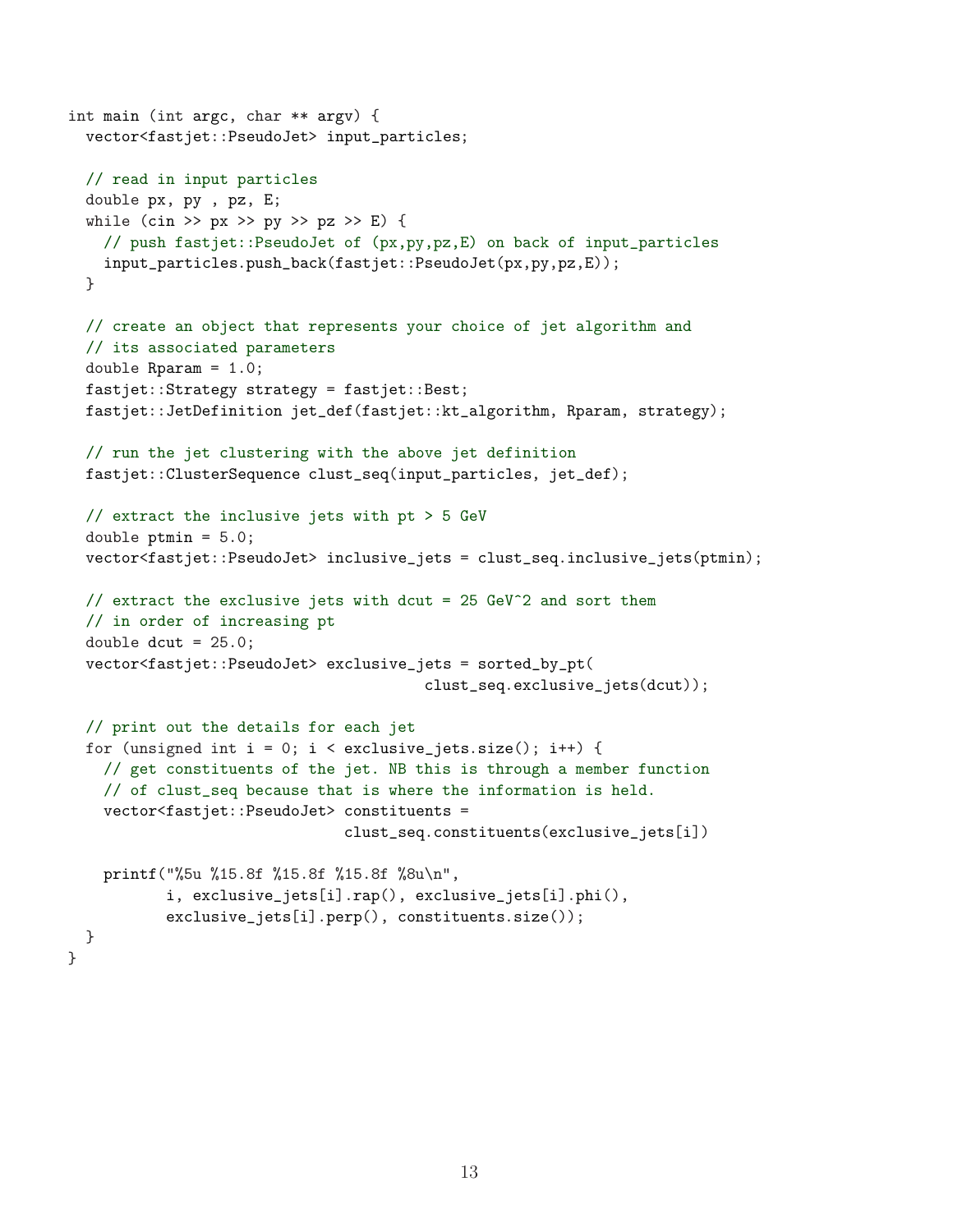# <span id="page-13-1"></span><span id="page-13-0"></span>5 FastJet native jet algorithms

# 5.1  $k_t$  jet algorithm

The definition of the inclusive  $k_t$  jet algorithm that is coded is as follows (and corresponds to [\[3\]](#page-37-2), modulo small changes of notation):

1. For each pair of particles  $i, j$  work out the  $k_t$  distance

<span id="page-13-4"></span>
$$
d_{ij} = \min(k_{ti}^2, k_{tj}^2) \,\Delta R_{ij}^2 / R^2 \tag{1}
$$

with  $\Delta R_{ij}^2 = (y_i - y_j)^2 + (\phi_i - \phi_j)^2$ , where  $k_{ti}$ ,  $y_i$  and  $\phi_i$  are the transverse momentum, rapidity and azimuth of particle  $i$  and  $R$  is a jet-radius parameter usually taken of order 1; for each parton *i* also work out the beam distance  $d_{iB} = k_{ti}^2$ .

- 2. Find the minimum  $d_{\min}$  of all the  $d_{ij}, d_{iB}$ . If  $d_{\min}$  is a  $d_{ij}$  merge particles i and j into a single particle, summing their four-momenta (this is E-scheme recombination); if it is a  $d_{iB}$  then declare particle i to be a final jet and remove it from the list.
- 3. Repeat from step 1 until no particles are left.

The exclusive longitudinally invariant  $k_t$  jet algorithm [\[2\]](#page-37-1) is similar except that (a) when a  $d_{iB}$  is the smallest value, that particle is considered to become part of the beam jet (i.e. is discarded) and (b) clustering is stopped when all  $d_{ij}$  and  $d_{iB}$  are above some  $d_{cut}$ . In the exclusive mode R is commonly set to 1.

## <span id="page-13-2"></span>5.2 Cambridge/Aachen jet algorithm

<span id="page-13-5"></span>Currently the Cambridge/Aachen jet algorithm is provided only in an inclusive version [\[5\]](#page-37-4), whose formulation is identical to that of the  $k_t$  jet algorithm, except as regards the distance measures, which are:

$$
d_{ij} = \Delta R_{ij}^2 / R^2, \qquad (2a)
$$

$$
d_{iB} = 1. \t\t(2b)
$$

Attempting to extract exclusive jets from the Cambridge/Aachen with a  $d_{cut}$  parameter simply provides the set of jets obtained up to the point where all  $d_{ij}, d_{iB} > d_{cut}$ . Having clustered with some given R, this can actually be an effective way of viewing the event at a smaller radius,  $R_{eff} = \sqrt{d_{cut}}R$ , thus allowing a single event to be viewed at a continuous range of  $R_{eff}$  within a single clustering.

We note that the true exclusive formulation of the Cambridge algorithm [\[4\]](#page-37-3) instead makes use an auxiliary  $(k_t)$  distance measure and 'freezes' pseudojets whose recombination would involve too large a value of the auxiliary distance measure.

## <span id="page-13-3"></span>5.3 Anti- $k_t$  jet algorithm

This new algorithm, introduced and studied in  $[6]$ , is defined exactly like the standard  $k_t$  algorithm, except for the distance measures which are now given by

<span id="page-13-6"></span>
$$
d_{ij} = \min(1/k_{ti}^2, 1/k_{tj}^2) \,\Delta R_{ij}^2/R^2\,,\tag{3a}
$$

$$
d_{iB} = 1/k_{ti}^2. \tag{3b}
$$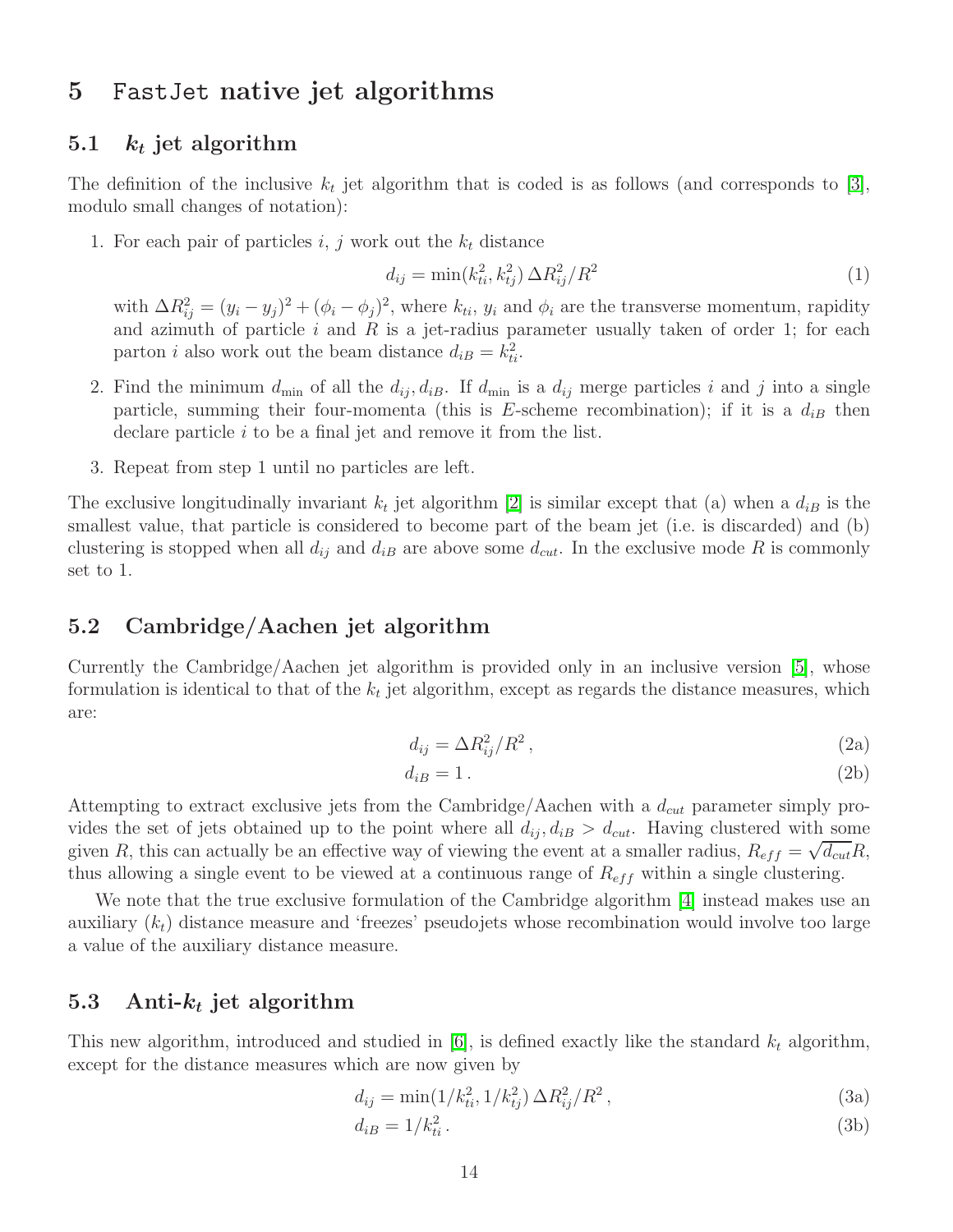While being a sequential recombination algorithm like  $k_t$  and Cambridge/Aachen, the anti- $k_t$  algorithm behaves in some sense like a 'perfect' cone algorithm, in that its hard jets are exactly circular on the  $y-\phi$  cylinder [\[6\]](#page-37-5).

### <span id="page-14-0"></span>5.4 Generalised  $k_t$  jet algorithm

The "generalised  $k_t$ " algorithm again follows the same procedure, but depends on an additional continuous parameter  $p$ , with has the following distance measure:

<span id="page-14-3"></span>
$$
d_{ij} = \min(k_{ti}^{2p}, k_{tj}^{2p}) \,\Delta R_{ij}^2 / R^2 \,, \tag{4a}
$$

$$
d_{iB} = k_{ti}^{2p} \,. \tag{4b}
$$

For specific values of p, it reduces to one or other of the algorithms list above,  $k_t$  ( $p = 1$ ), Cambridge/Aachen ( $p = 0$ ) and anti- $k_t$  ( $p = -1$ ).

# <span id="page-14-1"></span>5.5 Generalised  $k_t$  algorithm for  $e^+e^-$  collisions

FastJet also provides native implementations of clustering algorithms in spherical coordinates (specifically for  $e^+e^-$  collisions) along the lines of the original  $k_t$  algorithms [\[9\]](#page-37-13), but extended in analogy with the generalised pp algorithm of  $[6]$  and section [5.4.](#page-14-0) We define the two following distances:

<span id="page-14-4"></span>
$$
d_{ij} = \min(E_i^{2p}, E_j^{2p}) \frac{(1 - \cos \theta_{ij})}{(1 - \cos R)},
$$
\n(5a)

$$
d_{iB} = E_i^{2p},\tag{5b}
$$

for a general value of p and R. At a given stage of the clustering sequence, if a  $d_{ij}$  is smallest then i and j are recombined, while if a  $d_{iB}$  is smallest then i is called an "inclusive jet".

For values of  $R \leq \pi$  in eq. [\(5\)](#page-14-4), the generalised  $e^+e^- k_t$  algorithm behaves in analogy with the pp algorithms: when an object is at an angle  $\theta_{iX} > R$  from all other objects X then it forms an inclusive jet. With the choice  $p = -1$  this provides a simple, infrared and collinear safe way of obtaining a cone-like algorithm for  $e^+e^-$  collisions, since hard well-separated jets have a circular profile on the 3D sphere, with opening half-angle R.

If one imagines a (complex) value of R such that  $(1-\cos R) > 2$ , then the  $d_{iB}$  will be smallest only if the event consists of a single particle, and thus with the additional choice of  $p = 1$  the clustering sequence will correspond to that of the  $e^+e^ k_t$  algorithm [\[9\]](#page-37-13), often referred to also as the Durham algorithm, which has a single distance:

<span id="page-14-5"></span>
$$
d_{ij} = 2\min(E_i^{2p}, E_j^{2p})(1 - \cos\theta_{ij}).
$$
\n(6)

Note the difference in normalisation between the  $d_{ij}$  in eqs. [\(5\)](#page-14-4) and [\(6\)](#page-14-5), and the fact in neither case have we normalised to the total energy Q in the event, contrary to the convention adopted originally in [\[9\]](#page-37-13) (where the distance measure was called  $y_{ij}$ ).

### <span id="page-14-2"></span>5.6 Recombination schemes

When merging particles in step 2 of the clustering procedure, one must specify how to combine the momenta. The simplest procedure (E-scheme) simply adds the four-vectors. This has been advocated as a standard in [\[8\]](#page-37-7), and is the default option in FastJet.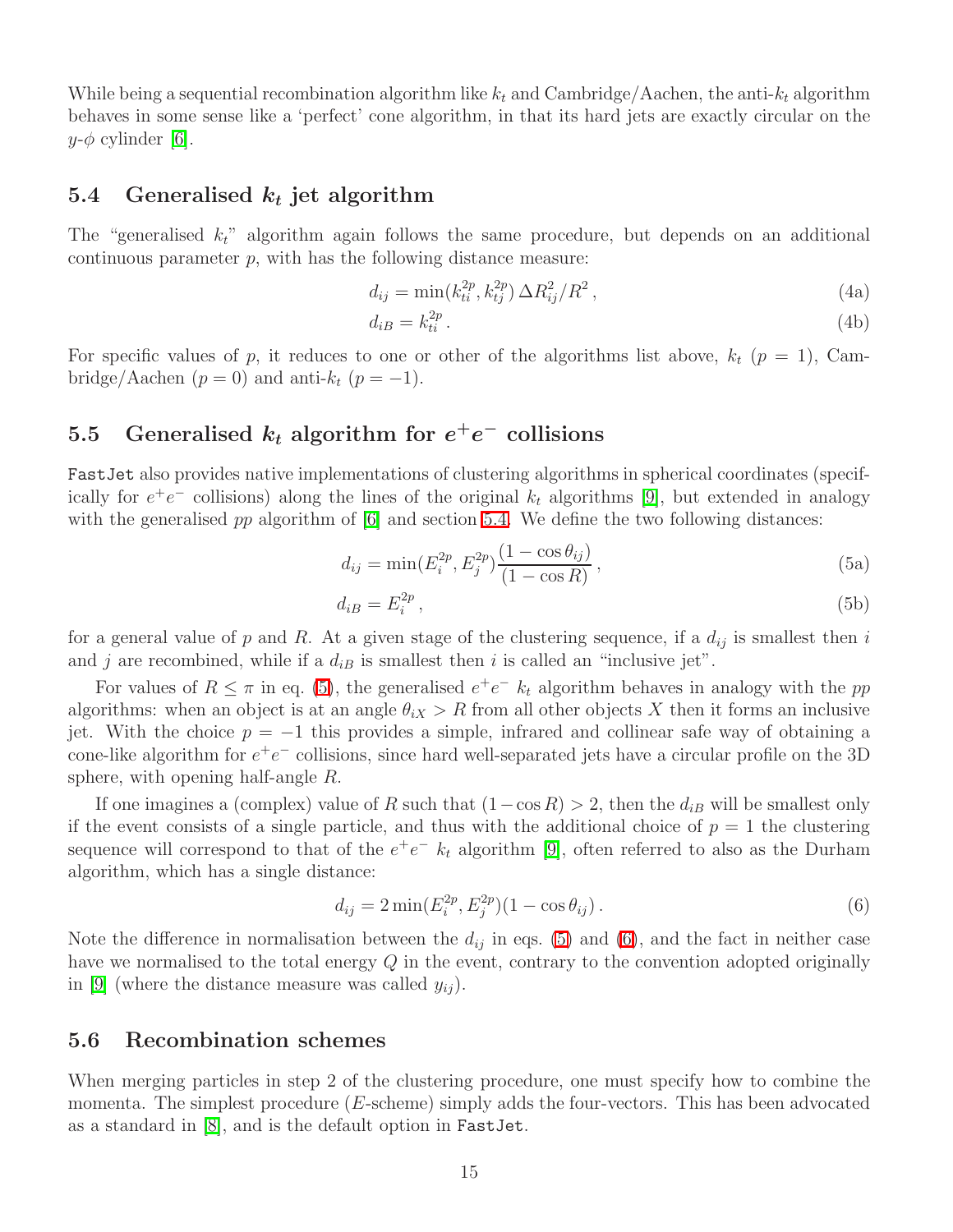Other schemes for pp collisions. Other schemes provided by earlier  $k_t$ -clustering implementations [\[10\]](#page-37-8) are the  $p_t$ ,  $p_t^2$ ,  $E_t$  and  $E_t^2$  schemes. They all incorporate a 'preprocessing' stage to make the initial momenta massless (rescaling the energy to be equal to the 3-momentum for the  $p_t$  and  $p_t^2$  schemes, rescaling to the 3-momentum to be equal to the energy in the  $E_t$  and  $E_t^2$  schemes). Then for all schemes the recombination  $p_r$  of  $p_i$  and  $p_j$  is a massless 4-vector satisfying

$$
p_{t,r} = p_{t,i} + p_{t,j},\tag{7a}
$$

$$
\phi_r = (w_i \phi_i + w_j \phi_j) / (w_i + w_j), \qquad (7b)
$$

$$
y_r = (w_i y_i + w_j y_j)/(w_i + w_j),
$$
\n(7c)

where  $w_i$  is  $p_{t,i}$  for the  $p_t$  and  $E_t$  schemes, and is  $p_{t,i}^2$  for the  $p_t^2$  and  $E_t^2$  schemes.

Note that for massive particles the schemes defined in the previous paragraph are not invariant under longitudinal boosts. We therefore also introduce boost-invariant  $p_t$  and  $p_t^2$  schemes, which are identical to the normal  $p_t$  and  $p_t^2$  schemes, except that they omit the preprocessing stage.

Other schemes for  $e^+e^-$  collisions. On request, we may in the future provide dedicated schemes for  $e^+e^-$  collisions.

User-defined schemes. The user may define their own, custom recombination schemes, as described in Appendix [A.](#page-36-0)

# <span id="page-15-0"></span>6 Jet areas

Since a jet is made up of only a finite number of particles, one needs a specific definition in order to make its area (i.e. the surface in the  $y-\phi$  plane over which it extends) an unambiguous concept. Three definitions of area have been proposed in [\[16\]](#page-38-1) and they are implemented in FastJet:

- Active areas add a uniform background of extremely soft massless 'ghost' particles to the event and allow them to participate in the clustering. The area of a given jet is proportional to the number of ghosts it contains. Because the ghosts are extremely soft (and sensible jet algorithms are infrared safe), the presence of the ghosts does not affect the set of user particles that end up in a given jet.
- Passive areas are defined as follows. One adds a single randomly placed ghost at a time to the event. One examines which jet (if any) the ghost ends up in. One repeats the procedure many times and the passive area of a jet is then proportional to the probability of it containing the ghost.
- The Voronoi area of a jet is the sum of the Voronoi areas of its constituent particles. The Voronoi area of a particle is obtained by determining the Voronoi diagram for the event as a whole, and intersecting the Voronoi cell of the particle with a circle of radius R centred on the particle. Note that for the  $k_t$  algorithm (but not for Cambridge/Aachen or anti- $k_t$ , nor in general for any other algorithm) the Voronoi area of a jet coincides with its passive area.

The area can be calculated either as a scalar, or as a 4-vector. Essentially the scalar case corresponds to counting the number of ghosts in the jet, while the 4-vector case corresponds to summing their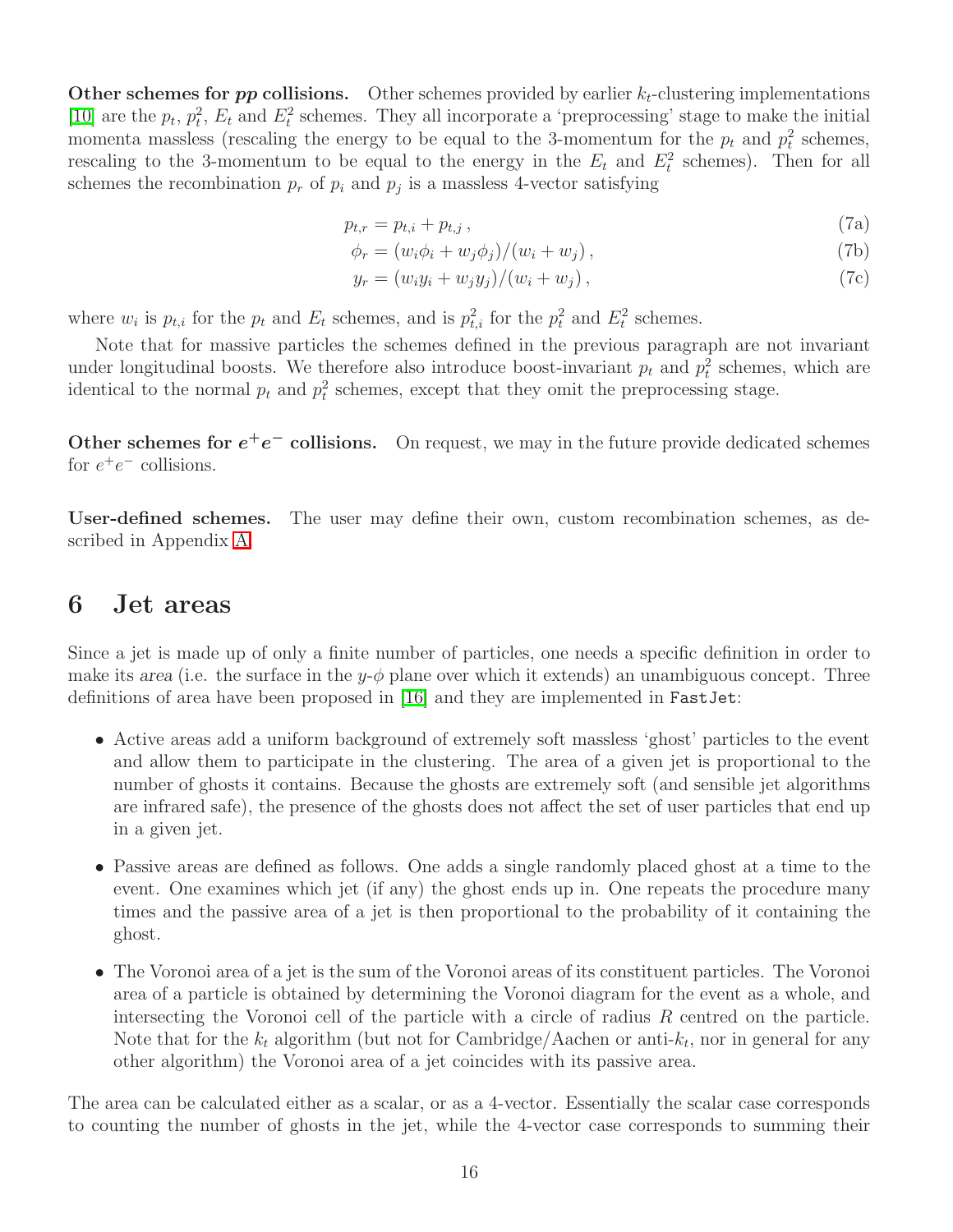4-vectors (normalised such that for a narrow jet, the transverse component of the 4-vector is equal to the scalar area).

Jet areas are obtained by clustering with the class ClusterSequenceArea (rather than ClusterSequence, from which it is derived). Its constructor takes an AreaDefinition argument in addition to the list of particles and the JetDefinition.

It is worth noting that in the limit of very densely populated events, all area definitions tend to the same value [\[16\]](#page-38-1). It might therefore be advantageous to select a Voronoi area type, rather than an active one, when using areas for phenomenological tasks like pileup subtraction [\[17\]](#page-38-2), as it generally requires less CPU time to calculate.

To summarise, in order to access the areas of the jets the user is exposed to two main classes:

```
class fastjet::AreaDefinition;
class fastjet::ClusterSequenceArea;
```
If jet areas are to be used to study the level of a diffuse noise which might be present in the event (like underlying event particles or pileup), a further specification, the phase space region over which to study such noise, will have to be given via the class

```
class fastjet::RangeDefinition;
```
<span id="page-16-0"></span>These classes are described in detail below, and an example program is given in section [6.4.](#page-23-0)

# 6.1 fastjet::AreaDefinition

Area definitions are contained in fast jet::AreaDefinition class. Its two main constructors are:

```
fastjet::AreaDefinition(fastjet::AreaType area_type,
                        fastjet::GhostedAreaSpec ghost_spec);
```
for the various active and passive areas (which all involve ghosts) and

```
fastjet::AreaDefinition(fastjet::VoronoiAreaSpec voronoi_spec);
```
for the Voronoi area. A default constructor exists, and provides an active area with a ghost\_spec that is suitable for a majority of area measurements with clustering algorithms and typical Tevatron and LHC rapidity coverage.

Information about the current AreaDefinition can be retrieved as follows:

```
/// return a description of the current area definition
std::string description() const ;
/// return info about the type of area being used by this defn
AreaType area_type() const ;
/// return a reference to the ghosted area spec (where relevant)
const GhostedAreaSpec & ghost_spec() const ;
/// return a reference to the voronoi area spec (where relevant)
const VoronoiAreaSpec & voronoi_spec() const ;
```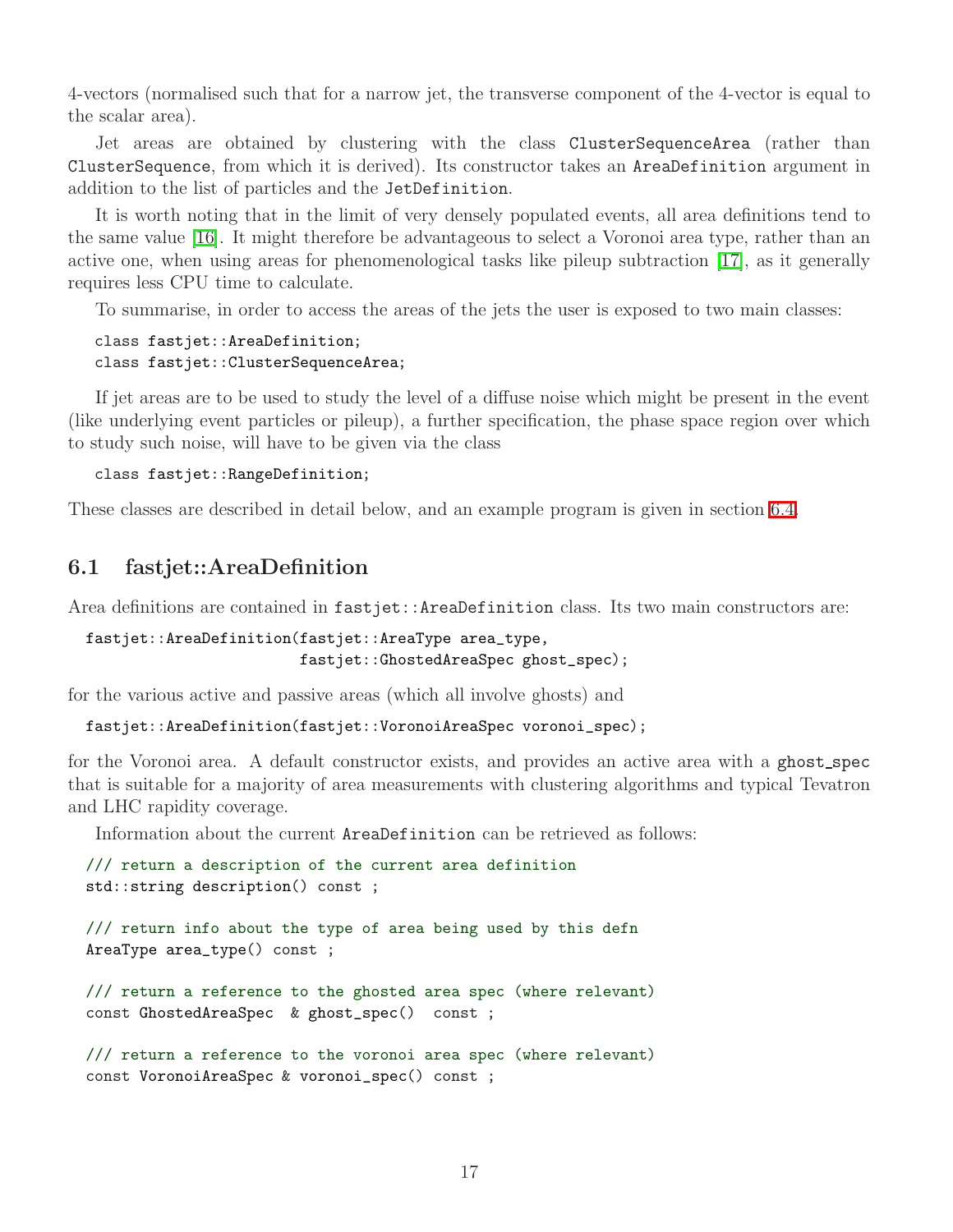#### <span id="page-17-0"></span>6.1.1 Ghosted Areas (active and passive)

There are two variants each of the active and passive areas, as defined by the AreaType enum:

```
enum fastjet::AreaType{ [...],
                         active_area,
                         active_area_explicit_ghosts,
                         one_ghost_passive_area,
                         passive_area,
                         [...]};
```
The two active variants give identical results. The second one explicitly includes the ghosts when the user requests the constituents of a jet. The first of the passive variants explicitly runs through the procedure mentioned above, i.e. it clusters the events with one ghost at a time, and repeats this for very many ghosts. This can be quite slow, so we also provide the passive area option, which makes use of information specific to the jet algorithm in order to speed up the passive-area determination.<sup>[10](#page-17-1)</sup>

In order to carry out a clustering with a ghosted area determination, the user should also create an object that specifies how to distribute the ghosts.<sup>[11](#page-17-2)</sup> This is done via the class fastjet::GhostedAreaSpec whose constructor is

```
fastjet::GhostedAreaSpec(double ghost_maxrap,
```

| int | repeat                            | $= 1$ ,   |
|-----|-----------------------------------|-----------|
|     | double ghost_area                 | $= 0.01,$ |
|     | double $grid\_scatter = 1.0$ ,    |           |
|     | double $kt_s$ catter = 0.1,       |           |
|     | double mean_ghost_kt = $1e-100$ ; |           |

The ghosts are distributed on a uniform grid in y and  $\phi$ , with small random fluctuations to avoid degeneracies. The ghost maxrap defines the maximum rapidity up to which ghosts are generated  $$ typically jet areas will be reliable for jets up to rapidity  $|y| \simeq$  ghost maxrap – R. The ghost area is the area associated with a single ghost. The number of ghosts is inversely proportional to the ghost area, and so a smaller area leads to a longer CPU-time for clustering. However small ghost areas give more accurate results. We have found the default ghost area given above to be suitable for most applications.

For sparse events, the set of ghost particles that end up in a given jet is not unique, and depends on the degeneracy-breaking random shifts added to the ghost positions, as compared to a perfect grid distribution. To obtain a reliable area one may then repeat the area determination several times, the number of times being specified by the repeat variable. For hadron-level events a value of 5 is sufficient to give jet areas that are determined to within a few percent. In practice it is usually satisfactory even to set repeat  $= 1$  and this is the default since it runs faster. For events with a dense distribution of true particles, there is no degeneracy in the ghost clustering and there is no need at all to use repeat  $> 1$ . If repeat  $> 1$ , a statistical uncertainty on the area, given by  $\sigma/\sqrt{\text{repeat}-1}$ , is provided for each jet. Note that the repeat value is ignored (*i.e.* taken to be 1) for active area explicit ghosts and meaningless for the passive area in the  $k_t$  algorithm, which just calculates the Voronoi area discussed below (since they are identical).

<span id="page-17-1"></span><sup>&</sup>lt;sup>10</sup>This ability is provided for  $k_t$ , Cambridge/Aachen, anti- $k_t$  and the SISCone plugin. In the case of  $k_t$  it is actually a Voronoi area that is used, since this can be shown to be equivalent to the passive area [\[16\]](#page-38-1). For other algorithms it defaults back to the one ghost passive area approach.

<span id="page-17-2"></span><sup>&</sup>lt;sup>11</sup>Or accept a default — which uses the default values listed in the explicit constructor and ghost maxrap = 6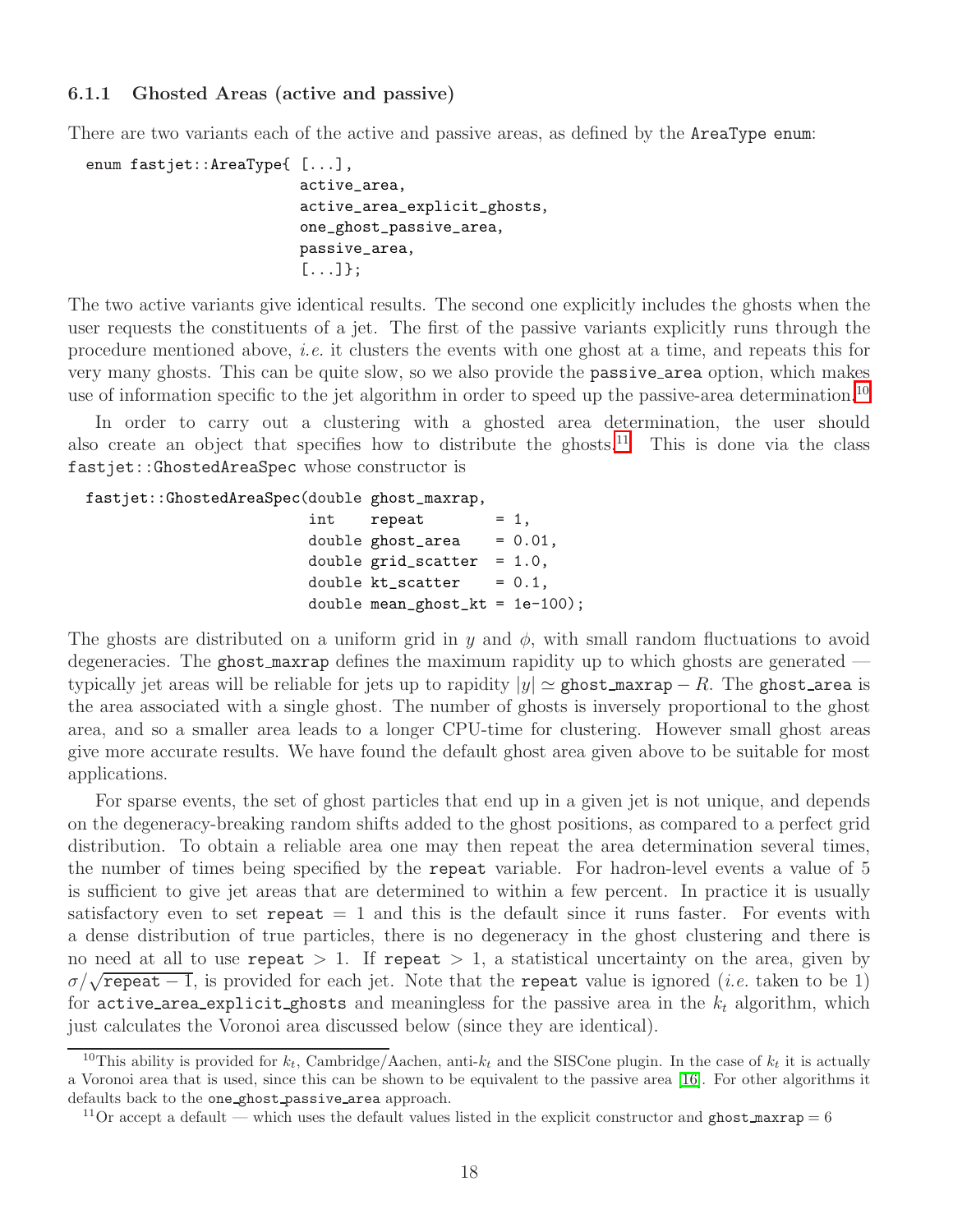Other variables that the user may wish to set are: grid\_scatter and kt\_scatter, which are fractional random fluctuations of the position of the ghosts on the  $y-\phi$  grid and of their transverse momentum; and mean ghost kt which is the average transverse momentum of the ghosts.

Even after the initialisation, the parameters can be modified by

```
void set_ghost_area (double ) ;
void set_ghost_etamax (double ) ;
void set_ghost_maxrap (double ) ;
void set_grid_scatter (double ) ;
void set_kt_scatter (double ) ;
void set_mean_ghost_kt (double ) ;
void set_repeat (int ) ;
```
and information about the GhostedAreaSpec in use can be retrieved as follows:

```
/// for a summary
std::string description() const;
double ghost_etamax () const ;
double ghost_maxrap () const ;
double ghost_area () const ;
double grid_scatter () const ;
double kt_scatter () const ;
double mean_ghost_kt () const ;
int repeat () const ;
```
#### <span id="page-18-0"></span>6.1.2 Voronoi Areas

The Voronoi areas of jets are evaluated by summing the corresponding Voronoi areas of the jets' constituents. The latter are obtained by considering the intersection between the Voronoi cell of each particle and a circle of radius R centred on the particle's position in the rapidity-azimuth plane.

The jets' Voronoi areas can be obtained from fastjet::ClusterSequenceArea by passing the proper fastjet::VoronoiAreaSpec specification to fastjet::AreaDefinition. Its constuctors are

```
/// default constructor (effective_Rfact = 1)
fastjet::VoronoiAreaSpec() ;
```
/// constructor that allows you to set effective\_Rfact fastjet::VoronoiAreaSpec(double effective\_Rfact) ;

The second constructor allows one to modify (by a multiplicative factor effective Rfact) the radius of the circle which is intersected with the Voronoi cells. With effective Rfact = 1, for the  $k_t$ algorithm, the Voronoi area is equivalent to the passive area.

Information about the specification in use is returned by

```
/// return the value of effective_Rfact
double effective_Rfact() const ;
/// return a textual description of the area definition.
std::string description() const ;
```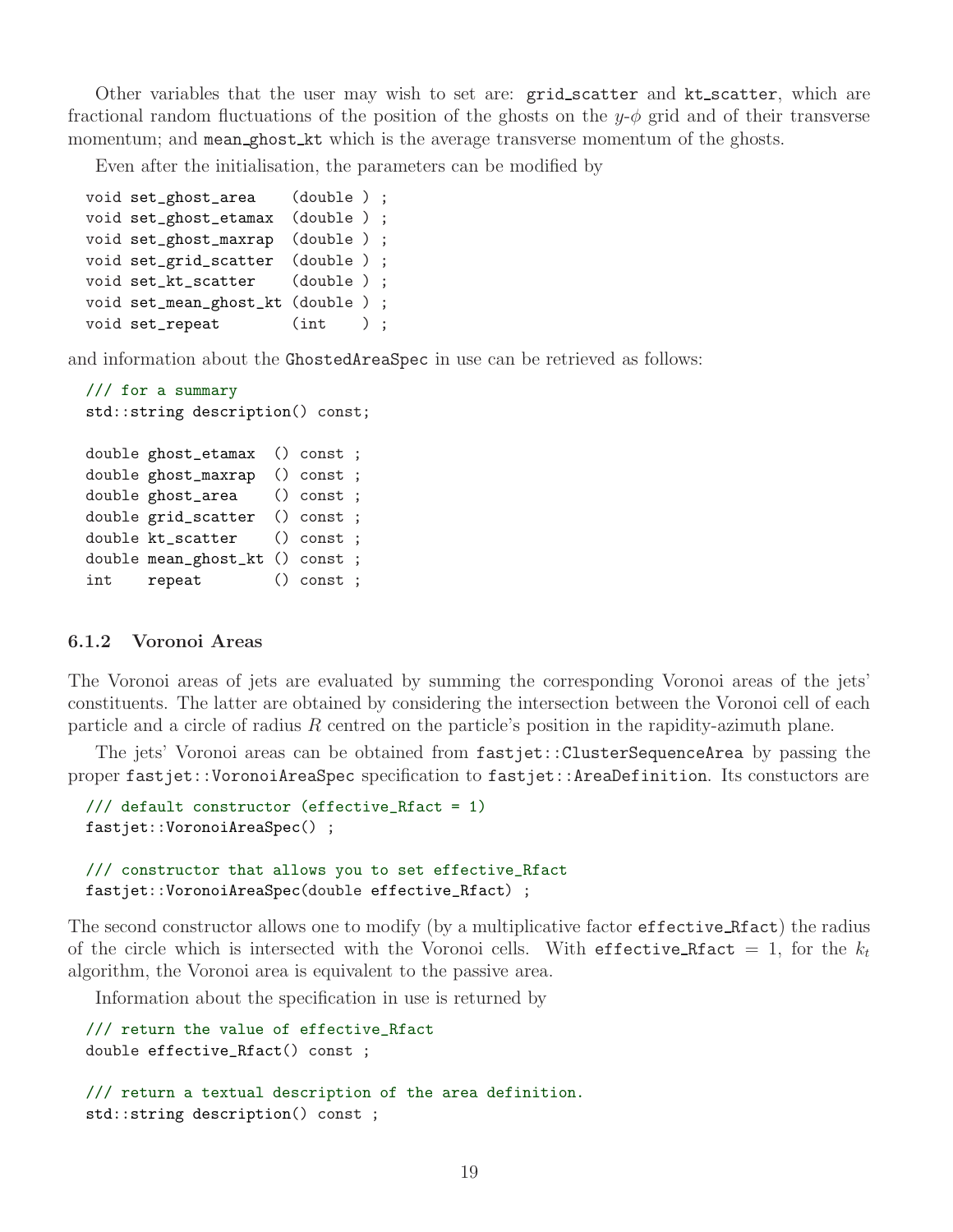The Voronoi areas are calculated with the help of Fortune's  $(N \ln N)$  Voronoi diagram generator for planar static point sets [\[18\]](#page-38-3).

# <span id="page-19-0"></span>6.2 fastjet::ClusterSequenceArea

This is the main class<sup>[12](#page-19-2)</sup> to which the user is exposed for accessing cluster sequences that include information about jet areas. It is derived from fastjet::ClusterSequenceAreaBase (itself derived from fastjet::ClusterSequence) and includes the methods

```
/// return a reference to the area definition
virtual const fastjet::AreaDefinition & area_def() const ;
/// return the area associated with the given jet
virtual double area (const fastjet::PseudoJet & jet) const ;
/// return the error (uncertainty) associated with the determination
/// of the area of the jet; returns 0 when the repeat value = 1, and
/// also for the active_area_explicit_ghosts and certain passive areas
virtual double area_error (const fastjet::PseudoJet & jet) const ;
/// return a PseudoJet whose 4-vector is defined by the following integral
///
///\int dy d\phi PseudoJet(y, \phi, p_t = 1) \ast \Theta("y, \phi \text{ inside jet boundary}")///
/// where PseudoJet(y, \phi, p_t = 1) is a 4-vector with the given
/// rapidity (y), azimuth (\phi) and p_t = 1, while \Theta("y, \phi inside jet boundary")
/// is a function that is 1 when y, \phi define a direction inside the
/// jet boundary and 0 otherwise.
///
virtual fastjet::PseudoJet area_4vector(const PseudoJet & jet) const ;
```
When the AreaType is active\_area\_explicit\_ghosts, one may additionally use the following function

```
/// true if a jet is made exclusively of ghosts
virtual bool is_pure_ghost(const PseudoJet & jet) const;
```
to determine whether a jet is made purely of ghosts. Its argument can also be one of the constituents of a jet, in which case it will return true if that constituent is a ghost.

# <span id="page-19-1"></span>6.3 Areas and background subtraction

Jet areas can be used to study the level of a randomly distributed diffuse background which might be present together with the hard event of interest. After selecting a phase space region over which to analyse the jets, one can determine the average level rho (transverse momentum per unit area) of

<span id="page-19-2"></span><sup>12</sup> ClusterSequenceArea makes use of one among ClusterSequenceActiveArea, ClusterSequenceActiveAreaExplicitGhosts, ClusterSequencePassiveArea, ClusterSequence1GhostPassiveArea or ClusterSequenceVoronoiArea (all of them in the fastjet namespace of course), according to the choice made with AreaDefinition. The user might of course also use these classes directly.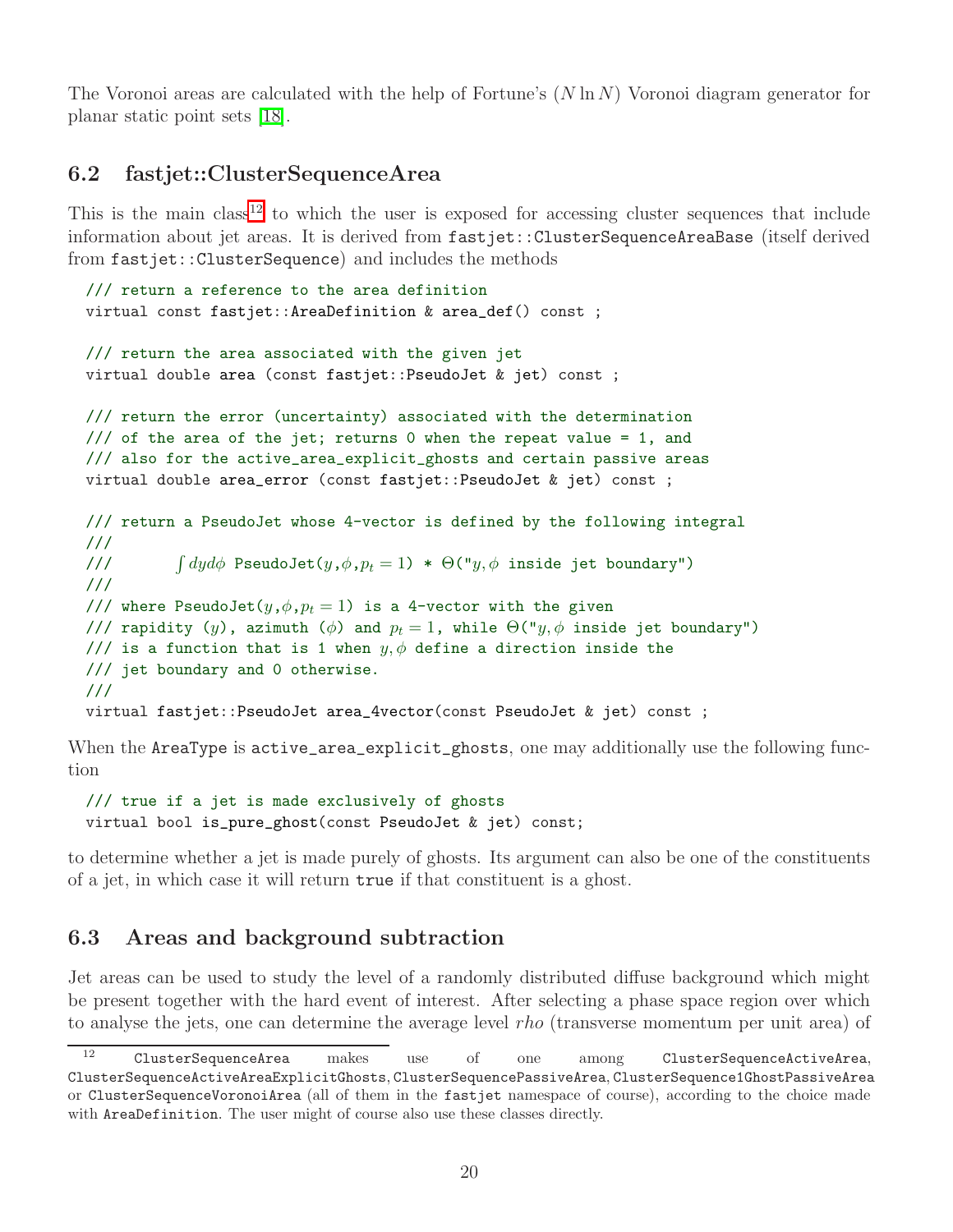the background, and also subtract it from the hard jets. This way of using jets to determine the noise level on an event-by-event basis was introduced and described in [\[17\]](#page-38-2).

Note that we recommend that you use only the  $k_t$  or Cambridge/Aachen algorithms for calculating the UE/pileup density  $\rho$ . In fact, it is important to avoid algorithms with extreme behaviours for the areas. In particular one should not use anti- $k_t$  (which has many jets with near-zero area) or SISCone (which can have jets with near-zero area, as well as monster jets with huge areas if the overlap parameter f is too small). In contrast the  $k_t$  and Cambridge/Aachen algorithms are suitable.

Once  $\rho$  has been determined using  $k_t$  or Cambridge/Aachen (and an appropriate value of R, typically of order 0.4–0.6, see [\[17\]](#page-38-2) for more details), its value can then be used for UE/pileup subtraction in an analysis using any jet algorithm.

#### <span id="page-20-0"></span>6.3.1 Fixed range

The fast jet::RangeDefinition class allows the user to set the rapidity-azimuth range over which he/she wishes to study the areas of the jets. It has two constructors. The first is

```
/// constructor for a range definition given by |y|<rapmax
fastjet::RangeDefinition(double rapmax);
```
which defines a range inclusive in azimuth  $(0-2\pi)$ , and bound by a maximum value for abs(y). The second constructor,

```
/// constructor for a range definition given by
/// rapmin <= y <= rapmax, phimin <= phi <= phimax
fastjet::RangeDefinition(double rapmin, double rapmax,
                         double phimin = 0.0, double phimax = twopi;
```
allows one to fully specify a rectangle in the rapidity-azimuth plane.

```
fastjet::RangeDefinition contains
```

```
/// return bool according to whether the jet is within the given range
bool is_in_range(const PseudoJet & jet) const ;
```
/// return bool according to whether the (rap,phi) point is within the given range virtual bool is\_in\_range(double rap, double phi) const ;

/// (scalar) area of the range region virtual double area() const ;

/// return the minimal and maximal rapidity of this range virtual inline void get\_rap\_limits(double & rapmin, double & rapmax) const;

/// textual description of the range virtual std::string description() const ;

#### <span id="page-20-1"></span>6.3.2 Local Ranges

The virtual functions above can be overloaded by the user in a derived class, where a different range definition can be specified. An example can be found in CircularRange.hh, which implements a circular range centred on a jet's axis. Its constructors are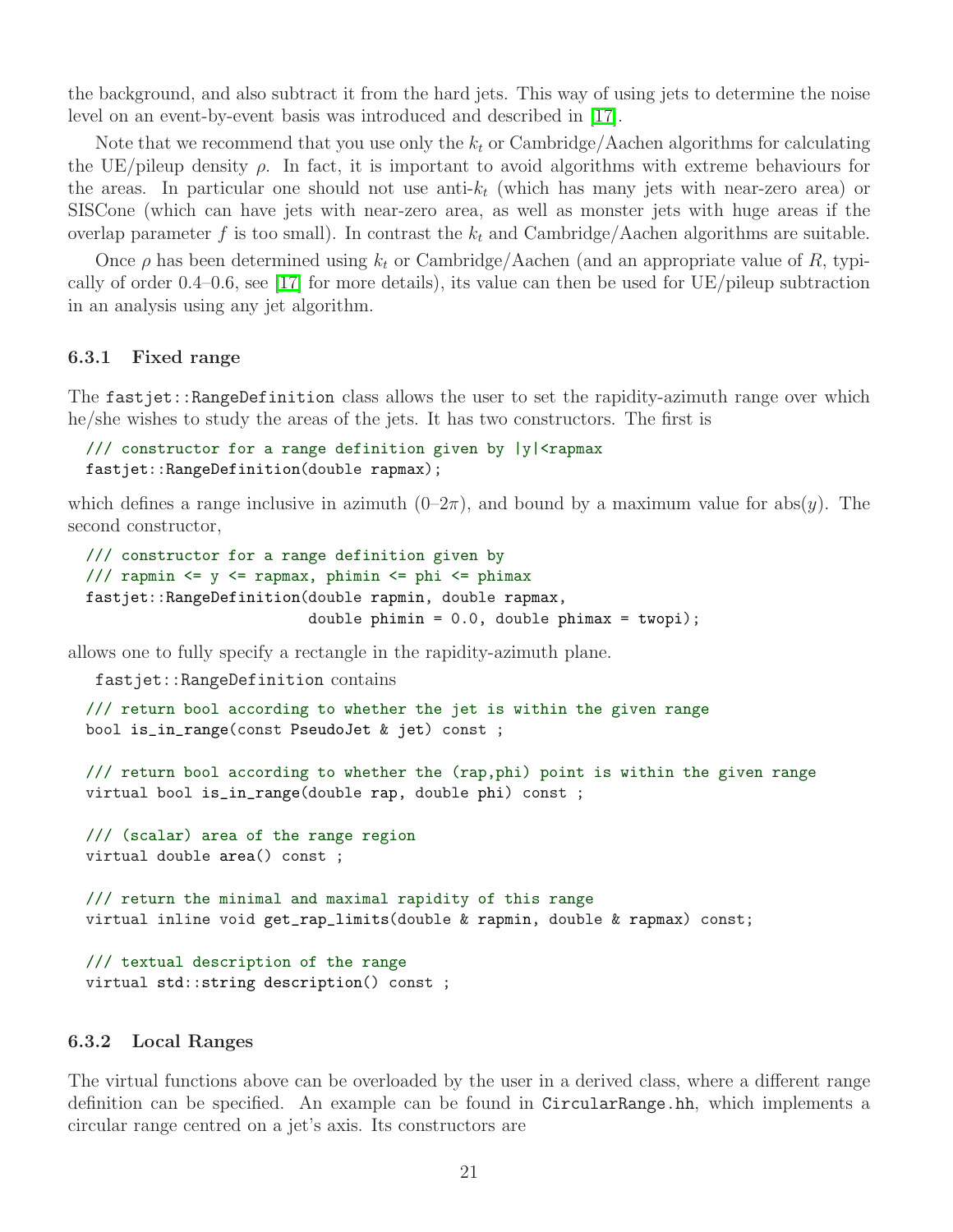```
/// initialise CircularRange with a jet
fastjet::CircularRange(const fastjet::PseudoJet & jet, double distance) ;
/// initialise CircularRange with a (rap,phi) point
fastjet::CircularRange(double rap, double phi, double distance) ;
/// initialise CircularRange with just the radius parameter
fastjet::CircularRange(double distance) ;
```
This local range makes use of two further methods. First, it overrides a virtual function already present in RangeDefinition

```
/// For localizable classes override this function with a function
/// that returns true
virtual inline bool is_localizable() const ;
```
to return true. This causes the two following functions (present but disabled in the base class) to be enabled:

```
/// place the range on the rap-phi position
inline void set_position(const double & rap, const double & phi);
/// place the range on the jet position
inline void set_position(const PseudoJet & jet);
```
They allow one to place an existing local range at the supplied position.

Note: we expect the interface for ranges to evolve significantly in releases subsequent to 2.4.

#### <span id="page-21-0"></span>6.3.3 Background subtraction

Once a range has been specified, the following methods, belonging to the base class ClusterSequenceAreaBase, are available for extracting the diffuse noise level and its fluctuations:

```
/// the median of (pt/area) for jets contained within range,
/// making use also of the info on n_empty_jets
double median_pt_per_unit_area(const RangeDefinition & range) const;
/// the median of (pt/area_4vector.perp()) for jets contained within range,
```

```
/// making use also of the info on n_empty_jets
double median_pt_per_unit_area_4vector(const RangeDefinition & range) const;
```

```
/// the function that does the work for median_pt_per_unit_area and
/// median_pt_per_unit_area_4vector:
// - use_area_4vector = false -> use plain area// - use_area_4vector = true -> use 4-vector areadouble median_pt_per_unit_something(
```
const & RangeDefinition range, bool use\_area\_4vector) const;

```
/// using jets within range (and with 4-vector areas if
```

```
/// use_area_4vector), calculate the median pt/area (\rho), as well as an
```

```
/// "error" (uncertainty), which is defined as the 1-sigma
```

```
/// half-width of the distribution of pt/A, obtained by looking for
```

```
/// the value \sigma such which a fraction (1-0.6827)/2 of the jets
```
/// (including empty jets) have  $p_t/A < \rho - \sigma \sqrt{\langle A \rangle}$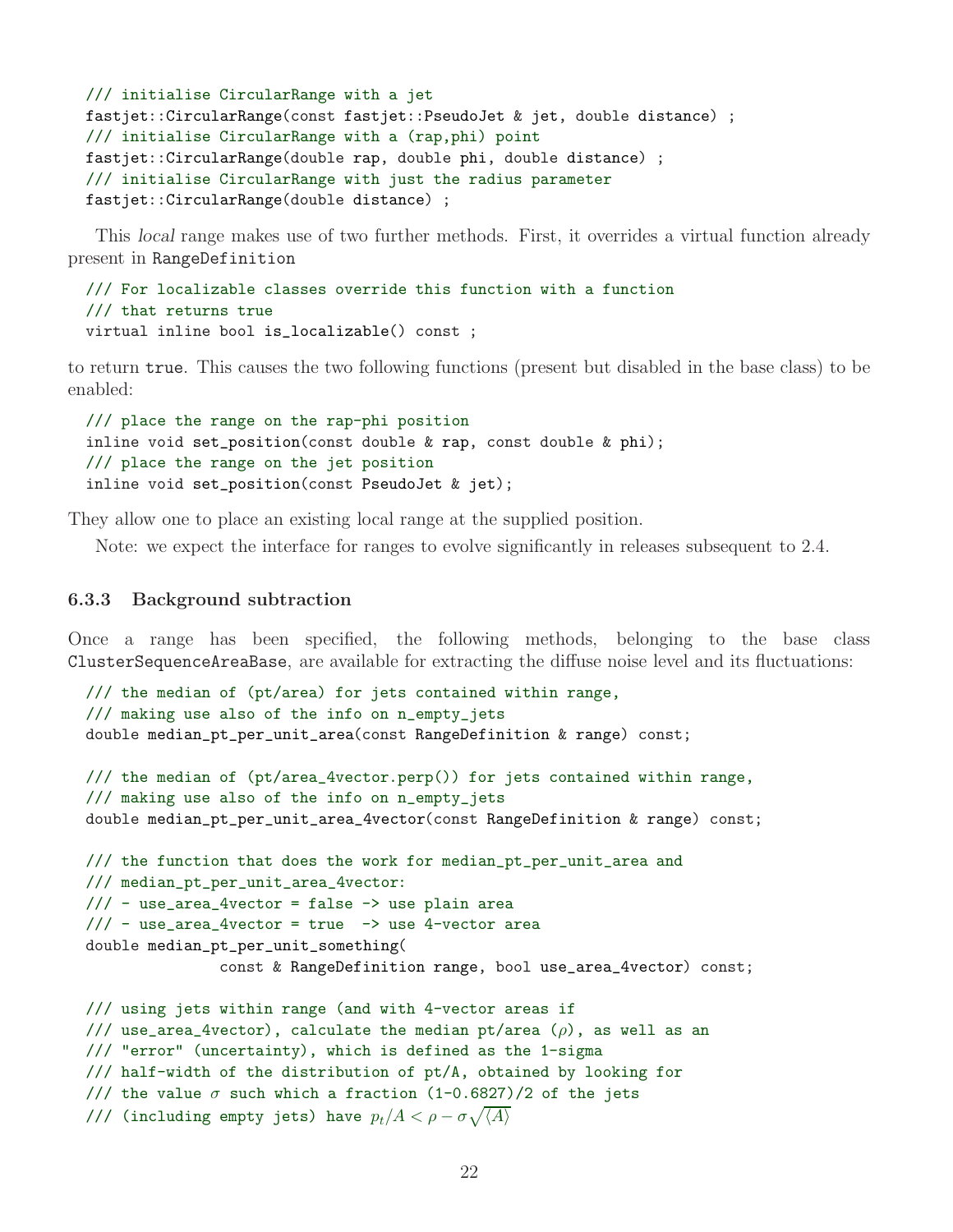```
///
/// The subtraction for a jet with uncorrected pt, p_t^U and area A is
///
///S_t^S = p_t^U - \rho A \pm \sigma \sqrt{A}///
/// where the error is only that associated with the fluctuations
/// in the noise and not that associated with the noise having
/// caused changes in the hard-particle content of the jet.
///
/// NB: subtraction may also be done with 4-vector area of course,
/// and this is recommended for jets with larger values of R, as
/// long as rho has also been determined with a 4-vector area;
/// using a scalar area causes one to neglect terms of relative
/// order R^2/8 in the jet p_t.
void get_median_rho_and_sigma(const RangeDefinition & range,
                               bool use_area_4vector,
                               double & median, double & sigma,
                               double & mean_area);
```
A version exists also without the last argument.

A final version that is present allows one to calculate the median based on an explicit li:st of jets, rather than the cluster-sequence's inclusive jets()

```
virtual void get_median_rho_and_sigma(const std::vector<PseudoJet> & all_jets,
                                      const RangeDefinition & range,
                                      bool use_area_4vector,
                                      double & median, double & sigma,
                                      double & mean_area,
                                      bool all_are_inclusive = false) const;
```
There are at least two ways this might be used. One is if you want to exclude (say) some number of hardest jets from the estimate of  $\rho$ :

```
// get list of jets
vector<PseudoJet> all_jets = sorted_by_pt(cs.inclusive_jets());
// remove the two hardest jets (you might do this more efficiently...)
all_jets.erase(all_jets.begin(), all_jets.begin()+2);
// Get rho based on all but the two hardest jets.
// The last argument MUST be set to true unless you are using explicit ghosts
cs.get_median_rho_and_sigma(all_jets, range, true, median, sigma, mean_area, true);
```
Another way it might be used is if you have the Cambridge/Aachen algorithm at some  $R$  value and wish to determine  $\rho$  based on the jets it would provide at a different jet radius,  $R' < R$  (without rerunning the clustering):

```
// get list of jets at smaller R' value
vector<PseudoJet> all_jets = cs.exclusive_jets(pow(R'/R,2)));
// The last argument MUST be set to false unless you are using explicit ghosts
cs.get_median_rho_and_sigma(all_jets, range, true, median, sigma, mean_area, false);
```
This is useful, for example, if you wish to determine  $\rho$  at a series of different angular resolutions  $R'$ . It only works for the Cambridge/Aachen algorithm.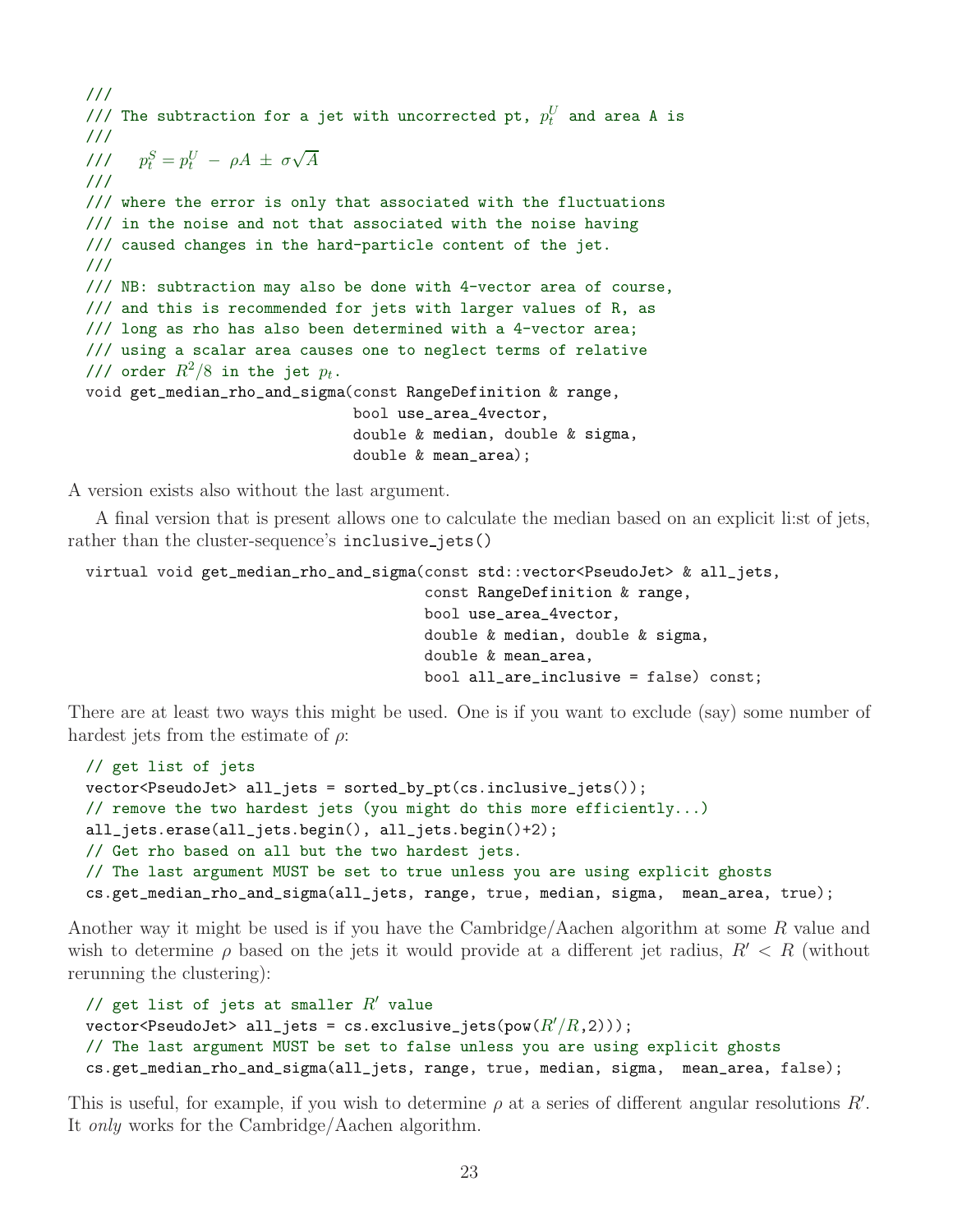Note: the all\_are\_inclusive argument relates to FastJet's internal mechanism for dealing with empty area. The treatment of empty area is much more robust if the area is based on explicit ghosts (active\_area\_explicit\_ghosts). Its use of strongly recommended for the above applications (in which case the value of all are inclusive becomes irrelevant).

There is also a routine for estimating rapidity-dependent densities, intended for example for heavyion events

```
/// fits a form pt_per_unit_area(y) = a + b*y<sup>2</sup> in the given range.
/// exclude_above allows one to exclude large values of pt/area from fit.
/// use_area_4vector = true uses the 4vector areas.
void parabolic_pt_per_unit_area(double & a, double & b,
                                 const RangeDefinition & range,
                                 double exclude\_above = -1.0,
                                 bool use_area_4vector = false) const;
```
This method is now considered *deprecated* (it is too sensitive to contamination from hard jets). An alternative is to use a local range definition, like the CircularRange mentioned above. Such a range definition will of course lead to a different median  $\rho$  according to where the range is placed. It is useful whenever the background distribution is expected to be non uniform in rapidity and, for instance in the case of non-central collisions, also in azimuth. With a wise choice for the distance d, CircularRange will then allow one to use ClusterSequenceArea::get\_median\_rho\_and\_sigma() on a jet-by-jet basis. One can similarly also use a plain RangeDefinition in a limited rapidity and/or azimuth region.

Note that more specialised methods for extracting the noise level might be present at the level of a specific class, e.g. ClusterSequenceActiveArea. At least some of them should however be considered obsolete, and might be removed in future releases of FastJet.

Finally, the base class ClusterSequenceAreaBase contains virtual methods (usually overloaded by the derived classes) that deal with pure-ghost jets that might be formed when adding ghost particles to the events in order to calculate ghosted areas:

```
/// return the total area, within range, that is free of jets
virtual double empty_area(const RangeDefinition & range) const;
/// return something similar to the number of pure ghost jets
/// in the given range in an active area case.
/// Note that the number returned is a double.
virtual double n_empty_jets(const RangeDefinition & range) const;
```
With active area definitions these are calculated based on the observed number of pure ghost jets (and unclustered ghosts) in range; for Voronoi and passive and areas, they are calculated using the difference between the total range area and the area of the jets contained in the range, with the number of empty jets then being calculated based on the average jet area.

# <span id="page-23-0"></span>6.4 Example program with areas and subtraction

The following simplified example program clusters a series of input particles into jets, evaluates the median transverse momentum per unit area of the event (both for the standard area, and the alternative 4-vector area), and performs the subtraction of the background noise from the hard jets.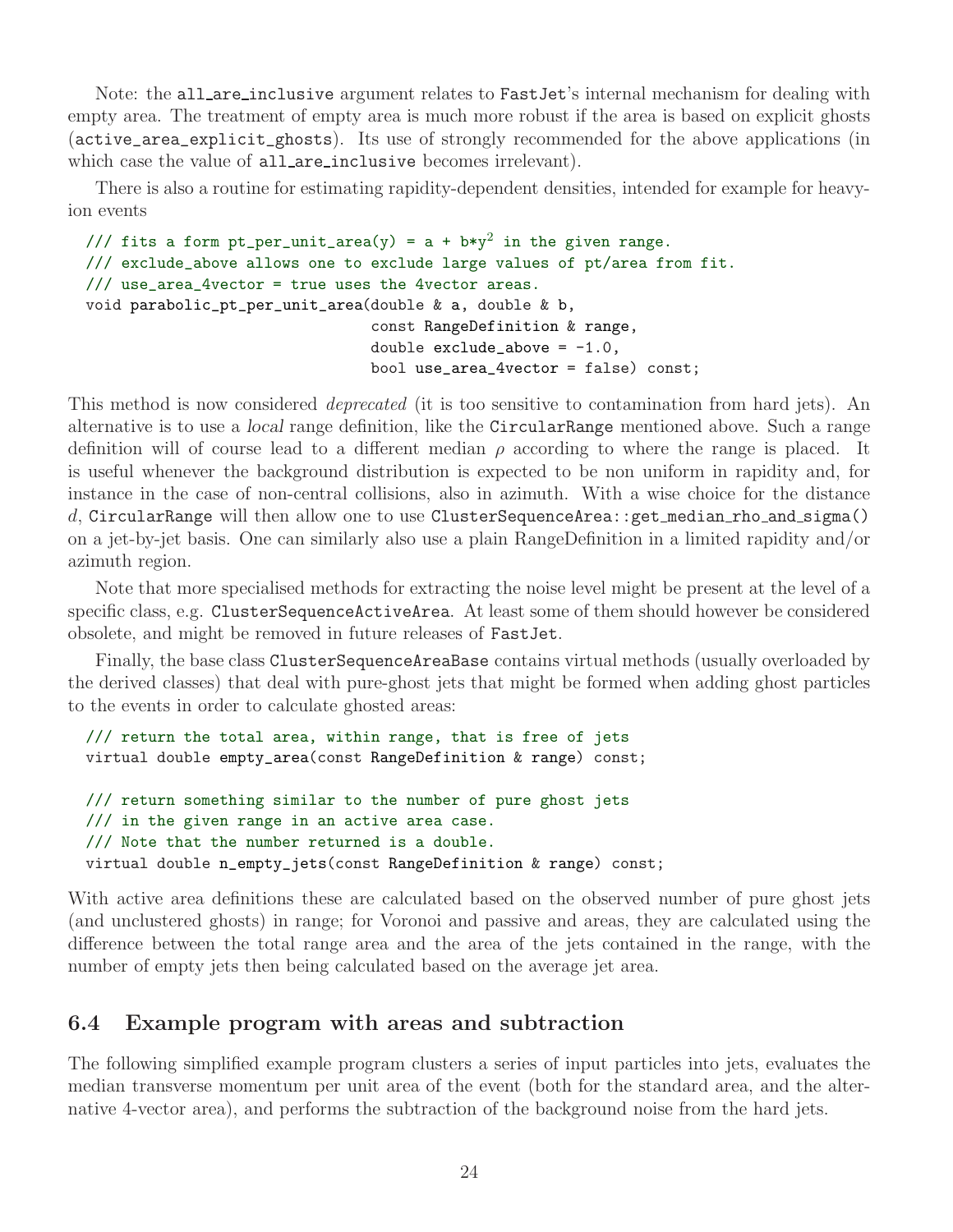```
#include "fastjet/ClusterSequenceArea.hh"
namespace f_j = fastjet;using namespace std;
int main (int argc, char ** argv) {
  // select the jet algorithm (kt with R=0.7)
  double R = 0.7;
  fj::JetDefinition jet_def(fj::kt_algorithm,R);
  // select the area type (active area with default ghosts)
  fj::AreaDefinition area_def(fj::active_area);
  // read in input particles
  double px, py , pz, E;
  vector<fj::PseudoJet> input_particles;
  while (cin >> px >> py >> pz >> E) {
    input_particles.push_back(fj::PseudoJet(px,py,pz,E));
  }
  // cluster the event, also obtaining area information
  fj::ClusterSequenceArea csa(input_particles,jet_def,area_def);
  // get list of jets with pt > 5 GeV
  vector<fj::PseudoJet> jets = csa.inclusive_jets(5.0);
  // set the rapidity-azimuth range within which to study background
  double rapmax = 4.0;
  fj::RangeDefinition range(rapmax);
  // get median pt of all jets using standard area
  double median_pt = csa.median_pt_per_unit_area(range);
  // get median pt of all jets using area_4vector
  double median_pt_4vect = csa.median_pt_per_unit_area_4vector(range);
  cout \langle \cdot \rangle " Median rho (pt per unit area) = " \langle \cdot \rangle median_pt \langle \cdot \rangle " GeV\n\n";
  cout << " i rap  phi  pt  area  pt_sub pt_sub_4vect " << endl;
  // perform subtraction, output results
    for (unsigned i = 0; i < jets.size(); i++) {
       // get area of jet i
       double area = csa.area(jets[i]);// get area_4vector of jet i
       fj::PseudoJet area4vect = csa.area_4vector(jets[i]);
       // standard subtraction
       double pt\_sub = jets[i].perp() - median\_pt*area;// 4-vector subtraction
       fj::PseudoJet jet_sub = jets[i] - median_pt_4vect*area4vect;
       // print out results
```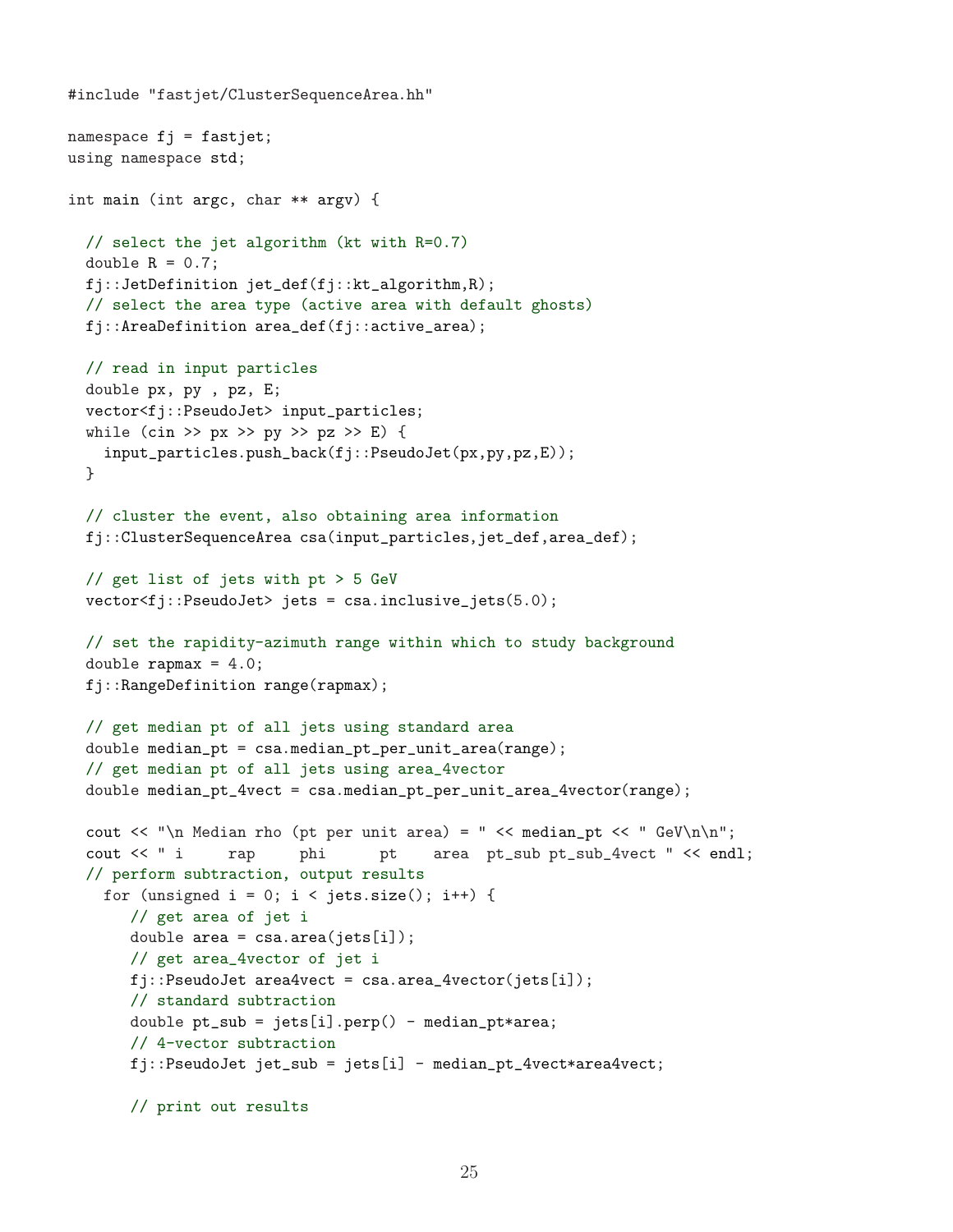```
printf("%2u %7.3f %7.3f %7.3f %7.3f %7.3f %7.3f\n",
              i, jets[i].rap(), jets[i].phi(), jets[i].perp(), area,
              pt_sub, jet_sub.perp());
    }
}
```
Note that the above listing ignores the issue of cases where the transverse momentum to be subtracted is larger than the jet's  $p_t$ . This occurs when the jet is not really a true hard jet, but rather mostly composed of the background contamination. In such cases, the subtraction should not be performed, and the jet should be instead be discarded.

For convenience, the above operations are pre-packaged together with a certain number of safety checks (in particular if the subtracted transverse momentum is too large, routines that return a jet, set all of its components to zero. Methods that are given a RangeDefinition object in input, and therefore calculate  $\rho$  themselves, do it according to area 4vector, unless a further input flag is present and false):

```
/// return a vector of all subtracted jets, using area_4vector, given rho.
/// Only inclusive_jets above ptmin are subtracted and returned.
/// The ordering is the same as that of sorted_by_pt(cs.inclusive_jets()),
/// i.e. not necessarily ordered in pt once subtracted
std::vector<PseudoJet> subtracted_jets(const double rho,
                                       const double ptmin=0.0) const;
/// return a vector of subtracted jets, using area_4vector.
/// Only inclusive_jets above ptmin are subtracted and returned.
/// The ordering is the same as that of sorted_by_pt(cs.inclusive_jets()),
/// i.e. not necessarily ordered in pt once subtracted
std::vector<PseudoJet> subtracted_jets(const RangeDefinition & range,
                                       const double ptmin=0.0) const;
/// return a subtracted jet, using area_4vector, given rho
PseudoJet subtracted_jet(const PseudoJet & jet, const double rho) const;
/// return a subtracted jet, using area_4vector; note
/// that this is potentially inefficient if repeatedly used for many
/// different jets, because rho will be recalculated each time around.
PseudoJet subtracted_jet(const PseudoJet & jet,
                         const RangeDefinition & range) const;
/// return the subtracted pt, given rho
double subtracted_pt(const PseudoJet & jet, const double rho,
                     bool use_area_4vector=false) const;
```
/// return the subtracted pt; note that this is /// potentially inefficient if repeatedly used for many different /// jets, because rho will be recalculated each time around. double subtracted\_pt(const PseudoJet & jet, const RangeDefinition & range, bool use\_area\_4vector=false) const;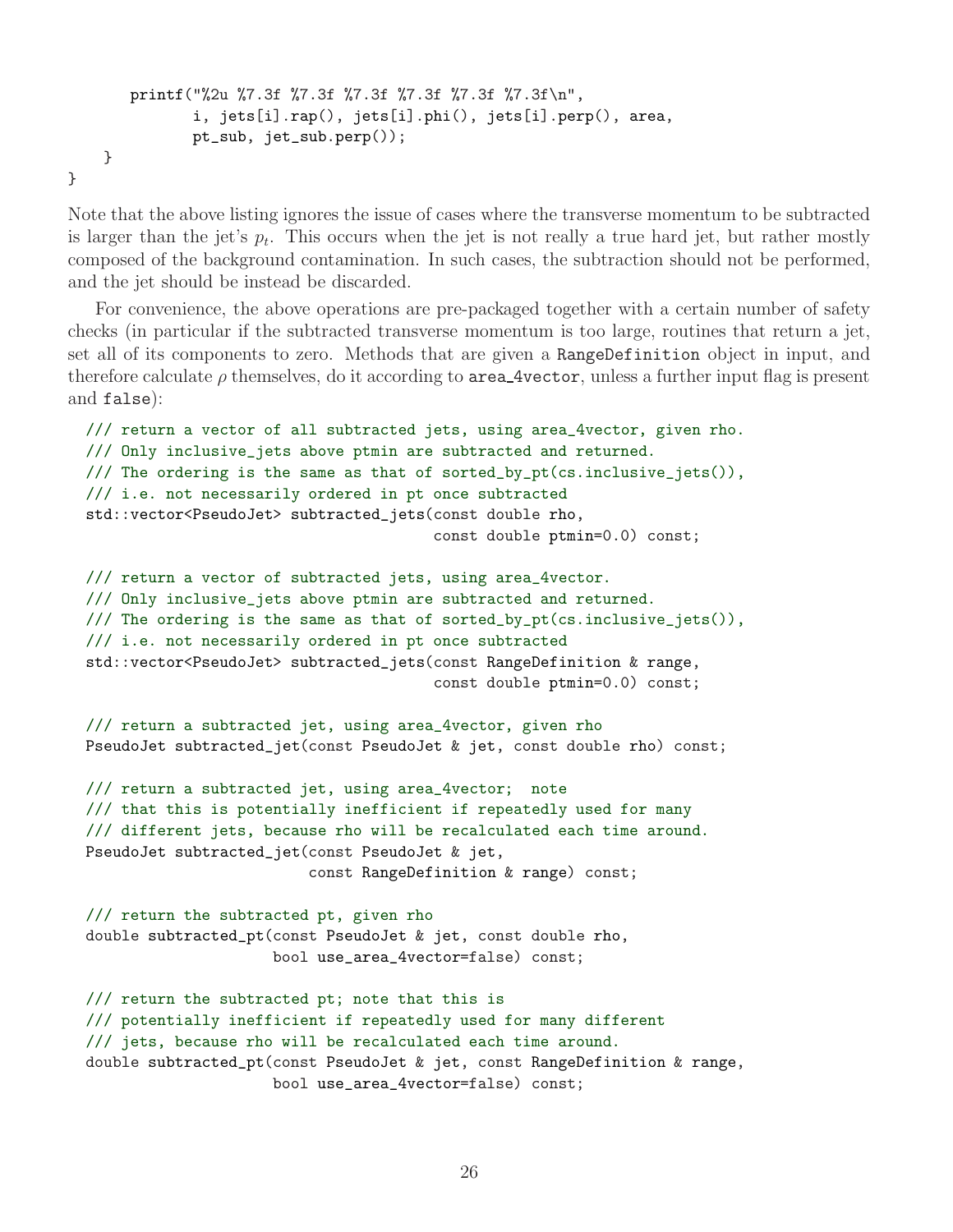# <span id="page-26-0"></span>7 Plugin jet algorithms

It can be useful to have a common interface for a range of jet algorithms beyond the native  $(k_t, \text{anti-}k_t)$ and Cambridge/Aachen) algorithms, and it can also be useful to use the area-measurement tools for these other jet algorithms. In order to facilitate this, the FastJet package provides a *plugin* facility, allowing almost any other jet algorithm<sup>[13](#page-26-2)</sup> to be used within the same framework.

# <span id="page-26-1"></span>7.1 Generic plugin use and construction

Any plugin is to be derived from the abstract base class fastjet::JetDefinition::Plugin,

```
class JetDefinition::Plugin{
public:
  /// return a textual description of the jet-definition implemented
  /// in this plugin
  virtual std::string description() const = 0;
  /// given a ClusterSequence that has been filled up with initial
  /// particles, the following function should fill up the rest of the
  /// ClusterSequence, using the following member functions of
  /// ClusterSequence:
  /// - plugin_do_ij_recombination(...)
  /// - plugin_do_iB_recombination(...)
  virtual void run_clustering(ClusterSequence &) const = 0;
 /// a destructor to be replaced if necessary in derived classes...
 virtual "Plugin() {};
 //------- ignore what follows for simple usage! ---------
  /// return true if there is passive areas can be efficiently determined by
  /// (a) setting the ghost_separation scale (see below)
  /// (b) clustering with many ghosts with p_t \ll ghost_separation_scale
  /// (c) counting how many ghosts end up in a given jet
  virtual bool supports_ghosted_passive_areas() const {return false;}
 /// set the ghost separation scale for passive area determinations
  /// in future runs (NB: const, so should set internal mutable var)
  virtual void set_ghost_separation_scale(double scale) const;
  virtual double ghost_separation_scale() const;
```
};

A JetDefinition can be constructed by providing a pointer to a JetDefinition::Plugin; the resulting JetDefinition object can then be used identically to the normal JetDefinition objects used in the previous sections.

// have some plugin class derived from the Plugin base class class CDFMidPointPlugin : public fastjet::JetDefinition::Plugin {...};

<span id="page-26-2"></span><sup>&</sup>lt;sup>13</sup>Except those that perform  $3 \rightarrow 2$  clusterings for which there is no unique mapping of particles into jets (some particles are effectively shared among more than one jet).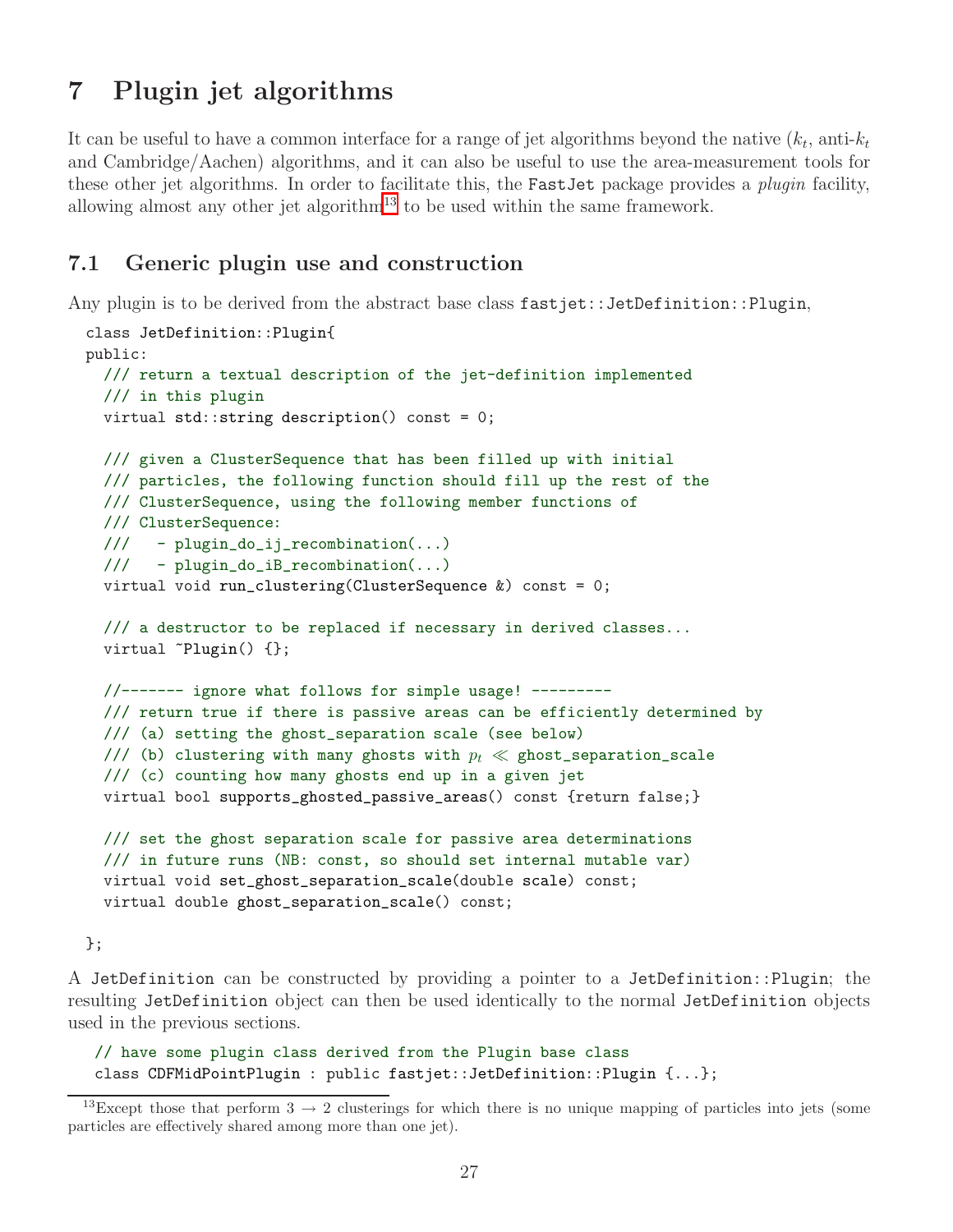```
// create an instance of the CDFMidPointPlugin class
CDFMidPointPlugin cdf_midpoint( [... options ...] );
// create the jet definition
fastjet::JetDefinition jet_def = fastjet::JetDefinition( & cdf_midpoint);
// then create ClusterSequence with the input particles and jet_def,
// and use it to extract jets as usual
```
Any plugin class must define the description and run\_clustering member functions. The former just returns a textual description of the jet algorithm and its options (e.g. radius, etc.), while the latter does the hard work of running the user's own jet algorithm and transferring the information to the ClusterSequence class. This is best illustrated with an example:

using namespace fastjet;

```
void CDFMidPointPlugin::run_clustering(ClusterSequence & clust_seq) {
  // when run_clustering is called, the clust_seq has already been
  // filled with the initial particles, which are available through the
  // jets() array
  const vector<PseudoJet> & initial_particles = clust_seq.jets();
  // it is up to the user to do their own clustering on these initial
  // particles
```

```
// ...
```
Once the plugin has run its own clustering it must transfer the information back to the clust\_seq. This is done by recording mergings between pairs of particles or between a particle and the beam. The new momenta are stored in the **clust\_seq**.jets() vector, after the initial particles. Note though that the plugin is not allowed to modify clust\_seq.jets() itself. Instead it must tell clust\_seq what recombinations have occurred, via the following (ClusterSequence member) functions

```
/// record the fact that there has been a recombination between
/// jets()[jet_i] and jets()[jet_k], with the specified dij, and
/// return the index (newjet_k) allocated to the new jet, whose
/// momentum is assumed to be the 4-vector sum of that of jet_i and
/// jet_j
void plugin_record_ij_recombination(int jet_i, int jet_j, double dij,
                                    int & newjet_k);
/// as for the simpler variant of plugin_record_ij_recombination,
/// except that the new jet is attributed the momentum and
/// user_index of newjet
void plugin_record_ij_recombination(int jet_i, int jet_j, double dij,
                                    const PseudoJet & newjet,
                                    int & newjet_k);
/// record the fact that there has been a recombination between
```

```
/// jets()[jet_i] and the beam, with the specified diB; when looking
```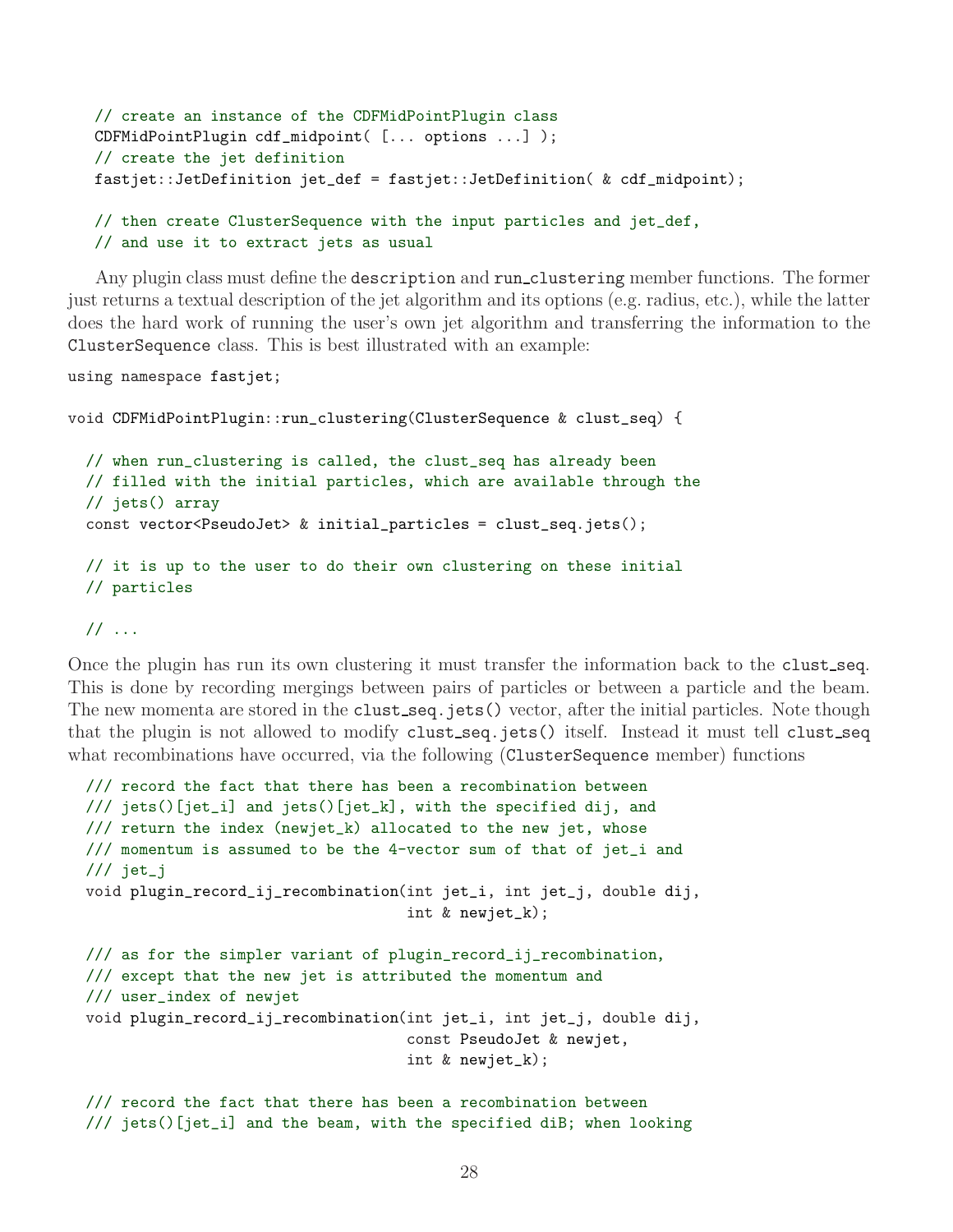```
/// for inclusive jets, any iB recombination will returned to the user
// as a jet.
void plugin_record_iB_recombination(int jet_i, double diB);
```
These dij recombination functions return the index newjet k of the newly formed pseudojet. The plugin may need to keep track of this index in order to specify subsequent recombinations.

Certain (cone) jet algorithms do not perform pairwise clustering  $-$  in these cases the plugin must invent a ficititious series of pairwise recombinations that leads to the same final jets. Such jet algorithms may also produce extra information that cannot be encoded in this way (for example a list of stable cones), but to which one may still want access. For this purpose, during  $run\_clustering(...),$ the plugin may call the ClusterSequence member function:

inline void plugin\_associate\_extras(std::auto\_ptr<ClusterSequence::Extras> extras);

where ClusterSequence::Extras is a dummy class which the plugin should extend so as to provide the relevant information:

```
class ClusterSequence::Extras {
public:
 virtual "Extras() {}
  virtual std::string description() const;
};
```
A method of ClusterSequence then provides the user with access to the extra information:

```
/// returns a pointer to the extras object (may be null) const
Extras * extras() const;
```
The user should carry out a dynamic cast so as to convert the extras back to the specific plugin extras class, as illustrated later for SISCone.

Example plugin jet algorithms that are provided with FastJet are the CDFMidPointPlugin illustrated above and also a CDFJetCluPlugin. These interface code available at [\[19\]](#page-38-4). The PxConePlugin interfaces the PxCone code [\[20\]](#page-38-5). All three of these cone jet algorithms, though widely used, are infrared or collinear unsafe (depending on the parameters). The SISConePlugin, described in detail below, interfaces the infrared safe seedless cone algorithm of [\[7\]](#page-37-6). Examples using these plugins and some further documentation are provided in the plugins/ directory.

## <span id="page-28-0"></span>7.2 SISCone Plugin

SISCone [\[7\]](#page-37-6) is an implementation of a cone type jet algorithm. As with most modern cone algorithms, it is divided into two parts: first it searches for stable cones; then, because a particle can appear in more than one stable cone, a 'split–merge' procedure is applied, which ensures that no particle ends up in more than one jet. The stable cones are identified using an  $\mathcal{O}(N^2 \ln N)$  seedless approach. This (and some care in the the 'split–merge' procedure) ensures that the jets it produces are insensitive to additional soft particles and collinear splittings (i.e. the jets are infrared and collinear safe).

The plugin library and include files are to be be found in the plugins/SISCone directory, and the main header file is SISConePlugin.hh. The SISConePlugin class has a constructor with the following structure

SISConePlugin (double cone\_radius,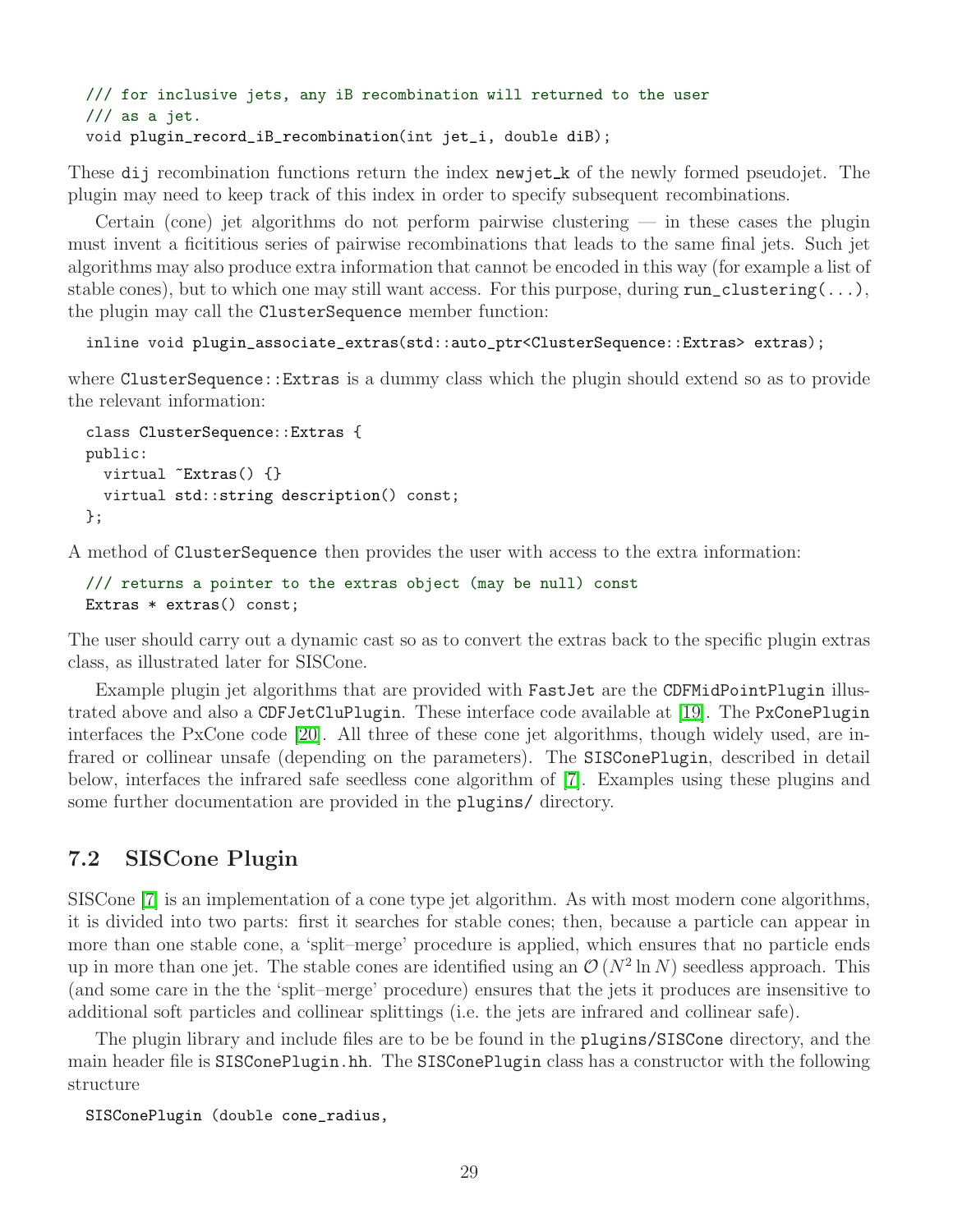```
double overlap_threshold = 0.5,
int n_pass_max = 0,
double protojet_ptmin = 0.0,
bool caching = false,
SISConePlugin::SplitMergeScale
               split_merge_scale = SISConePlugin::SM_pttilde);
```
A cone centered at  $y_c, \phi_c$  is stable if the sum of momenta of all particles i satisfying  $\Delta y_{ic}^2 + \Delta \phi_{ic}^2$ cone\_radius<sup>2</sup> has rapidity  $y_c, \phi_c$ . The overlap\_threshold is the fraction of overlapping momentum above which two protojets are merged in a Tevatron Run II type  $[8]$  split–merge procedure.<sup>[14](#page-29-0)</sup> The radius and overlap parameters are a common feature of most modern cone algorithms. Because some event particles are not to be found in any stable cone [\[21\]](#page-38-6), SISCone can carry out multiple stable-cone search passes (as advocated in [\[22\]](#page-38-7)): in each pass one searches for stable cones using just the subset of particles not present in any stable cone in earlier passes. Up to n\_pass\_max passes are carried out, and the algorithm automatically stops at the highest pass that gives no new stable cones. The default of n\_pass\_max = 0 is equivalent to setting it to  $\infty$ . Since concern has been expressed that an excessive number of stable cones may complicate cone jets in events with high noise [\[8\]](#page-37-7), the protojet\_ptmin parameter allows one to use only protojets with  $p_t \geq \text{protojet}\_ptmin$  in the split–merge phase (all others are thrown away).<sup>[15](#page-29-1)</sup>

In many cases SISCone's most time-consuming step is the search for stable cones. If one has multiple SISConePlugin-based jet definitions, each with caching=true, a check will be carried out whether the previously clustered event had the same set of particles and the same cone radius and number of passes. If it did, the stable cones are simply reused from the previous event, rather than being recalculated, and only the split–merge step is repeated, often leading to considerable speed gains.

A final comment concerns the split\_merge\_scale parameter. This controls both the scale used for ordering the protojets during the split–merge step during the split–merge step, and also the scale used to measure the degree of overlap between protojets. While various options have been implemented,

#### enum SplitMergeScale {SM\_pt, SM\_Et, SM\_mt, SM\_pttilde };

we recommend using only the last of them  $\tilde{p}_t = \sum_{i \in \text{jet}} |p_{t,i}|$ , which is also the default scale. The other scales are included only for historical comparison purposes:  $p_t$  (used in several other codes) is IR unsafe for events whose hadronic component conserves momentum,  $E_t$  (advocated in [\[8\]](#page-37-7)) is not boost-invariant, and  $m_t = \sqrt{m^2 + p_t^2}$  is IR unsafe for events whose hadronic component conserves momentum and stems from the decay of two identical particles.

An example of the use of the SISCone plugin would be as follows:

// define a SISCone plugin pointer fastjet::SISConePlugin \* plugin;

```
// allocate a new plugin for SISCone
double cone\_radius = 0.7;
```
<span id="page-29-0"></span><sup>&</sup>lt;sup>14</sup>Though its default value is 0.5 (retained for backwards compatibility of the interface) we strongly recommend using a higher value, e.g. 0.75, especially in high-noise environments, in order to disfavour the production of monster jets through repeated merge operations.

<span id="page-29-1"></span><sup>&</sup>lt;sup>15</sup>Early experience indicates that protojet ptmin is actually perfectly adequate and that potential problems of massively agglomerated jets that can occur in high-noise environments (for a wide range of cone algorithms) can be addressed with a slightly larger value of the overlap threshold,  $\geq 0.6$ .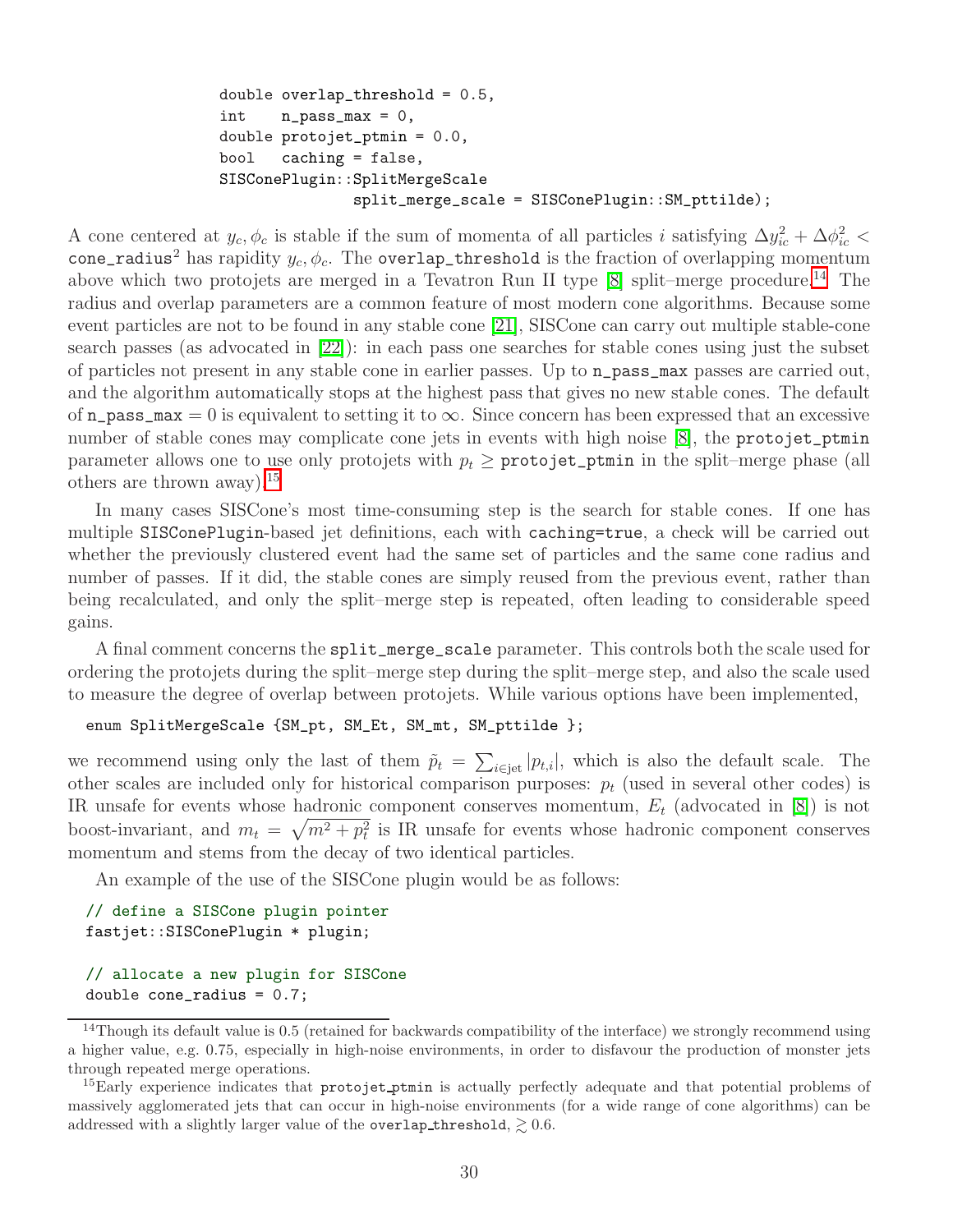```
double overlap_threshold = 0.5;
plugin = new fastjet::SISConePlugin (cone_radius, overlap_threshold);
// create a jet-definition based on the plugin
fastjet::JetDefinition jet_def(plugin);
// prepare the set of particles
vector<fastjet::PseudoJet> particles;
read_input_particles(cin, particles); // or whatever you want here
// run the jet algorithm and look at the jets
fastjet::ClusterSequence clust_seq(particles, jet_def);
vector<fastjet::PseudoJet> inclusive_jets = clust_seq.inclusive_jets();
// then analyse the jets as for native FastJet jets
// only when you will no longer be using the jet definition, or
// ClusterSequence objects that involve it, may you delete the
// plugin
delete plugin;
```
Note that the it makes no sense to ask for exclusive jets from a SISCone based ClusterSequence.

Some extra output information is appropriate for a cone algorithm that is not of relevance in clustering algorithms, through the extras resource,

```
const fastjet::SISConeExtras * extras =
          dynamic_cast<const fastjet::SISConeExtras *>(clust_seq.extras());
```
To determine the pass at which a given jet was found, one does the following

```
int pass = extras->pass(jet);
```
The user may also obtain a list of the positions of original stable cones as follows:

```
vector<fastjet::PseudoJet> stable_cones(extras->stable_cones());
```
The stable cones are represented as four-momenta, for which only the rapidity and azimuth are meaningful. The user\_index() indicates the pass at which a given stable cone was found.

In the current version of SISCone, the user\_index() of a jet also corresponds to the pass at which it was found, however this manner of accessing the pass for a jet is deprecated (for reasons related to the internal representation of jets, it fails for single-particle jets). It is retained in version 2.4 for backwards compatibility, but will be removed at some stage in the future.

SISCone uses  $E$ -scheme recombination internally and also for constructing the final jets from the list of constituents. For the latter task, the user may instead instruct SISCone to use the jet-definition's own recombiner, with the command

```
plugin->set_use_jet_def_recombiner(true);
```
In this case the user\_index() no longer contains the information about the pass.

Since SISCone is infrared safe, it may meaningfully be used also with the ClusterSequenceArea class. Note however that in that case ones loses the cone-specific information from the jets, because of the way FastJet filters out the information relating to ghosts in the clustering. If the user needs both areas and cone-specific information, she/he may use the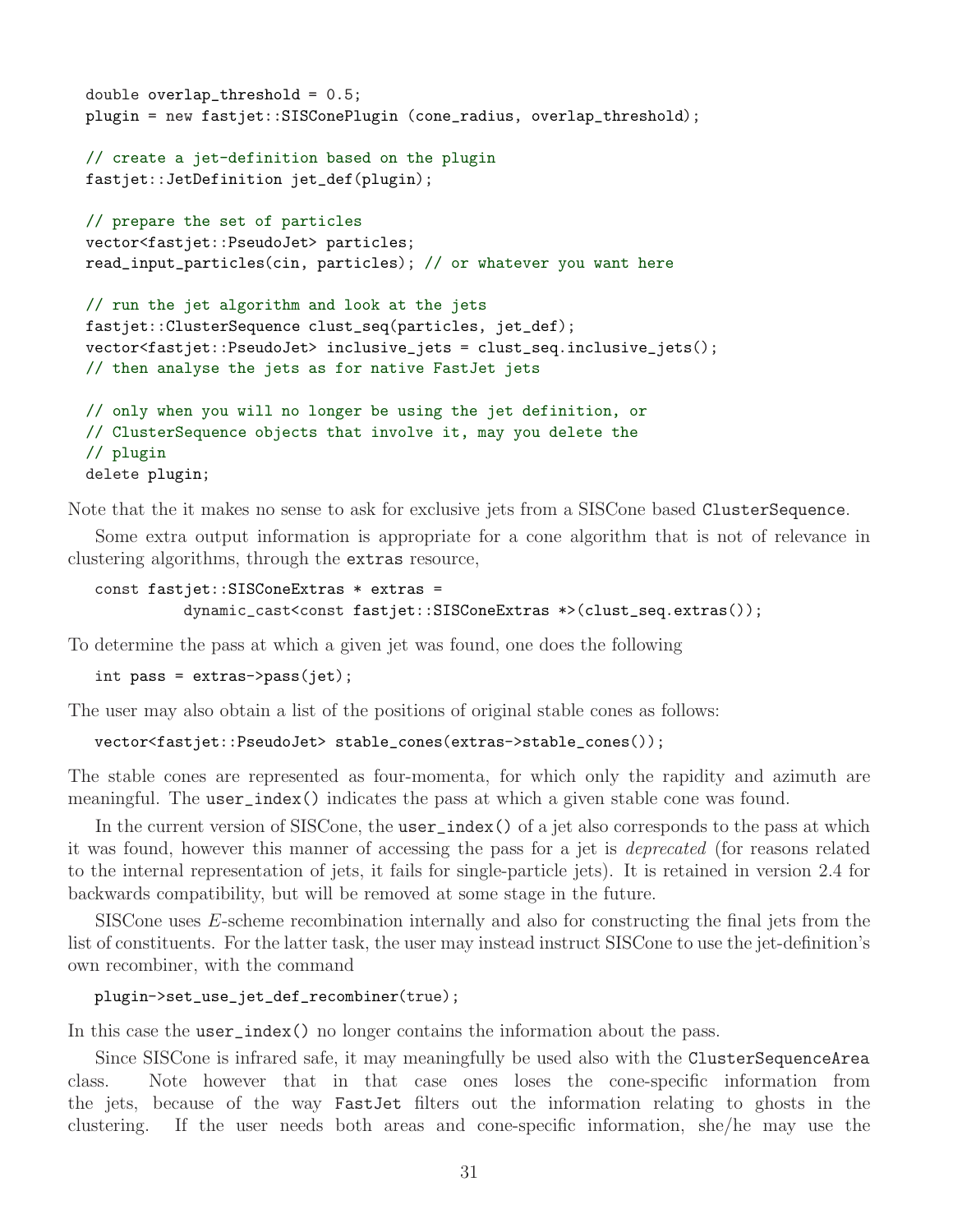ClusterSequenceActiveAreaExplicitGhosts class (for usage information, see the corresponding .hh file).

A final remark concerns speed and memory requirements: as mentioned above, SISCone takes  $\mathcal{O}(N^2 \ln N)$  time to find jets, and the memory use is  $\mathcal{O}(N^2)$ ; taking  $N = 10^3$  as a reference point, it runs in a few tenths of a second, making it about 100 times slower than native FastJet algorithms. These are 'expected' results, i.e. valid for a suitably random set of particles. In area determinations, the ghost particles are anything but random, and run times and memory usage are, in practice, somewhat larger than for a normal QCD event with the same number of particles. We therefore recommend running with not too small a ghost\_area (e.g.  $\sim$  0.05) and using grid\_scatter = 1, which helps to reduce the number of stable cones (and correspondingly, the time and memory usage of the subsequent split–merge step). An alternative, which has been found to be acceptable in most situations, is to use a passive area, since this is relatively fast to calculate with SISCone.

# <span id="page-31-0"></span>7.3 Other plugins for pp

Not all plugins are enabled by default in FastJet. At configuration time ./configure.sh --help will indicate which ones get enabled by default. To enable all plugins, run configure with the argument --enable-allplugins, while to enable all but PxCone (which requires fortran, and can introduce link-time issues) use --enable-allcxxplugins.

All plugins are in the fastjet namespace. Below we show the file that needs to be included and the constructor for each plugin.

Except where stated, the usual way to access jets from these plugins is through ClusterSequence::inclusive\_jets().

Most of the algorithms listed below are either infrared (IR) or collinear unsafe. The details are indicated for each algorithm as follows:  $IR_{n+1}$  means that the hard jets may be modified if, to an ensemble of n hard particles in a common neighbourhood, one adds a single soft particle;  $Coll_{n+1}$ means that for  $n$  hard particles in a common neighbourhood, the collinear splitting of one of them may modify the hard jets. The FastJet authors (and numerous theory-experiment accords) advise against the use IR and collinear safe jet algorithms. Interfaces to these algorithms have been provided mainly for legacy comparison purposes.

As of FastJet version 2.4, this section is partially incomplete (in particular it misses many references). This will hopefully evolve for future versions.

#### <span id="page-31-1"></span>7.3.1 CDF Midpoint.

One of the two algorithms used by CDF in Run II of the Tevatron, based on [\[8\]](#page-37-7). It is a midpoint-type iterative cone with a split–merge step.

```
#include ''fastjet/CDFCones.hh''
///...
CDFMidPointPlugin(double R,
                  double overlap_threshold,
                  double seed_threshold = 1.0,
                  double cone_area_fraction = 1.0);
```
The overlap threshold  $(f)$  used by CDF is usually 0.5, the seed threshold is 1 GeV and in most measurements the cone area fraction is 1. With an area fraction  $\lt 1$  this becomes the searchcone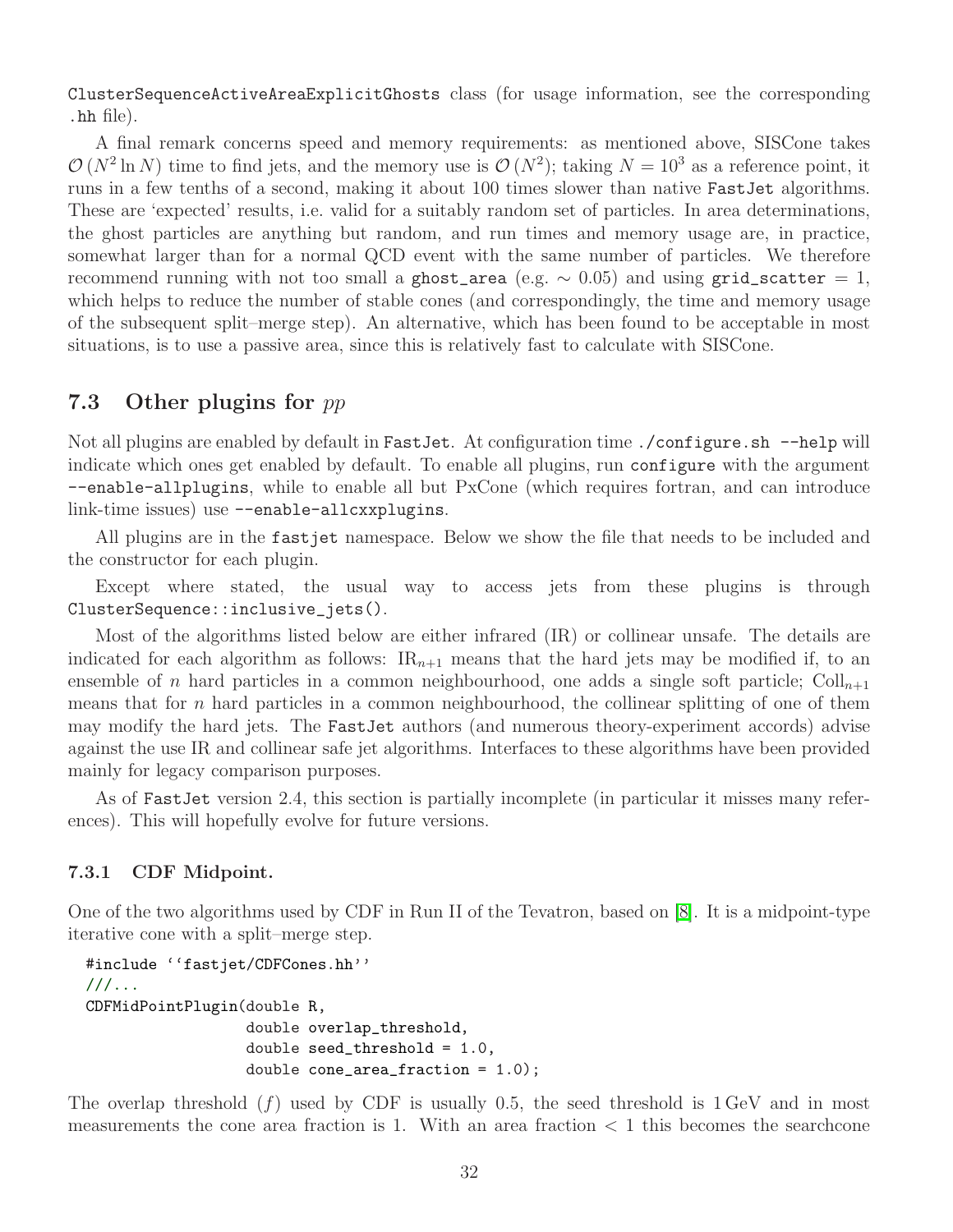algorithm of [\[21\]](#page-38-6).

Further control over the plugin can be obtained by consulting the header file.

The underlying code for this algorithm was taken from a webpage provided by Joey Huston (with minor modifications to ensure reasonable run times with optimising compilers for 32-bit intel processors — these modifications do not affect the final jets).

Note: this algorithm is  $IR_{3+1}$  unsafe (in the limit of zero seed threshold [\[7\]](#page-37-6); with cone\_area\_fraction  $\neq 1$  it becomes IR<sub>2+1</sub> unsafe [\[22\]](#page-38-7)). It is to be deprecated for new experimental or theoretical analyses.

## <span id="page-32-0"></span>7.3.2 CDF JetClu.

The other algorithm used by CDF during Run II, as well as their main algorithm during Run I.

```
#include ''fastjet/CDFCones.hh''
///...
CDFJetCluPlugin (double cone_radius,
                double overlap_threshold,
                double seed_threshold = 1.0,
                int iratch = 1);
```
This is an iterative cone with split-merge and optional "ratcheting" if iratch == 1 (particles that appear in one iteration fo a cone are retained in future iterations). The overlap threshold is usually set to 0.75 in CDF analyses.

Further control over the plugin can be obtained by consulting the header file.

The underlying code for this algorithm was taken from a webpage provided by Joey Huston.

Note: this algorithm is  $IR_{2+1}$  unsafe (and some IR unsafety persists with non-zero seed threshold). It is to be deprecated for new experimental or theoretical analyses. Note also that the underlying implementation groups particles ogether into calorimeter towers (with CDF-type geometry) before running the jet algorithm.

### <span id="page-32-1"></span>7.3.3 DØ Run II cone

The main algorithm used by  $D\emptyset$  in Run II of the Tevatron, which is a midpoint type iterative cone with split-merge.

```
#include ''fastjet/D0RunIIConePlugin.hh''
///...
D0RunIIConePlugin (double R,
                   double min_jet_Et,
                   double split\_ratio = 0.5;
```
Instead of a seed threshold, the algorithm places a cut on the minimum  $E_t$  of the cones during iteration (related to min\_jet\_Et). The split\_ratio is the same as the overlap threshold in other split-merge based algorithms (DØ usually use 0.5). It is the FastJet authors' understanding that two values have been used for min\_jet\_Et, 8 GeV (in earlier publications) and 6 GeV (in more recent publications).

The underlying code for this algorithm was provided by Lars Sonnenschein.

Note: this algorithm is  $IR_{3+1}$  unsafe  $IR_{2+1}$  for jets with energy too close to  $min\_jet\_Et$ ). It is to be deprecated for new experimental or theoretical analyses.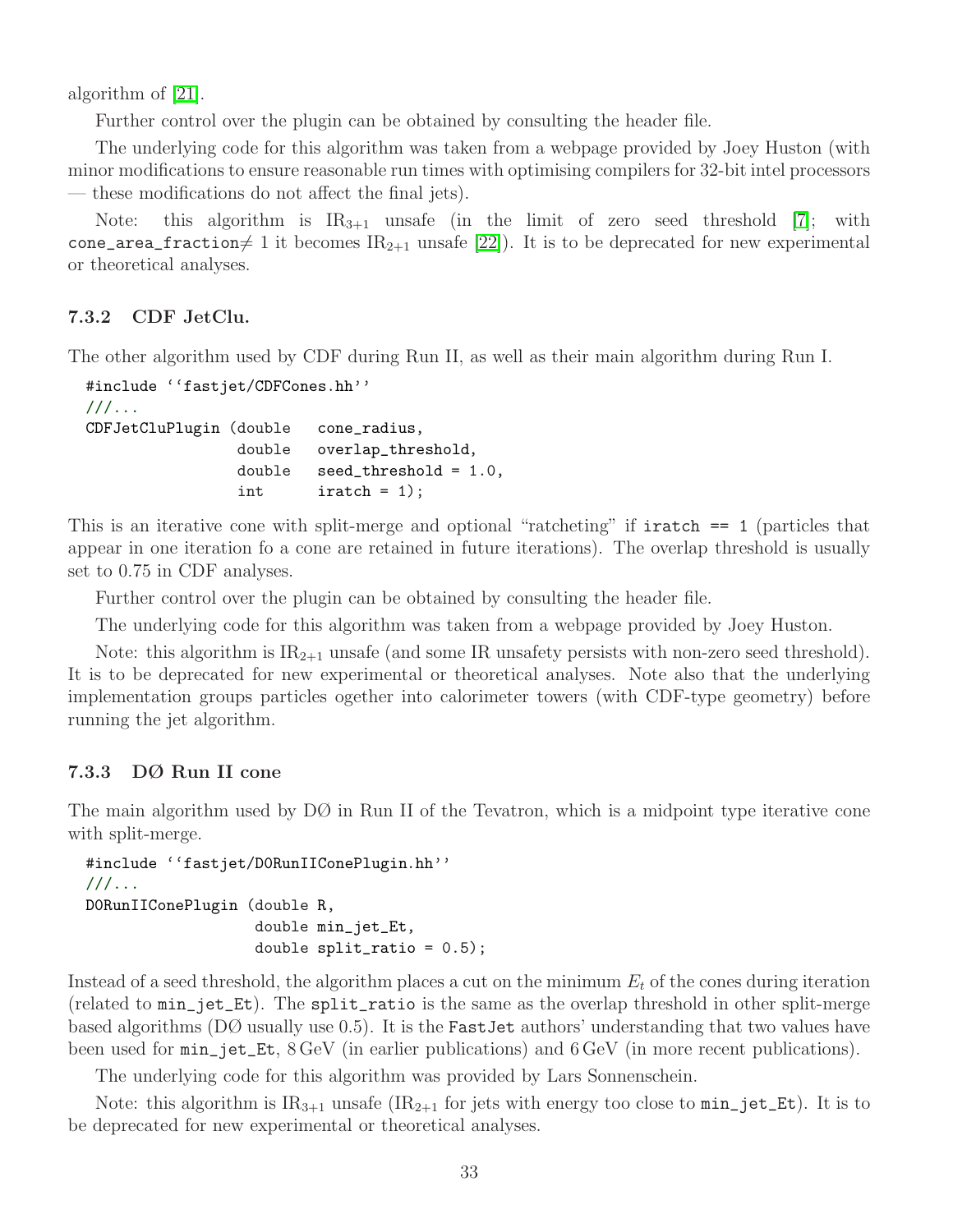## <span id="page-33-0"></span>7.3.4 ATLAS iterative cone

The (iterative) cone (with split-merge) algorithm used by ATLAS during the preparation for the LHC.

```
#include ''fastjet/AtlasConePlugin.hh''
///...
ATLASConePlugin (double R,
                 double seedPt = 2.0,
                 double f = 0.5;
```
f is the overlap threshold

The underlying code for this algorithm was extracted from SpartyJet [\[27\]](#page-38-8).

Note: this algorithm is  $IR_{2+1}$  unsafe (in the limit of zero seed threshold). It is to be deprecated for new experimental or theoretical analyses.

### <span id="page-33-1"></span>7.3.5 CMS iterative cone

The (iterative) cone (with progressive removal) algorithm used by CMS during the preparation for the LHC.

```
#include ''fastjet/CMSIterativeConePlugin.hh''
///...
CMSIterativeConePlugin (double ConeRadius, double SeedThreshold=0.0);
```
The underlying code for this algorithm was extracted from the CMSSW web site, with certain small service routines having been rewritten by the FastJet authors. The resulting code was validated by clustering 1000 events with the original version of the CMS software and comparing the output to the clustering performed with the FastJet plugin. The jet contents were identical in all cases. However the jet momenta differed at a relative precision level of 10<sup>−</sup><sup>7</sup> , related to the use of singleprecision arithmetic at some internal stage of the CMS software (while the FastJet version is in double precision).

Note: this algorithm is  $Coll_{3+1}$  unsafe [\[6\]](#page-37-5). It is to be deprecated for new experimental or theoretical analyses.

### <span id="page-33-2"></span>7.3.6 PxCone

A fortran plugin for the PxCone algorithm, which is an iterative cone with midpoints and a split-drop procedure

```
#include ''fastjet/PxConePlugin.hh''
///...
PxConePlugin (double cone_radius ,
             double min_jet_energy = 5.0 ,
             double overlap_threshold = 0.5,
             bool E_scheme_jets = false);
```
with a threshold on the minimum cone transverse energy if it is to be included in the split-drop stage. If  $E$ <sub>scheme</sub> jets is true then the plugin applies an E-scheme recombination to provide the momenta of the final jets (by default an  $E_t$  type recombination scheme is used).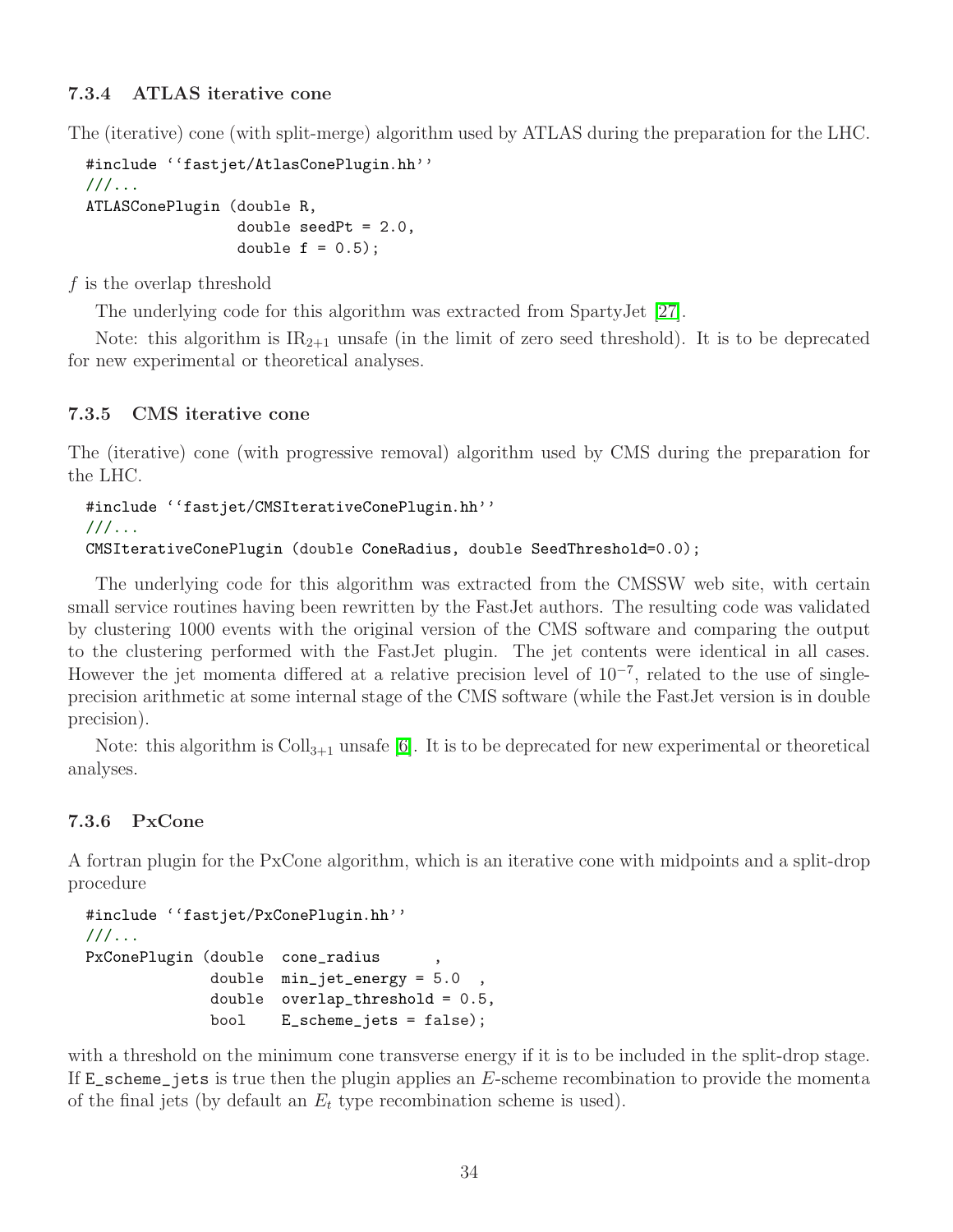The base code for this plugin is written in Fortran and, on some systems, problems have been reported at the link stage due to mixing Fortran and C++. The Fortran code has been modified by the FastJet authors to provide the same jets regardless of the order of the input particles. This involved a small modification of the midpoint procedure, which can have a minor effect on the final jets and should make the algorithm correspond to the description of [\[24\]](#page-38-9).

The underlying code for this algorithm was taken from a google search for PxCone!

Note: this algorithm is  $IR_{3+1}$  unsafe. It is to be deprecated for new experimental or theoretical analyses.

### <span id="page-34-0"></span>7.3.7 TrackJet

This algorithm has been used at the Tevatron for identifying jets from charged-particle tracks in underlying-event studies (a citation is needed here!).

```
#include ''fastjet/TrackJetPlugin.hh''
///...
TrackJetPlugin (double radius,
                RecombinationScheme jet_recombination_scheme=pt_scheme,
                RecombinationScheme track_recombination_scheme=pt_scheme);
```
Two recombination schemes are involved: the first one indicates how momenta are recombined to provide the final jets (once particle-jet assignments are known), the second one indicates how momenta are combined in the procedure that constructs the jets.

The underlying code for this algorithm was written by the FastJet authors, based on code extracts from the Rivet implementation, written by Andy Buckley with input from Manuel Bahr and Rick Field.

Note: this algorithm is believed to be  $Coll_{3+1}$  unsafe. It is to be deprecated for new experimental or theoretical analyses.

# <span id="page-34-2"></span><span id="page-34-1"></span>7.4 Other plugins for  $e^+e^-$

#### 7.4.1 Cambridge algorithm

The original  $e^+e^-$  cambridge [\[4\]](#page-37-3) algorithm is provided as a plugin:

#include ''fastjet/EECambridgePlugin.hh'' ///... EECambridgePlugin (double ycut);

This algorithms performs sequential recombination of the pair of particles that is closest in angle, except when  $y_{ij} = \frac{2 \min(E_i^2, E_j^2)}{Q^2} (1 - \cos \theta) > y_{cut}$ , in which case the less energetic of i and j is labelled a jet, and the other member of the pair remains free to cluster.

To access the jets, the user should use the inclusive jets(), *i.e.* as they would for the majority of the pp algorithms.

The underlying code for this algorithm was written by the FastJet authors.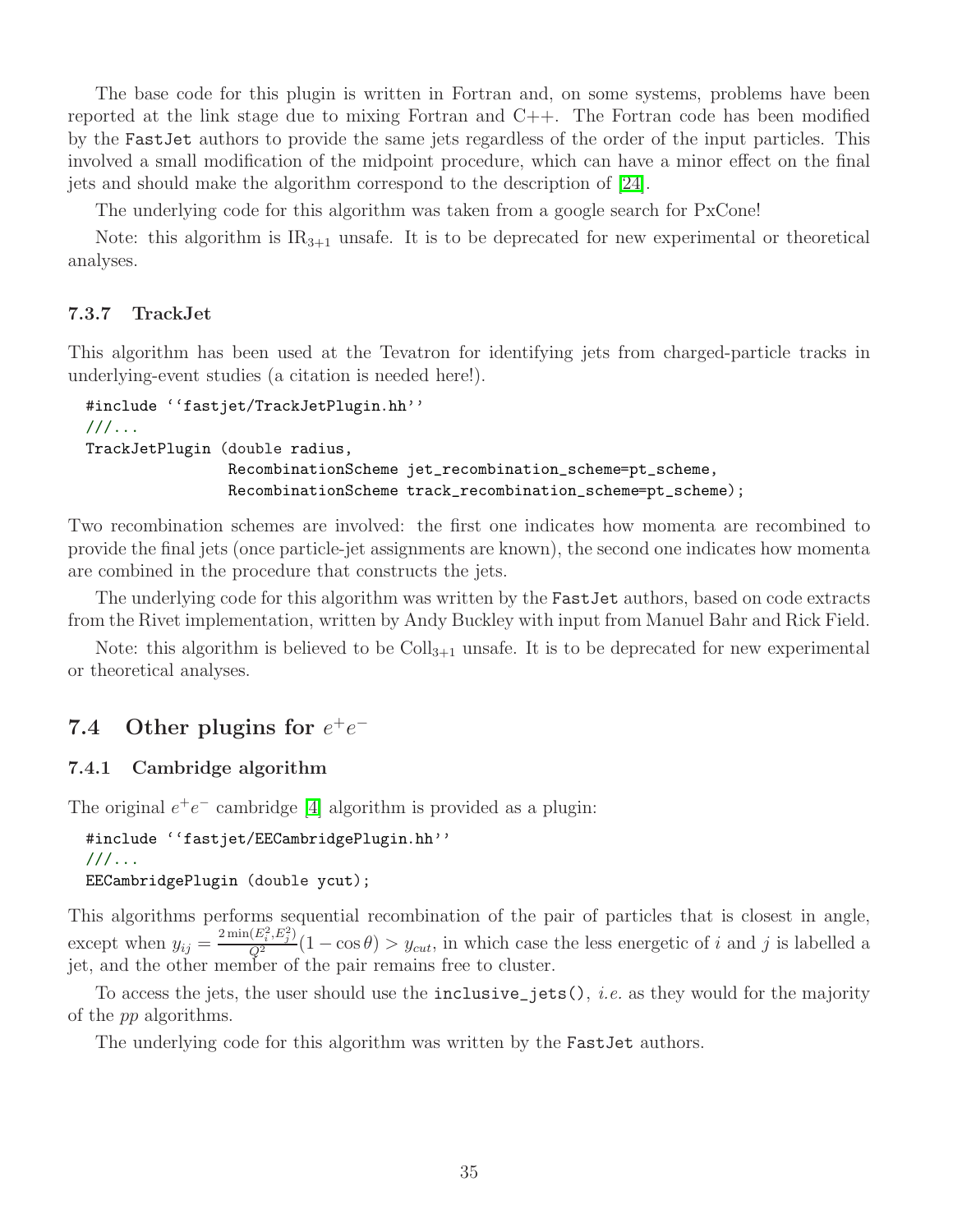#### <span id="page-35-0"></span>7.4.2 Jade algorithm

The JADE algorithm [\[25,](#page-38-10) [26\]](#page-38-11), a sequential recombination algorithm with distance measure  $d_{ij}$  =  $2E_iE_j(1-\cos\theta)$ , is available through

```
#include ''fastjet/JadePlugin.hh''
///...
JadePlugin ();
```
To access the jets at a given  $y_{cut} = d_{cut}/Q^2$ , , the user should call ClusterSequence::exclusive\_jets\_ycut(double ycut).

Note: the JADE algorithm has been used with various recombination schemes. The current plugin will use whatever recombination scheme the user specifies with for the jet definition. The default Escheme is what was used in the original JADE publication [\[25\]](#page-38-10). To modify the recombination scheme, the user may first construct the jet definition and then use either of

void JetDefinition::set\_recombination\_scheme(RecombinationScheme recomb\_scheme); void JetDefinition::set\_recombiner(const Recombiner \* recomb)

(cf. sections [5.6](#page-14-2)[,A\)](#page-36-0) to modify the recombination scheme.

The underlying code for this algorithm was written by the FastJet authors.

# <span id="page-35-1"></span>7.5 Building new sequential recombination algorithms

To enable users to more easily build plugins for new sequential recombination algorithms, fastjet also provides a class NNH, which provides users with access to an implementation of the nearest-neighbour heuristic for establishing and maintaining information about the closest pair of objects in a dynamic set of objects (see [\[23\]](#page-38-12) for an introduction to this and other generic algorithms). In good cases this allows one to construct clustering that runs in  $N^2$  time, though its worst case can be as bad as  $N^3$ . It is a templated class and the template argument should be a class that stores the minimal information for each jet so as to be able to calculate interjet distances. It underlies the implementations of the Jade and  $e^+e^-$  Cambridge plugins. The interested user should consult those codes for more information, as well as the header for the NNH class.

# <span id="page-35-2"></span>8 Compilation notes

Compilation and installation make use of the standard

```
% ./configure
```

```
% make
```

```
% make check
```

```
% make install
```
procedure. Explanations of available options are given in the INSTALL file in the top directory.

In order to access the N1nN strategy for the  $k_t$  algorithm the library needs to be compiled with the Computational Geometry Algorithms Library CGAL [\[15\]](#page-38-0).<sup>[16](#page-35-3)</sup> At configure time the --enable-cgal

<span id="page-35-3"></span><sup>&</sup>lt;sup>16</sup>This same strategy gives N ln N performance for Cambridge/Aachen and  $N^{3/2}$  performance for anti- $k_t$  (whose sequence for jet clustering triggers a worst-case scenario for the underlying computational geometry methods.)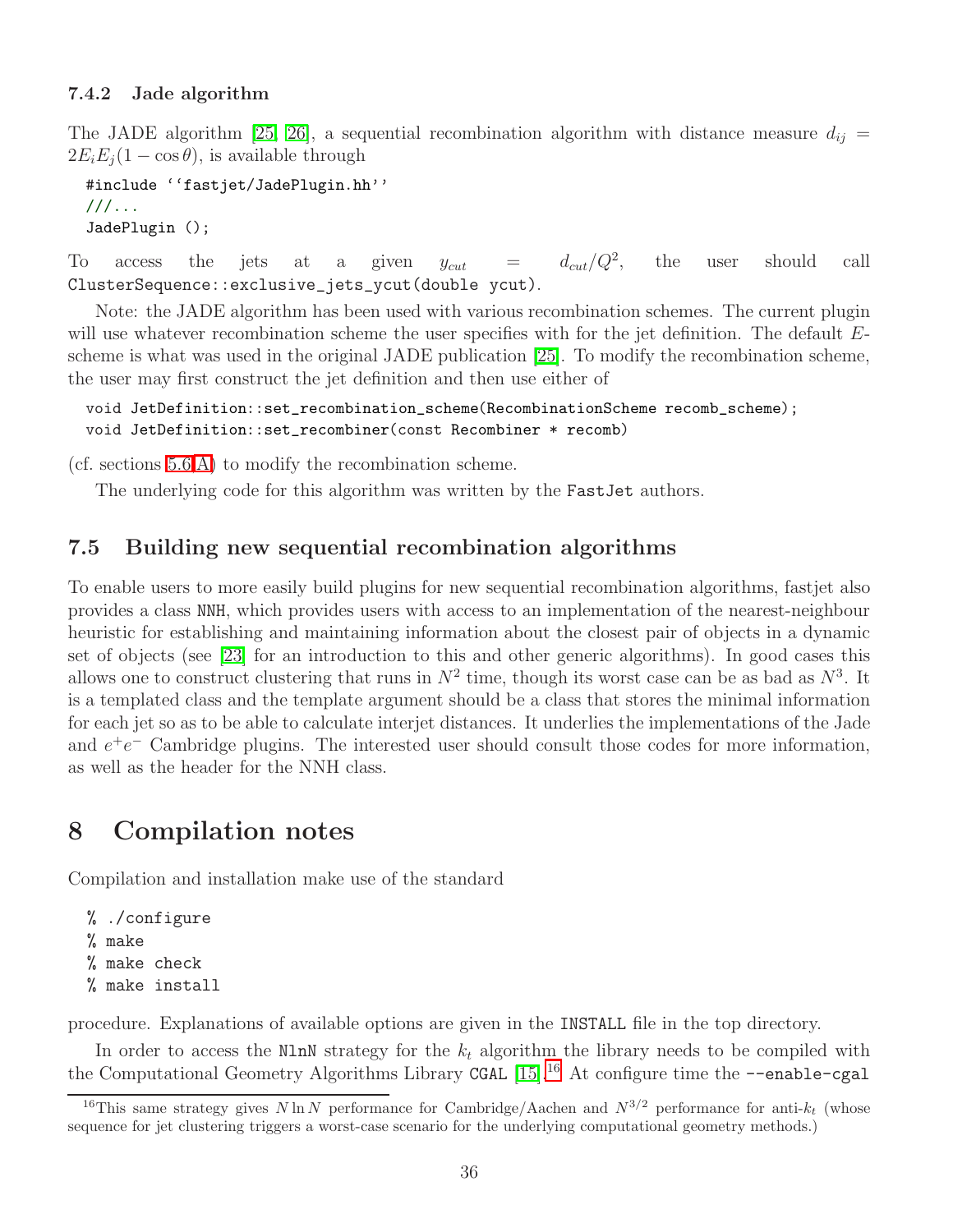option may be used to specify that CGAL support should be included.

CGAL may be obtained in source form from <http://www.cgal.org/>. Under linux, with CGAL versions 3.2 and 3.3, after compilation and installation, the user will be encouraged to set an environment variable CGAL MAKEFILE, which points to the Makefile generated by CGAL at install time, which contains various definitions of locations of include files. The user may specify the location of this file to FastJet either through the above environment variable, or with the  $-\text{with-cgalmakefile} = \dots$ configuration option. For CGAL 3.4 the user should instead specify  $-\text{with-cgaldir} = ...$  unless the CGAL files are installed in a standard location.

The NlnNCam strategy does not require CGAL, since it is based on a considerably simpler computational-geometry structure [\[12\]](#page-37-10).

# Acknowledgements

We wish to thank Timothy Chan for helpful exchanges about the details of his dynamic closest pair algorithm. We thank Markus Wobisch and Andreas Oehler for comments on the documentation, and Sebastian Sapeta for bug reports and testing of beta-version of the code, as well as to Juan Rojo for discussions related to various features of the code.

We are grateful to CDF, Joey Huston, Lars Sonnenschein and Mike Seymour for providing permission to distribute their cone jet algorithm codes as plugins for fastjet and to Salvatore Rappoccio for assistance in validating the CMS cone. We thank Andy Buckley for numerous comments on the documentation and build system.

# <span id="page-36-0"></span>A External Recombination Schemes

If the user wishes to introduce a new recombination scheme, she may do so writing a class derived from JetDefinition::Recombiner:

```
class JetDefinition::Recombiner {
public:
  /// return a textual description of the recombination scheme
  /// implemented here
  virtual std::string description() const = 0;
  /// recombine pa and pb and put result into pab
  virtual void recombine(const PseudoJet & pa, const PseudoJet & pb,
                         PseudoJet & pab) const = 0;
  /// routine called to preprocess each input jet (to make all input
  \frac{1}{1} jets compatible with the scheme requirements (e.g. massless).
  virtual void preprocess(PseudoJet & p) const {};
 /// a destructor to be replaced if necessary in derived classes...
  virtual "Recombiner() {};
};
```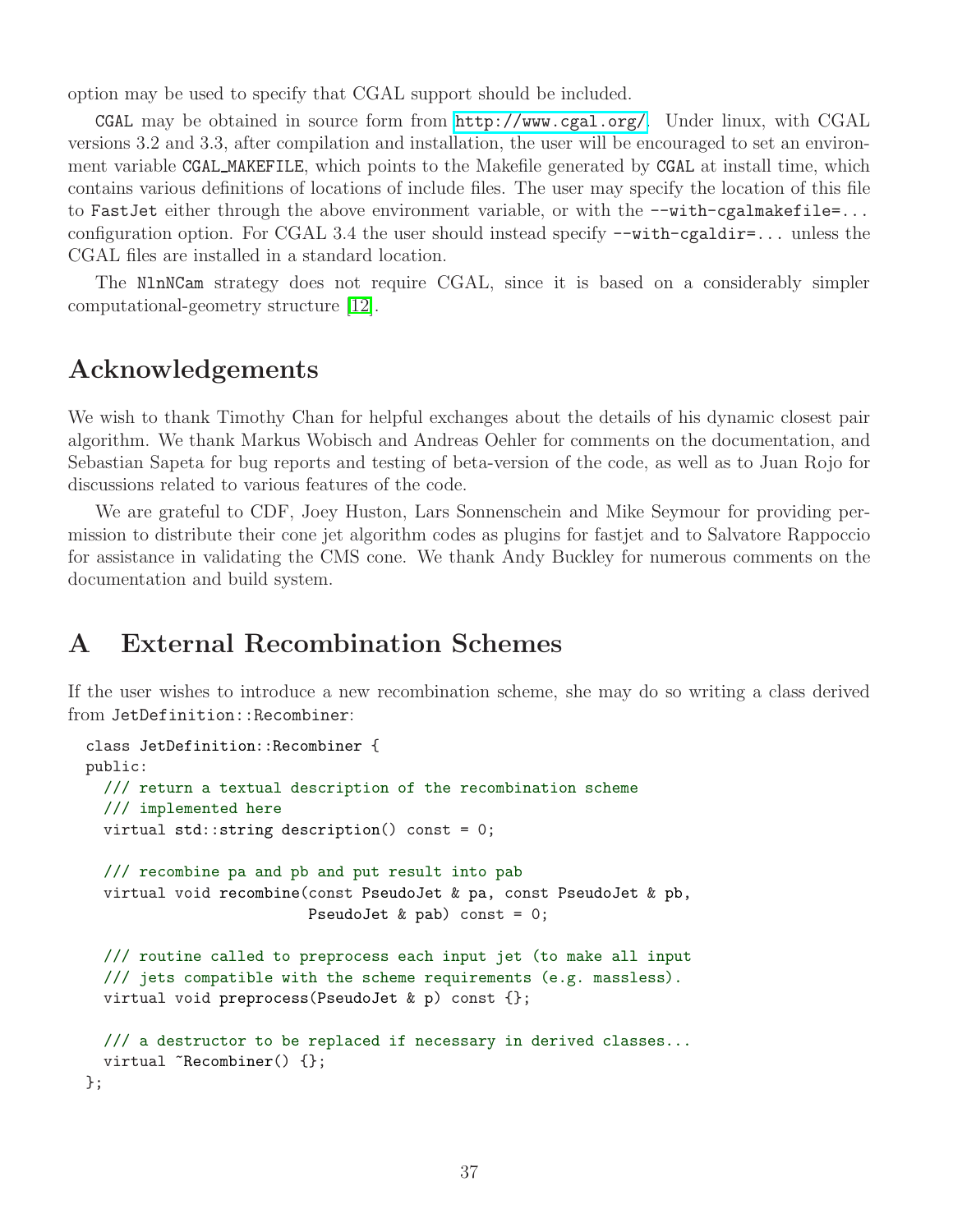A jet definition can then be constructed by providing a pointer to an object derived from JetDefinition::Recombiner instead of the RecombinationScheme index:

```
JetDefinition(JetAlgorithm jet_algorithm,
              double R,
              const JetDefinition::Recombiner * recombiner,
              Strategy strategy = Best);
```
The derived class JetDefinition::DefaultRecombiner is what is used internally to implement the various recombination schemes if an external Recombiner is not provided. It provides a useful example of how to implement a new Recombiner class.

# <span id="page-37-0"></span>References

- <span id="page-37-1"></span>[1] M. Cacciari and G. P. Salam, Phys. Lett. B 641 (2006) 57 [hep-ph/0512210].
- <span id="page-37-2"></span>[2] S. Catani, Y. L. Dokshitzer, M. H. Seymour and B. R. Webber, Nucl. Phys. B 406 (1993) 187.
- <span id="page-37-3"></span>[3] S. D. Ellis and D. E. Soper, Phys. Rev. D 48 (1993) 3160 [hep-ph/9305266].
- <span id="page-37-4"></span>[4] Y. L. Dokshitzer, G. D. Leder, S. Moretti and B. R. Webber, JHEP 9708, 001 (1997) [hepph/9707323];
- [5] M. Wobisch and T. Wengler, "Hadronization corrections to jet cross sections in deep-inelastic arXiv:hep-ph/9907280; M. Wobisch, "Measurement and QCD analysis of jet cross sections in deep-inelastic DESY-THESIS-2000-049.
- <span id="page-37-6"></span><span id="page-37-5"></span>[6] M. Cacciari, G. P. Salam and G. Soyez, JHEP 0804 (2008) 063 [arXiv:0802.1189 [hep-ph]].
- <span id="page-37-7"></span>[7] G.P. Salam and G. Soyez, JHEP 0705 086 (2007), [arXiv:0704.0292 [hep-ph]]; standalone code available from <http://projects.hepforge.org/siscone>.
- <span id="page-37-13"></span>[8] G. C. Blazey et al., hep-ex/0005012.
- [9] S. Catani, Y. L. Dokshitzer, M. Olsson, G. Turnock and B. R. Webber, Phys. Lett. B 269, 432 (1991);
- <span id="page-37-8"></span>[10] <http://hepforge.cedar.ac.uk/ktjet/>; J. M. Butterworth, J. P. Couchman, B. E. Cox and B. M. Waugh, Comput. Phys. Commun. 153, 85 (2003) [hep-ph/0210022].
- <span id="page-37-10"></span><span id="page-37-9"></span>[11] C. Buttar et al., arXiv:0803.0678 [hep-ph].
- [12] T. M. Chan, "Closest-point problems simplified on the RAM," in Proc. 13th ACM-SIAM Symposium on Discrete Algorithms (SODA), p. 472 (2002).
- <span id="page-37-11"></span>[13] M. R. Anderberg, Cluster Analysis for Applications, (Number 19 in Probability and Mathematical Statistics, Academic Press, New York, 1973).
- <span id="page-37-12"></span>[14] L. Sonnenschein, Ph.D. Thesis, RWTH Aachen 2001; [http://cmsdoc.cern.ch/documents/01/doc2001\\_025.ps.Z](http://cmsdoc.cern.ch/documents/01/doc2001_025.ps.Z)